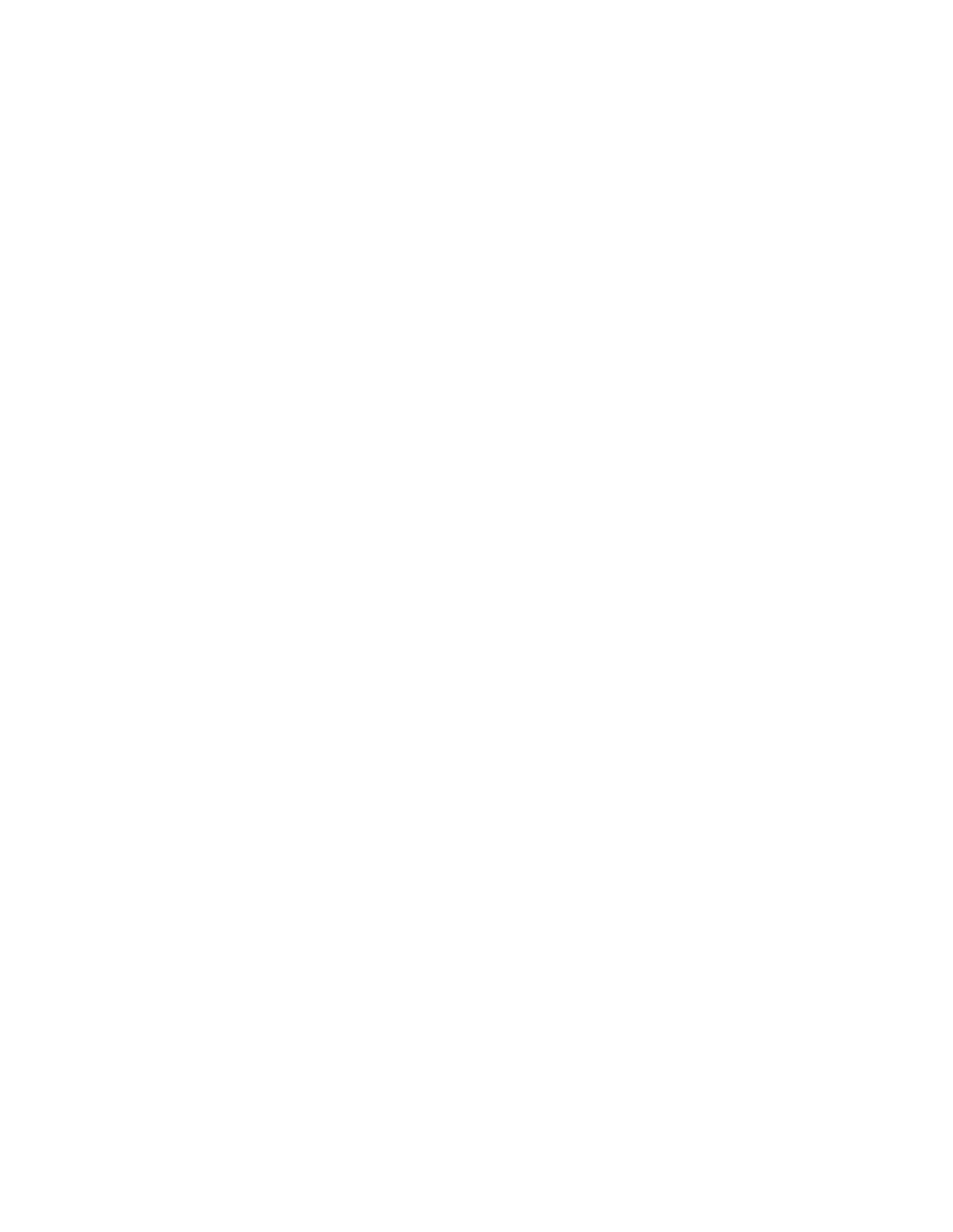

# <span id="page-2-0"></span>**The activity and land use model**

The purpose of the activity location model is to simulate a spatial economic system. Given a region or city divided into zones, the model estimates the activities that locate in each zone and the interactions that they generate for a specific time-period.

# <span id="page-2-1"></span>**Basic concepts**

The central element in the activity model is a spatial input-output procedure defined by economic sectors and their production and consumption relationships.

The starting point is the classical structure of an input-output model. The main elements are final demand, intermediate demand and primary inputs. The vector of final demands represents the final destination of production. In input-output models final demand usually includes private consumption, government consumption, exports and investments. The economic system must produce the quantities demanded in each sector; to achieve this, intermediate inputs are required, generating a production-consumption chain. In addition to intermediate inputs there are primary inputs; they include salaries, imports, profits and taxes. The sum of final demand plus all intermediate demands is equal to total production in the system. Similarly, the sum of all intermediate production plus primary inputs is equal to total production.

In TRANUS, the basic concepts of the input-output model have been generalized and a spatial dimension has been added. The term sector is much more general than in the traditional concept. It may include the classical sectors in which the economy is divided (agriculture, manufacturing, mining, government, etc.), factors of production (capital, land and labor), population groups, employment, floorspace, land, energy, or any other that is thought relevant to the spatial system being represented. The number and types of sectors must be defined according to the requirements of each application. The units in which each sector is represented (money, production, jobs, people, hectares, etc.) can also be defined to suit each case. This makes it possible to apply the model to urban or regional areas alike.

A first distinction can be made between *transportable* and *non-transportable* sectors. The main difference is that transportable sectors may be consumed in places different to those in which they were produced. For example, the demand for coal by a steel industry located in a particular place may be satisfied by mining industries located in other regions. Similarly, the demand for labor in a central area may be satisfied by population living in the outskirts. A typical example of a non-transportable sector is land or buildings; these must be consumed in the same place where they are produced. Consequently, transportable sectors generate trades or, in general, economic flows of goods, money or people. Such flows are later turned into demand for trips in the transport model. The transport system, in turn, must make such flows possible, and imposes transportation costs on them. By contrast, non-transportable sectors do not require transport and do not generate flows.

Another distinction is made between *internal* and *external zones*, and receive a different treatment in the model. All economic relations occur between internal zones. External zones are only used to represent imports and exports. However, it is possible to define external zones only for the transport model to represent external or through trips.

In turn, internal zones can be of two types: *first or second hierarchical level*. A first level zone may consist of two or more second level zones, thus affecting the spatial and sectoral distributions. A sector may be transportable at both first and second level zones, may be non-transportable, or may be only transportable at a second hierarchical level. The sum of all activities in second level zones will always equal the activities in the first level zone to which they belong.

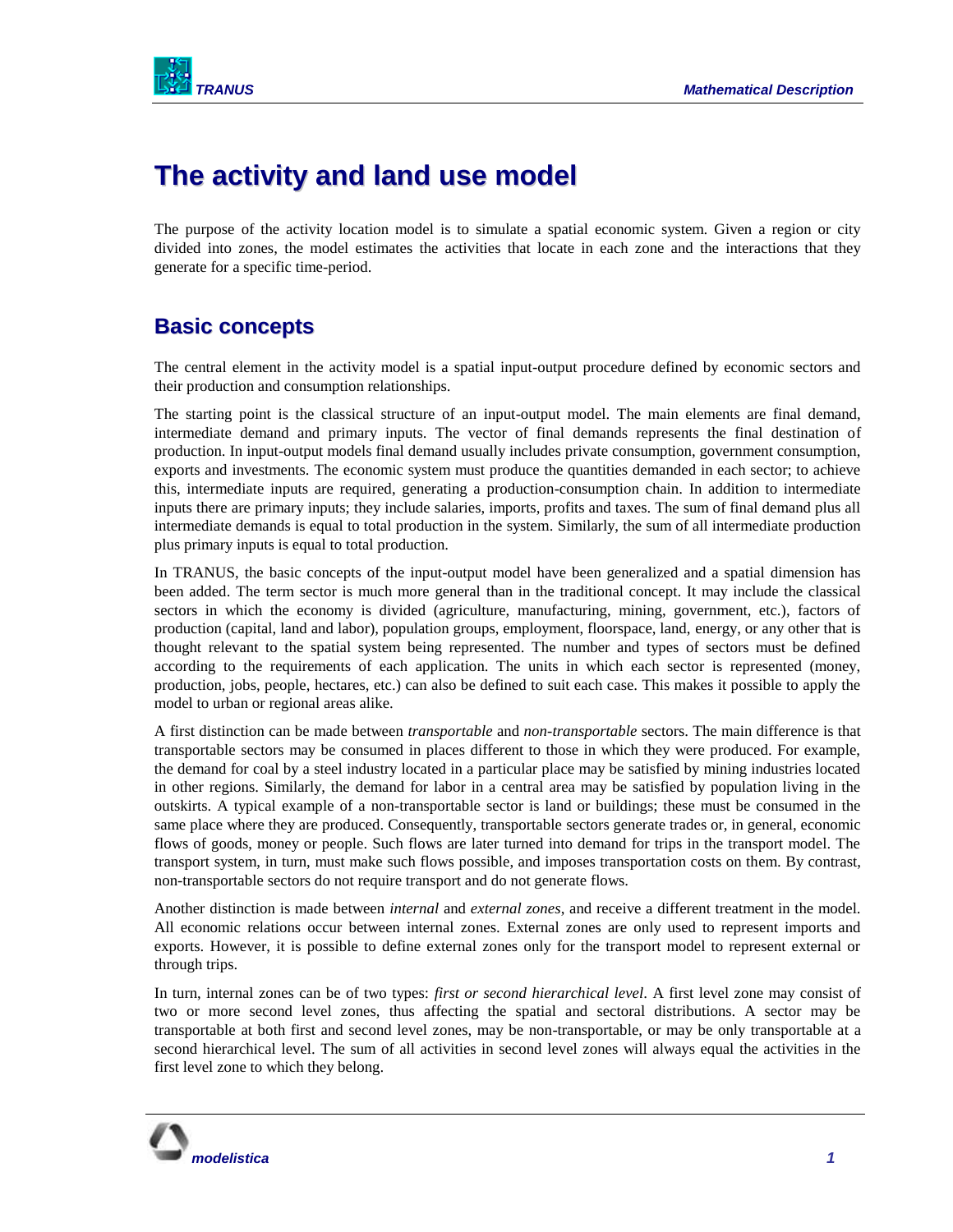### *Mathematical Description TRANUS*



Each sector located in specific zones is characterized by a number of specific associated variables. These are defined in the following paragraphs.

### **Exogenous production**

It is the production not generated or demanded by other internal sectors. It is equivalent to final demand in input-output models. The location of exogenous production does not depend on the internal logic implicit in the model. Instead depends on elements not modeled or external to the system. Exogenous production is not subject to the spatial and sectoral distribution procedures of the model. It is a given input, to be added to endogenous, induced, production. The growth of exogenous production from one period to the next by sector and zone may be given, or alternatively study-wide values may be given together with distribution functions. Both approaches may be combined.

### **Induced Production**

It is production generated by internal or external demands. It is allocated to zones with the spatial and sectoral distribution model. The growth of induced production depends on the growth of those sectors that demand it.

#### **Exogenous demand**

It is an additional demand to that generated internally. If this additional demand takes place in external zones, it is termed exports. The term exogenous demand, then, will always refer to that taking place in internal zones only. Exogenous demand is distributed together with induced demand. The growth of exogenous demand from one period to the next is dealt with by the incremental model.

### **Induced demand**

It is determined by the consumption requirements of final demand sectors or by the intermediate activities.

### **Exports**

Exports are defined as internal production of the study area consumed in external zones. It is represented as exogenous demand in external zones. The model allocates the required production among internal zones only.

### **Imports**

Imports are defined as a demand in an internal zone satisfied by production in external zones. It is distributed together with the rest of induced demand. Imports compete with internal production, but may be restricted to fixed amounts given exogenously or estimated by the incremental model.

#### **Capacity of production**

Total production (exogenous+induced) in a sector and zone may be subject to restrictions. Maximum, minimum or both maximum and minimum restrictions may be imposed for particular sectors and zones.

### **Consumption cost**

It is the average cost of a unit of input at the consumption zone (CIF). The consumption cost is, hence, equal to the production cost plus the transport cost from the production zone to the consumption zone.

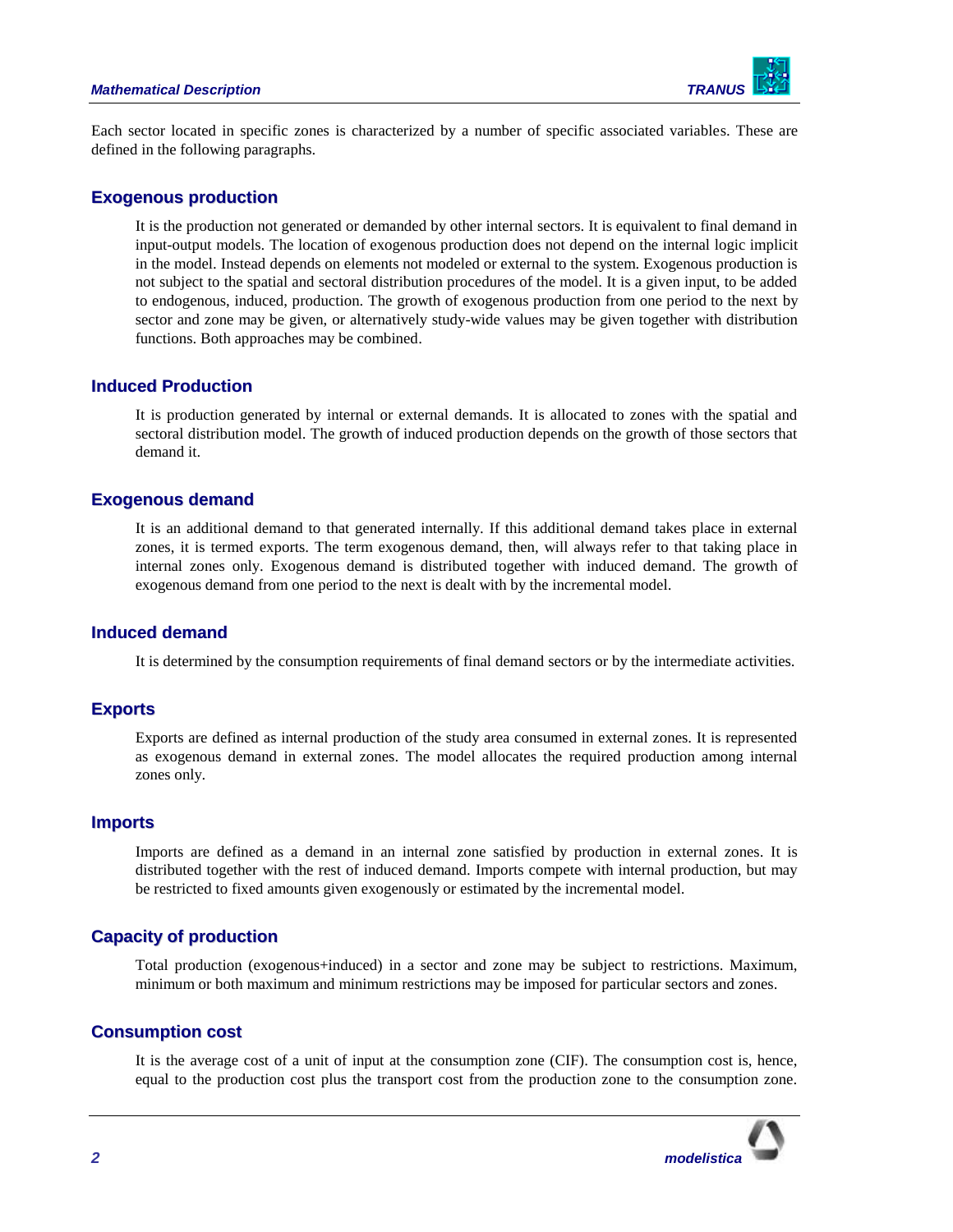

Because consumption in a particular zone may be satisfied by production from several zones with different production and transportation costs, consumption cost is calculated as a weighted average.

### **Production cost**

It is the unit cost of production at the production zone (FOB). It is calculated as the sum of the consumption costs of all required inputs, plus value added.

### **Equilibrium price**

It is the value of a sector in a particular zone when production is constrained. It represents a scarce commodity with supply limited to a production restriction. If there are no restrictions, then the price is equal to the production cost. If demand exceeds production capacity, the price increases, generating an excess profit to the producer or *rent*. The opposite case is that of demand being less than a minimum constraint; in this case, the equilibrium price drops below production costs, generating a loss to producers.

### **Value added**

It is the value of capital and labor that is added to all other input commodities in order to obtain a unit of production. Typically value added includes payments to capital (rent), to labor (salaries), taxes or subsidies, capital payments on equipment, and so on.

### **Consumption utility**

It is the logarithmic average of the utility values used in the probabilistic distribution of demand to production zones. Uses transport utility instead of transport monetary cost.

### **Transport cost**

It is the monetary expenditure needed to transport one unit of production from the production zone to the consumption zone. It is calculated by the transport model. In the case of commodities, transport cost is a unit cost. For other sectors, such as residents, this value represents transport expenditure, and depends on the number of trips in a given time period, that is, the time period being represented in the activity model (month, year, etc.). It has an influence on the cost of production.

### **Transport disutility**

Also calculated by the transport model, includes the monetary cost but other elements as well, such as the value of time, subjective elements, etc. Transport disutility is always entered to the activity model as a unit cost, i.e. per trip. It influences the spatial-sectoral distribution of production.

# <span id="page-4-0"></span>**Demand and distribution of production**

In principle, every sector requires inputs from other sectors. Hence, part of total production goes to intermediate consumption, and the rest may go directly to final consumption, whether internal or external (exports). Given a certain amount of final demand in one or more sectors and zones, the model estimates induced production through demand functions. The model then allocates this induced production to zones through spatial distribution functions. In turn, induced production requires further inputs, thus generating a *production chain* and the corresponding location of activities.

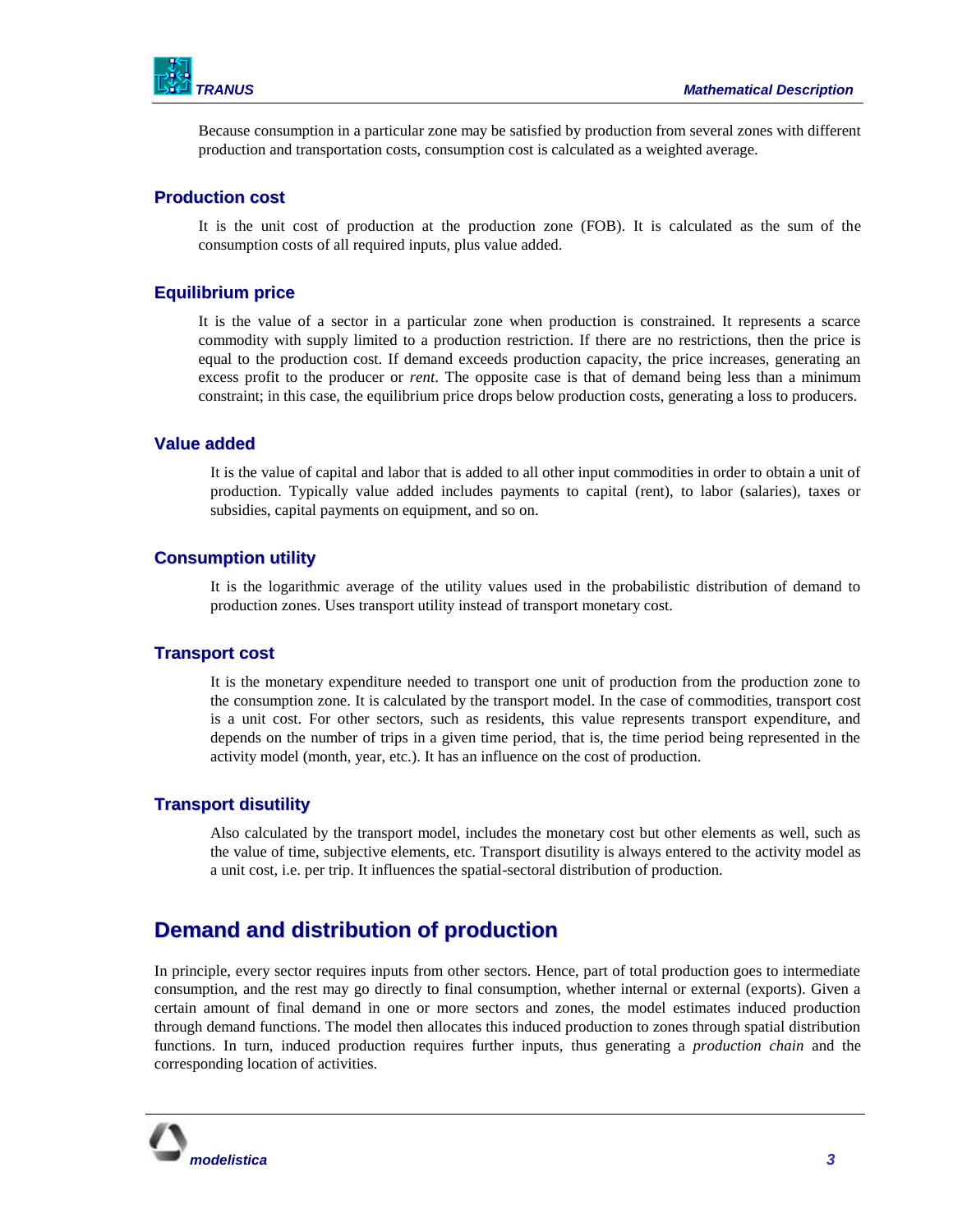### *Mathematical Description TRANUS*



From the above relations, economic transactions are derived, giving rise to transactions or functional flows if production and consumption take place in different zones. These are defined as *transportable flows* involving people, goods, services or money. From these flows, transport demand is derived at a later stage. In some transactions, non-transportable commodities may be involved, such as land or floorspace. In this case, economic transactions are involved, but no flows are generated. Each sector may generate different transactions and different types of flows. A manufacturing industry, for example, may require non-transportable land and buildings as well as transportable raw materials, other manufactured goods and labor, thus generating a demand for transport.

As shown in Figure 1, a transaction involves a consumption zone and one or more production zones. Usually the consumption zone is, at the same time, a production zone. The model distributes the goods and services purchased among production zones in a probabilistic way. In the diagram, the blue arrows point in the direction of the flows of goods, while money for such purchases will flow in the opposite direction as shown with red arrows.





# <span id="page-5-0"></span>**Structure of the activity model**

The activity location model performs the calculation steps described in Figure 2:

- incremental location of exogenous variables
- calculation of attractors for induced production
- estimation of induced demand
- estimation of production costs

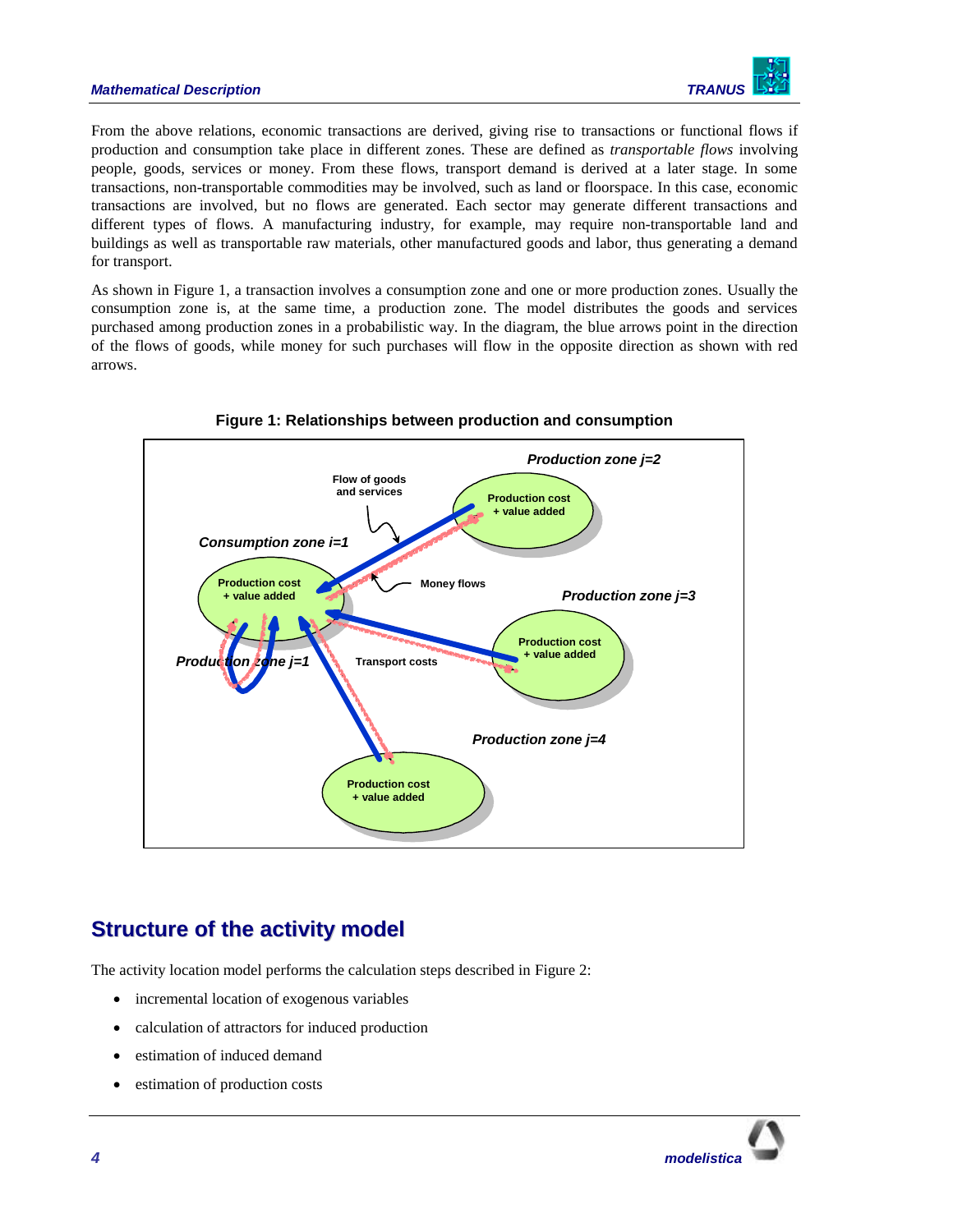



- location of induced production
- calculation of consumption costs and disutilities
- restriction checks and adjustment of equilibrium prices





# <span id="page-6-0"></span>**Increments and location of exogenous variables**

The first stage in the sequence of calculations of the activity location model is the estimation of the growth of exogenous variables in each sector and zone. By definition, exogenous variables depend on elements not simulated in the model: they are given inputs. Consequently, any increment of these variables in the future must be given to the model in the corresponding time-period.

The exogenous variables that may be modified for each time-period with the incremental model are:

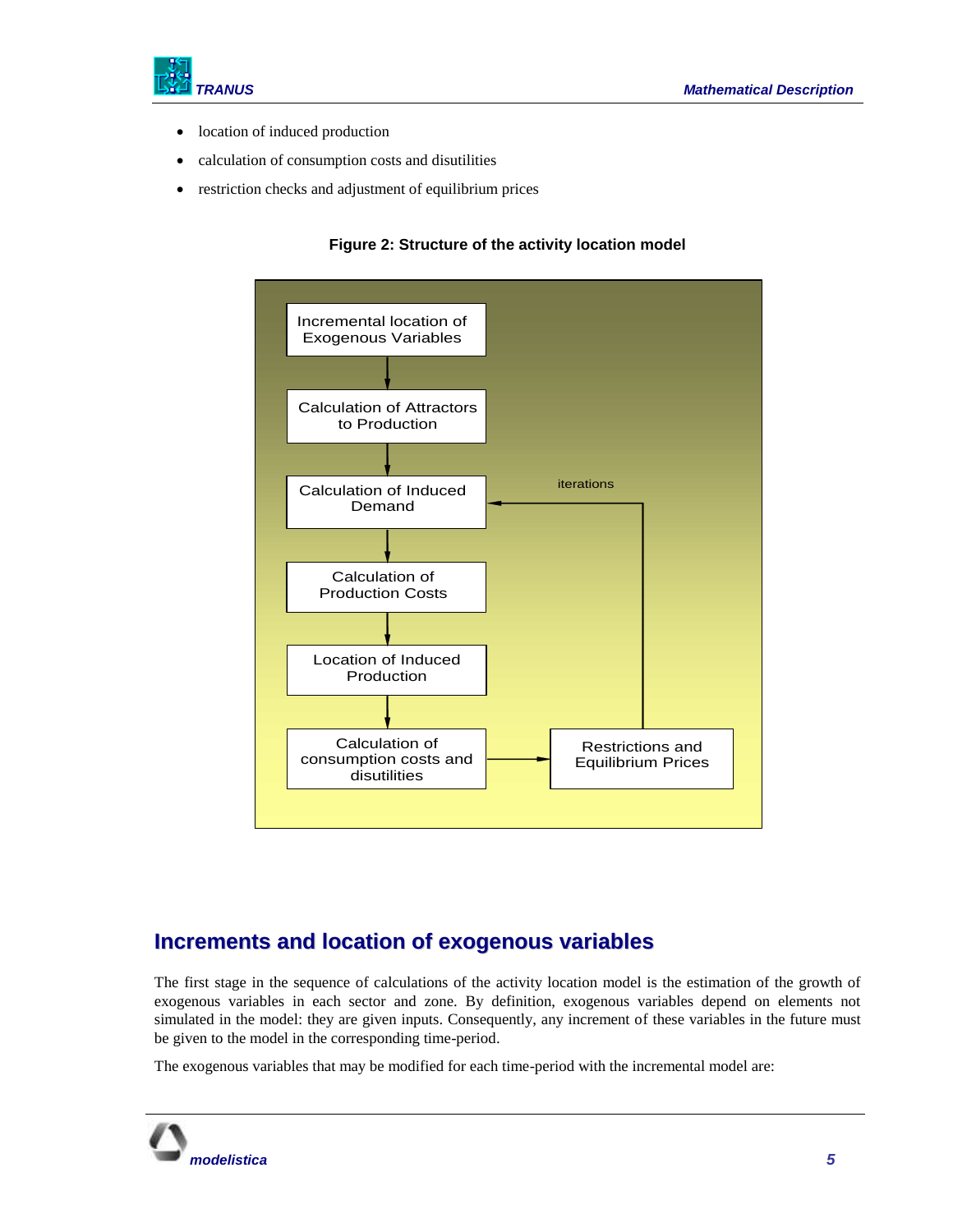

exogenous production; exogenous consumption; capacity of production (restrictions); exports; imports; initial attractors.

If *H* denotes any of the above exogenous variables, the increment for sector *n* between period *t-1* and *t* (positive or negative) in a specific zone *i* may be added exogenously as:

$$
H_i^{n,t} = H_i^{n,t-1} + \Delta H_i^{n,t} \t\t(1)
$$

However, for the first three exogenous variables, that is, production, consumption and restrictions, it is possible to specify a study-wide global increment. In this case, an attractor function must also be specified. The model will allocate the global increments to zones in the proportions that result from the attraction functions. Here the distribution of increments of total production is described. Exogenous consumption and restrictions use a similar formulation.

If  $X_i^{*n,t}$  is the exogenous production of sector *n* in zone *i*, time period *t*, then:

$$
X_i^{*n,t} = X_i^{*n,t-1} + \Delta X^{*n,t} \rho_i^{n,t} + \Delta X_i^{*n,t} , \qquad (2)
$$

where:

$$
X_i^{*n,t-1}
$$
 exogenous production of sector n in zone i for time period t-1;  
\n
$$
\Delta X_i^{*n,t}
$$
 global increment of exogenous production of sector n between t-1 and t;  
\n
$$
\Delta X_i^{*n,t}
$$
 given increment of exogenous production of n in zone i for time period t (user defined);

 $\rho_i^{nt}$ proportion of the increment of n allocated to zone i for period t. The proportion of the global increment assigned to each zone is a function of the attraction function:

$$
\rho_i^{n,t} = \frac{A_i^{n,t}}{\sum_i A_i^{n,t}} \tag{3}
$$

where  $A_i^{nt}$  is the attractor of sector *n* in zone *i* for period *t*. There are two options to define the attractor function. The first option is a lineal function predefined in the model with three terms. The modeler may use one or more terms when defining the function.

$$
A_i^{n,t} = \sum_k b^{nk} \left( \alpha^{nk} \tilde{X}_i^{k,t-1} + \beta^{nk} p_i^{k,t-1} + \chi^{nk} Q_i^{k,t-1} \right), \tag{4}
$$

where:

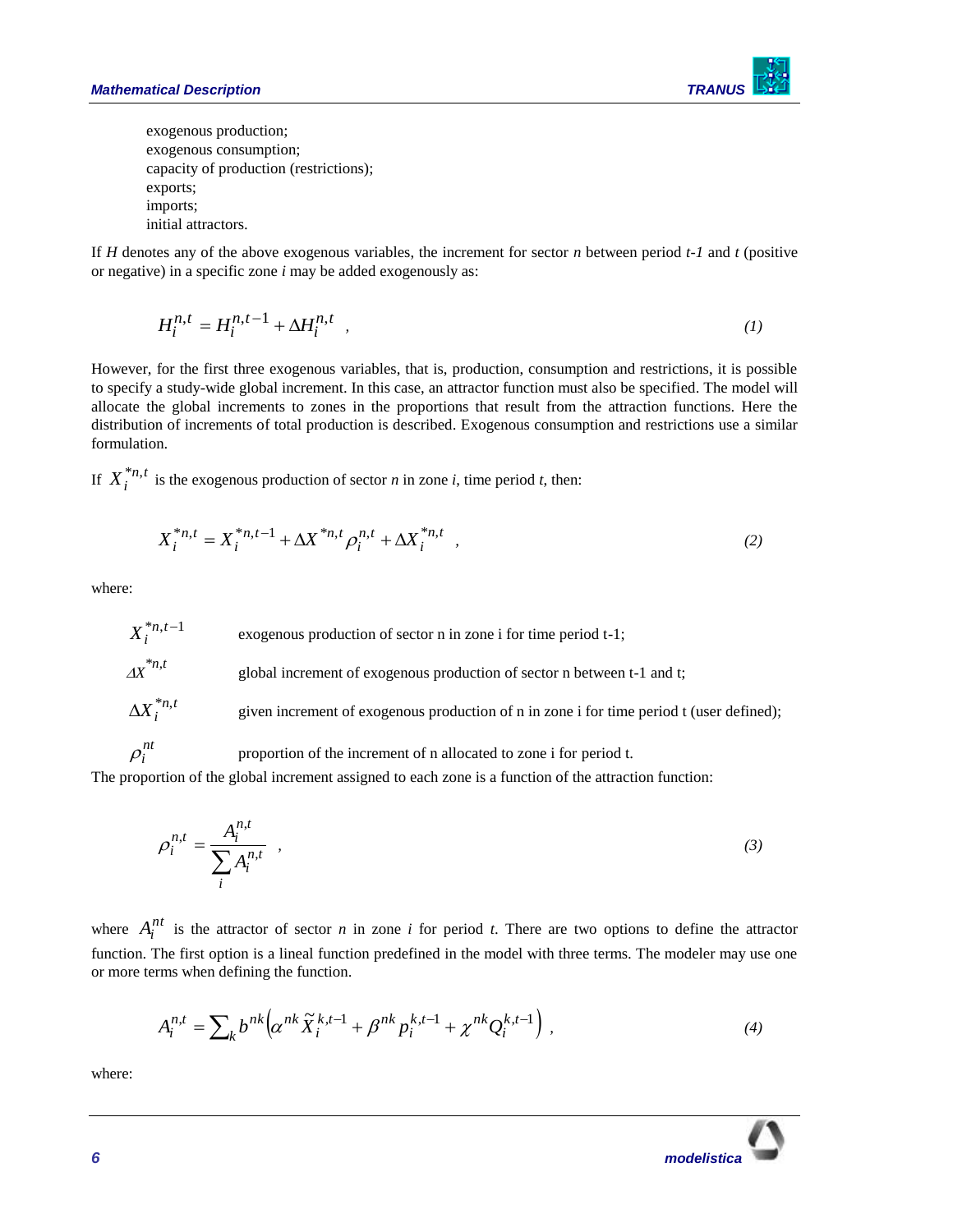

As a result, several sectors *k* may be combined into the attractor of a specific sector *n*, and this is regulated by the set of weights  $b^{nk}$ . Specific characteristics of the attracting sectors may be specified. For example, if only the price of the attracting sector is of interest, then  $\alpha^{nk} = 0$ ,  $\beta^{nk} > 0$ , and  $\gamma^{nk} = 0$ .

As a second option, the modeler may freely define an attractor function for the distribution of global increments in exogenous variables. He or she may select the attracting sectors, variables and parameters of three types of equations: linear, power and logit, and also a constant term. Up to four equations may be used to define an attractor function.

Linear: 
$$
A_i^{n,t} = C + \sum_{k} \left( a1^{nk} X 1_i^{k,t-1} + a2^{nk} X 2_i^{k,t-1} + \ldots \right)
$$
 (5)

Potential: 
$$
A_i^{n,t} = C + \sum_{k} \left( \left( X1_i^{k,t-1} \right)^{a1^{nk}} \times \left( X2_i^{k,t-1} \right)^{a2^{nk}} \times \dots \right)
$$
 (6)

Logit: 
$$
A_i^{n,t} = \exp\left(C + \sum_{k} \left(a1^{nk} X1_i^{k,t-1} + a2^{nk} X2_i^{k,t-1} + ...\right)\right)
$$
(7)

For each sector *n*, several attractor sectors  $k$  may be specified,  $XI, X2, \ldots$ , that attract exogenous production of  $n$ and the appropriate parameters (*a1*, *a2*, ...). The following variables may be specified: Exogenous Production, Total Production (exogenous + induced), Exogenous Demand, Minimum Restriction, Maximum Restriction, Price and Capacity (Maximum Restriction - Total Production). The model takes the amount of the previous period. If some increments are given to specific zones in the current period, they are added to those of the previous period before the distribution of the global increment.

### <span id="page-8-0"></span>**Calculation of attractors for induced production**

In the case of induced production, attractors are calculated before the iterative sequence starts. The attraction functions are defined as follows:

$$
A_i^{n,t} = \left(\sum_k b_k^n \left(\tilde{X}_i^{k,t-1}\right)\right) W_i^{n,t} \tag{8}
$$

where:

$$
\tilde{X}_i^{k,t-1}
$$

total production (exogenous + induced) of a sector *k* attracting *n* in zone *i;*

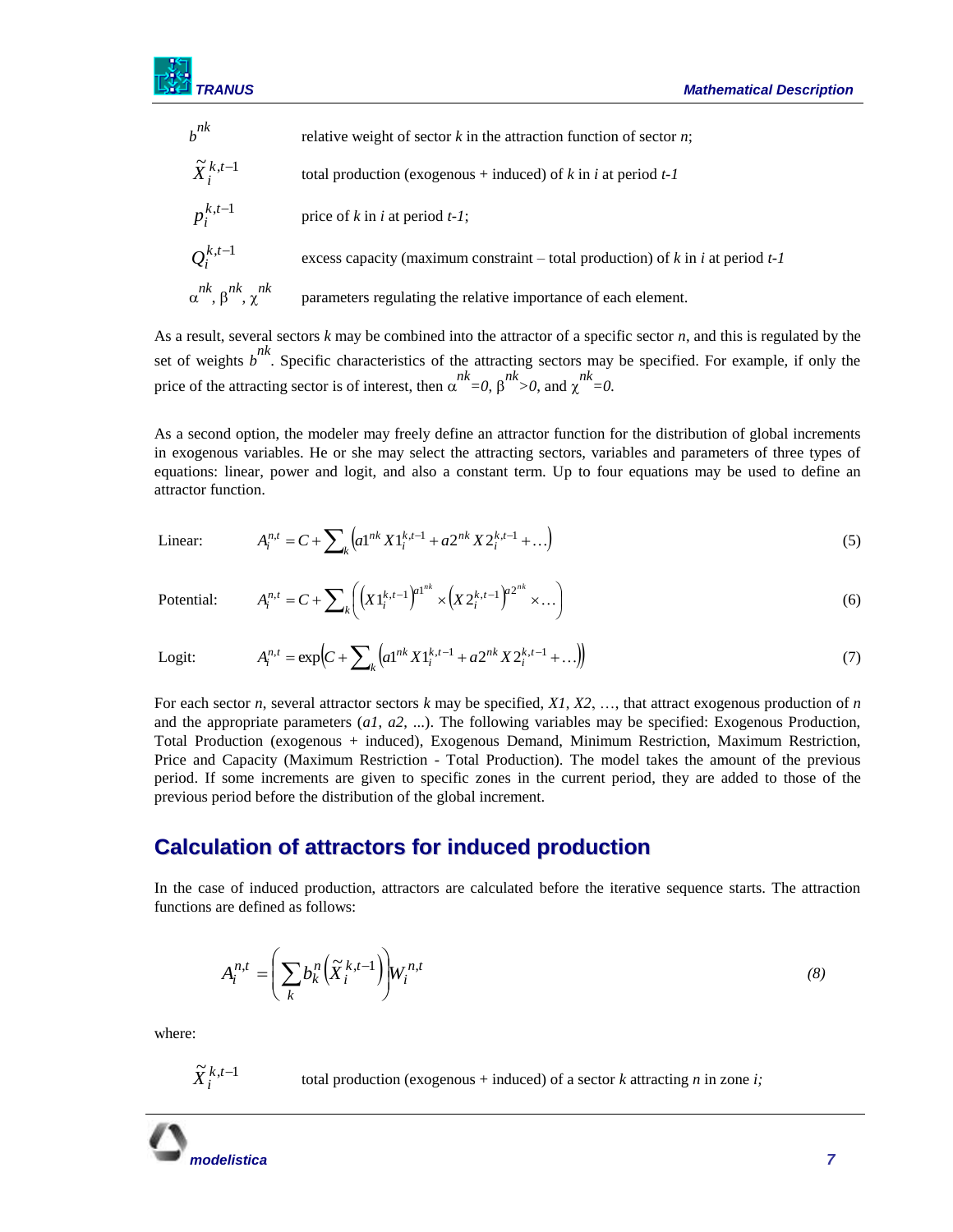

 $b_k^n$ relative weight of sector *k* as an attractor to sector *n;*

 $W_i^{n,t}$ initial attractor of zone *i* that takes into account non-modeled elements that attract the location of *n*.

The set of relative weights of each sector *k* in the attraction function of sector *n* may be different for first and second level zones.

# <span id="page-9-0"></span>**Generation of induced demand**

The amount of inputs that a unit of production of a sector requires from another sector is determined by a demand function. The model includes as options a fixed demand (equivalent to technical coefficients in an input-output model), variable (elastic) demand and the possibility of specifying substitutes. Land is a typical example of a substitute when different types of land are present in the system, such as low density, high density, industrial, commercial, etc.

$$
a_i^{mn} = \min^{mn} + \left(\max^{mn} - \min^{mn}\right) \cdot \exp\left(-\delta^{mn} U_i^n\right),\tag{9}
$$

where:

| $b_k^n$             | relative weight of sector $k$ as an attractor to sector $n$ ;                                                                                                                                                                                                                                                                                                                                                                              |
|---------------------|--------------------------------------------------------------------------------------------------------------------------------------------------------------------------------------------------------------------------------------------------------------------------------------------------------------------------------------------------------------------------------------------------------------------------------------------|
| $W_i^{n,t}$         | initial attractor of zone <i>i</i> that takes into account non-modeled elements that a<br>location of $n$ .                                                                                                                                                                                                                                                                                                                                |
| second level zones. | The set of relative weights of each sector $k$ in the attraction function of sector $n$ may be different for                                                                                                                                                                                                                                                                                                                               |
|                     | <b>Generation of induced demand</b>                                                                                                                                                                                                                                                                                                                                                                                                        |
| commercial, etc.    | The amount of inputs that a unit of production of a sector requires from another sector is determined by a<br>function. The model includes as options a fixed demand (equivalent to technical coefficients in an inp<br>model), variable (elastic) demand and the possibility of specifying substitutes. Land is a typical exar<br>substitute when different types of land are present in the system, such as low density, high density, i |
|                     | The general form of the demand function is as follows:                                                                                                                                                                                                                                                                                                                                                                                     |
|                     | $a_i^{mn} = \min^{mn} + (\max^{mn} - \min^{mn}) \cdot \exp(-\delta^{mn} U_i^n),$                                                                                                                                                                                                                                                                                                                                                           |
| where:              |                                                                                                                                                                                                                                                                                                                                                                                                                                            |
| $a_i^{mn}$          | amount of production of sector $n$ demanded by a unit of sector $m$ in zone $i$                                                                                                                                                                                                                                                                                                                                                            |
| mn<br>min           | minimum amount of $n$ required by a unit production of $m$                                                                                                                                                                                                                                                                                                                                                                                 |
| mn<br>max           | maximum amount of $n$ required by a unit production of $m$                                                                                                                                                                                                                                                                                                                                                                                 |
| $\delta^{mn}$       | elasticity parameter of $m$ with respect to the cost of input $n$                                                                                                                                                                                                                                                                                                                                                                          |
| $U_i^n$             | consumption disutility of $n$ in $i$ .                                                                                                                                                                                                                                                                                                                                                                                                     |
|                     | The resulting form of the demand function is shown in Figure 3. In this example a maximum consumpt<br>and a minimum of 10 is applied for different values of $\delta^{mn}$                                                                                                                                                                                                                                                                 |
|                     |                                                                                                                                                                                                                                                                                                                                                                                                                                            |
|                     |                                                                                                                                                                                                                                                                                                                                                                                                                                            |
|                     |                                                                                                                                                                                                                                                                                                                                                                                                                                            |
|                     |                                                                                                                                                                                                                                                                                                                                                                                                                                            |
|                     |                                                                                                                                                                                                                                                                                                                                                                                                                                            |
|                     |                                                                                                                                                                                                                                                                                                                                                                                                                                            |
|                     |                                                                                                                                                                                                                                                                                                                                                                                                                                            |
|                     |                                                                                                                                                                                                                                                                                                                                                                                                                                            |
| 8                   | modelistica                                                                                                                                                                                                                                                                                                                                                                                                                                |

The resulting form of the demand function is shown in Figure 3. In this example a maximum consumption of *50* and a minimum of 10 is applied for different values of  $\delta^{mn}$ .

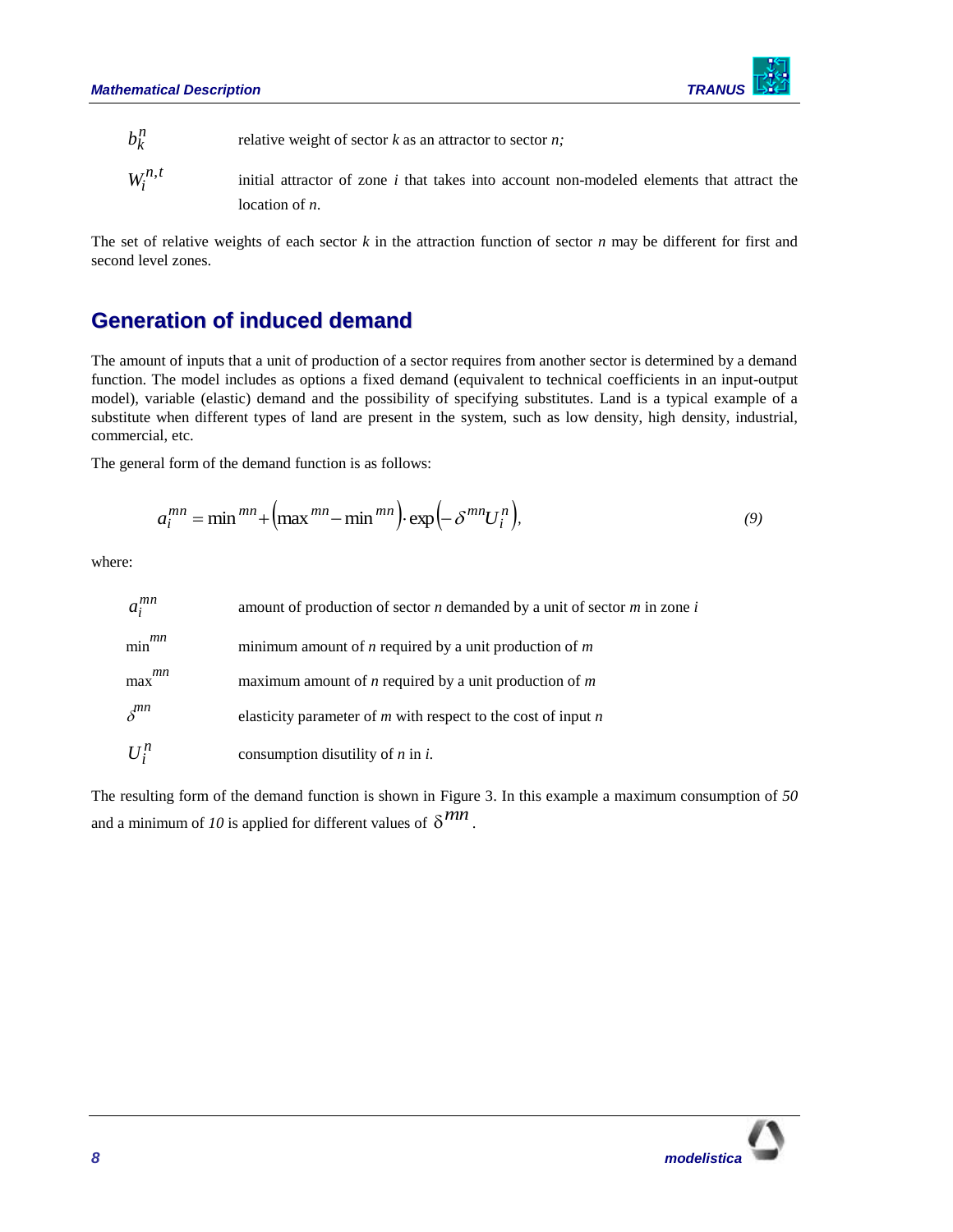





Next, the proportion applied to the demand function to take into account the presence of substitutes is estimated with a multinomial logit model (may be powit as well) of the form:

$$
S_i^{mn} = \frac{\exp\left(-\delta \widetilde{U}_i^{mn}\right)}{\sum_k \exp\left(-\delta \widetilde{U}_i^{mk}\right)} \quad , \forall k, n \in K^n
$$
\n(10)

where  $K^n$  is a set of substitutes for *n*, and  $\tilde{U}_i^{mn}$  is the scaled utility term of the substitutions model, defined as follows:

$$
\widetilde{U}_i^{mn} = \frac{a_i^{mn} \widetilde{c}_i^n \varpi^{mn}}{\left[ \min_k (a_i^{mk} \widetilde{c}_i^k \varpi^{mk}) \right]^{\theta^m}},
$$
\n(11)

where the term  $a_i^{mn} \tilde{c}_i^n$  is the amount of *n* that sector *m* is willing to consume in zone *i* multiplied by the consumption cost of *n* in *i*, thus representing *expenditure*. This expenditure is, in turn, multiplied by  $\omega$ <sup>*mn*</sup> which acts as a penalizing factor. The denominator in this equation scales the utility by dividing it by the utility of the best option, that is, the option with the least penalized expenditure. Finally,  $\hat{\theta}^m$  sets the degree of scaling; if  $\phi^m = 1$ , the utility function is fully scaled; if  $\phi^m = 0$ , the utility function is completely unscaled, with possible values in between.

The amount of inputs *n* demanded by sector *m* in zone *i* is, then:

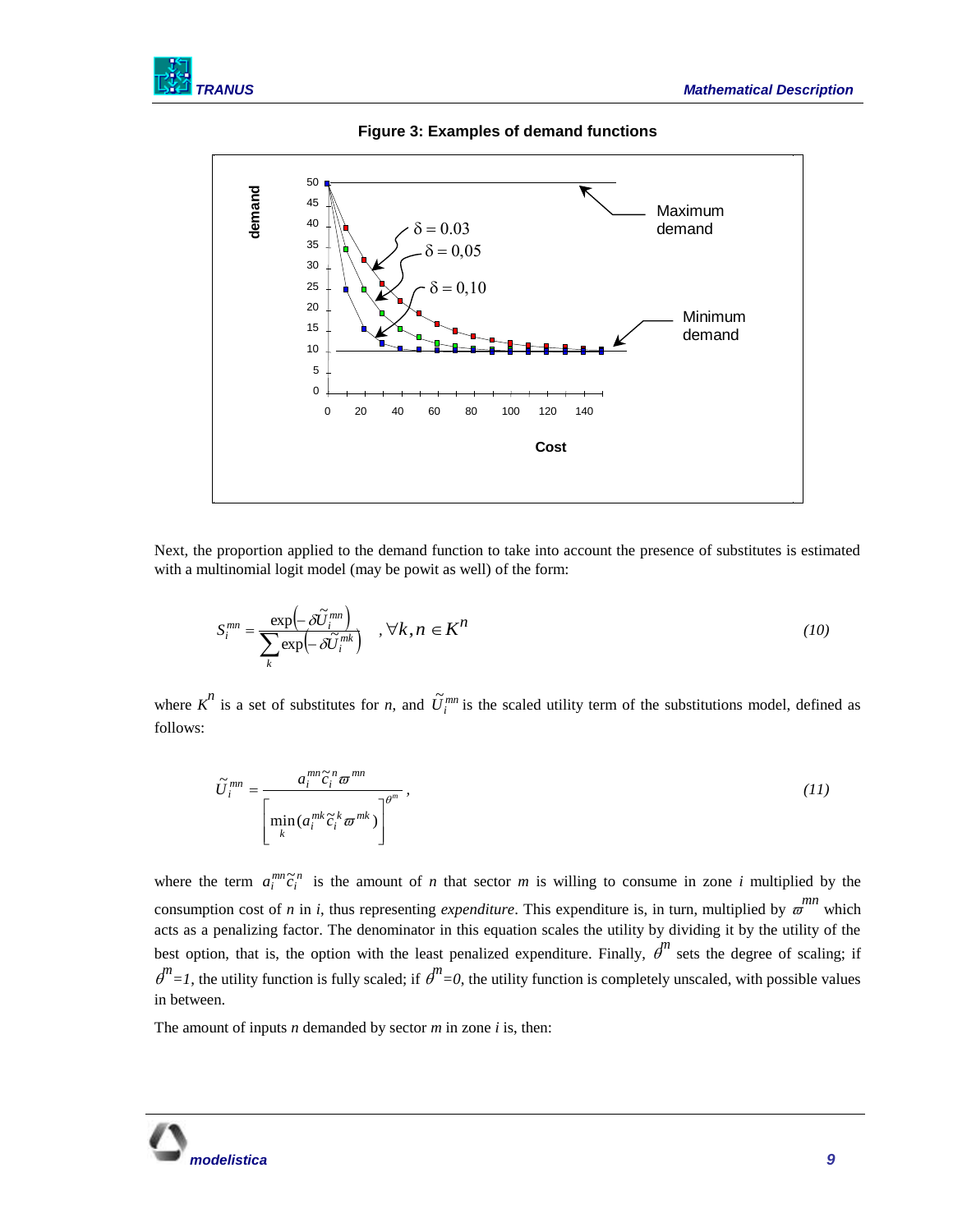*Mathematical Description TRANUS*



$$
D_i^{mn} = \left(X_i^{*m} + X_i^m\right) a_i^{mn} S_i^{mn} \tag{12}
$$

The total demand for inputs *n* in a particular zone *i* is the sum of the consumption of *n* by all sectors *m*, plus possible exogenous demands:

$$
D_i^n = \sum_m D_i^{mn} + D^*i^n,
$$
\n<sup>(13)</sup>

where:

 $D_i^n$ total demand for *n* in zone *i*,  $D *^n_i$ exogenous demand for *n* in zone *i*.

In the first iteration the system will only have exogenous production and the induced production directly derived from it. In successive iterations, induced demand from the production of all sectors in the previous iteration are added.

# <span id="page-11-0"></span>**Calculation of production costs**

The production cost is calculated as the consumption cost of all necessary inputs to produce one unit of *m* in zone *i*, plus the value added to production:

$$
c_i^m = \left(\sum_n D_i^{mn} \tilde{c}_i^n\right) + VA_i^m \tag{14}
$$

where  $VA_i^m$  is the value added to the production of *m*, and  $\tilde{c}_i^n$  is the consumption cost of input *n* in zone *i*.

### <span id="page-11-1"></span>**Location of induced production**

*D*<sup>*i*m</sup> =  $[X_1^{(n)} + X_2^{(n)} \mu_j^{(n)} S_j^{(n)}]$ <br>
The untai densued for inputs  $x_i$  in a particular zone *i* is the same of the consumption of *n* by all sectors<br>
Densitie cooperation in intervals in a particular zone *i* is t Once the amount of production demanded in each zone has been estimated, it must be distributed to production zones. If a sector is non-transportable, all production is assigned to the zone in which it is demanded. If the sector is transportable, demand is distributed to production zones with a multinomial logit model, in which the utility function of each zone is determined by:

$$
U_{ij}^{n} = \lambda^{n} \left( p_{j}^{n} + h_{j}^{n} \right) + t_{ij}^{n}, \tag{15}
$$

where:



is the price of sector  $n$  in the production zone  $j$ ,

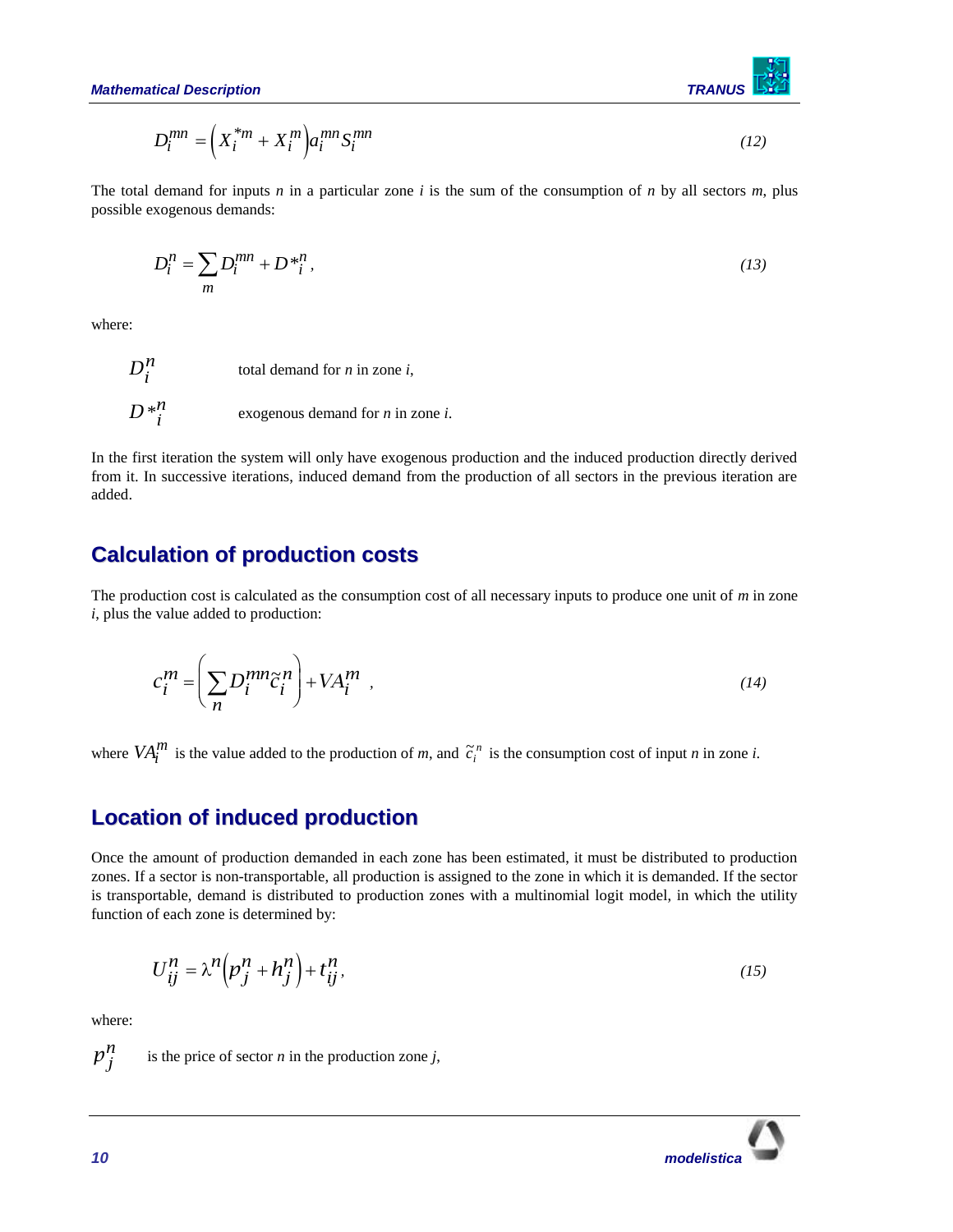

*t ij*

 $h_j^n$ is the shadow price of sector *n* in the production zone *j*,

- *n* is the transport disutility for sector *n* from the production zone *j* to the consumption zone *i*, and
- $\lambda^n$ is a parameter that regulates the relative importance of prices versus transport disutility in the utility function

The shadow price of production is estimated at calibration stage.

The results of the above calculation are divided by the utility of the best option to obtain the *scaled* utility:

$$
h_j^H
$$
 is the shadow price of sector *n* in the production zone *j*.  
\n $t_{ij}^H$  is the transport dissibility for sector *n* from the production zone *j* to the consumption zone *i*, and  
\n $h_d^H$  is a parameter that regulates the relative importance of prices versus transport disutility in the utility  
\nfunction  
\nThe results of the above calculation are divided by the utility of the best option to obtain the *scaled* utility:  
\n
$$
\vec{U}_{ij}^H = \frac{U_{ij}^H}{(\text{min } U_{ij}^H)^{\theta^m}},
$$
\n(16)  
\nwhere  $\vec{\theta}^T$  sets the level of scaling of the utility term,  $\vec{\theta}^T = \theta \rightarrow I$ . If  $\vec{\theta}^T = I$ , then the model is said to be *fully*  
\n*scaled*: if  $\vec{\theta}^T = 0$ , then the model is *unscaled*. These scaled utilities are entered into the multinomial logic model  
\nto estimate the probability that the production of sector *n* demanded in zone *i* is located in zone *j*:  
\n[Error! No se pueden crear objects modified in good,  $X_{ij}^H = D_i^H P Y_{ij}^H$ .  
\n(18)  
\nwhere:  
\n $X_{ij}^H = D_i^H P Y_{ij}^H$ .  
\n $X_{ij}^H$  production of *n* located in the production zone *j* induced by activities in the consumption zone *i*,  
\n $A_j^H$  attractor term for the production of *n* in *j*,  
\nis a parameter that regulates the relative importance of the attractor versus the utility function in the  
\nlocation of sector *n*,  
\n $\vec{U}_{ij}^H$  scaled utility of location of *n* in zone *j* to satisfy the demand in zone *i*,  
\n $\vec{U}_{ij}^H$  scaled utility of location of *n* in zone *j* to satisfy the demand in zone *i*,  
\n $\vec{U}_{ij}^H$  and *l* is the assumption zone is estimated (seps not allowed to a zone is obtained by adding over all demand zones:  
\n
$$
X_{ij}^H = \sum_j X_{ij}^H
$$
.  
\n(19)  
\n**Model** does not allow the demand for exports to be satisfied by imports.  
\nFinally, total induced

where  $\theta^l$  sets the level of scaling of the utility term,  $\theta^l = 0 \rightarrow l$ . If  $\theta^l = 1$ , then the model is said to be *fully scaled*; if  $\hat{\theta}^n = 0$ , then the model is *unscaled*. These scaled utilities are entered into the multinomial logit model to estimate the probability that the production of sector *n* demanded in zone *i* is located in zone *j*:

¡Error! No se pueden crear objetos modificando códigos de campo.*, (***17***)*

$$
X_{ij}^n = D_i^n \Pr_{ij}^n \tag{18}
$$

where:

- *Xij n* production of *n* located in the production zone *j* induced by activities in the consumption zone *i*,
- $A_j^n$ attractor term for the production of *n* in *j*,
- *n* is a parameter that regulates the relative importance of the attractor versus the utility function in the location of sector *n*,

 $\tilde{U}_{ij}^n$ scaled utility of location of *n* in zone *j* to satisfy the demand in zone *i*,

 $\beta$ <sup>n</sup> dispersion parameter of the multinomial logit model.

If the consumption zone *i* is an internal zone, the distribution is applied to all zones, both internal and external. If the consumption zone is external (exports), the distribution is applied to internal zones only. In other words, the model does not allow the demand for exports to be satisfied by imports.

Finally, total induced production allocated to a zone is obtained by adding over all demand zones:

$$
X_j^n = \sum_i X_{ij}^n \tag{19}
$$

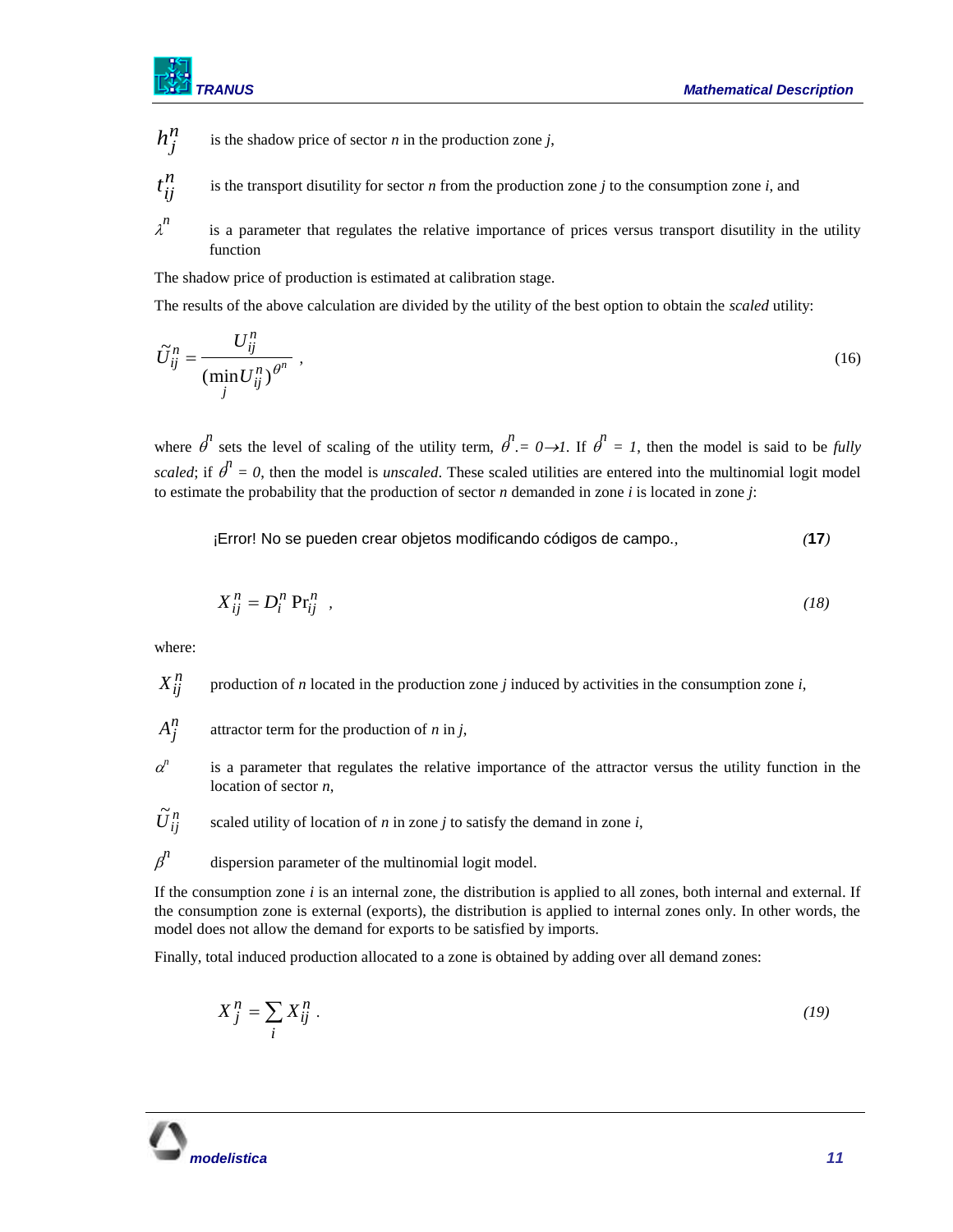

# <span id="page-13-0"></span>**Consumption costs**

Once demand has been assigned to production zones, consumption costs are calculated, that is, the amount that a sector *m* located in *i* has to pay for the consumption of one unit of input *n*. Because purchases are spatially distributed, an average is calculated, weighted by the price paid in each production zone plus the corresponding transport costs:

$$
\widetilde{c}_i^n = \frac{\sum_{j} X_{ij}^n \left( p_j^n + t m_{ij}^n \right)}{\sum_{j} X_{ij}^n} \tag{20}
$$

where:

| $X_{ii}^h$  | amount of production of sector $n$ demanded in $i$ and produced in $j$ ,               |
|-------------|----------------------------------------------------------------------------------------|
| $p_i^n$     | unit price of $n$ in the production zone $j$ ,                                         |
| $tm_{ii}^n$ | monetary cost of transporting a unit of sector $n$ from the production zone $j$ to the |
|             | consumption zone <i>i</i> (different from transport disutility).                       |

# <span id="page-13-1"></span>**Consumption disutility**

The disutility of consuming *n* in *i* is the logarithmic average of the disutilities used in the distribution to the production zones:

$$
U_i^n = -\frac{\ln P g^n}{\beta^n} \left( \min_j U_{ij}^n \right)^{\theta^n},\tag{21}
$$

Note that the expression is multiplied by the minimum disutility, because in the distribution the scaled disutility was used. This returns the original scaling to the composite utility. *Pg* is defined as a series of the following form:

$$
Pg^{n} = \sum_{j=1}^{z} G_j \prod_{h=1}^{j-1} (1 - G_h),
$$
\n(22)

where the term  $G_j$  is the exponential element in the numerator of the probability that the production demanded in *i* locates in zone *j*, and *z* is the total number of internal zones. From equation (17):

$$
G_j = \exp\left(-\beta \widetilde{U}_{ij}^n\right),\tag{23}
$$

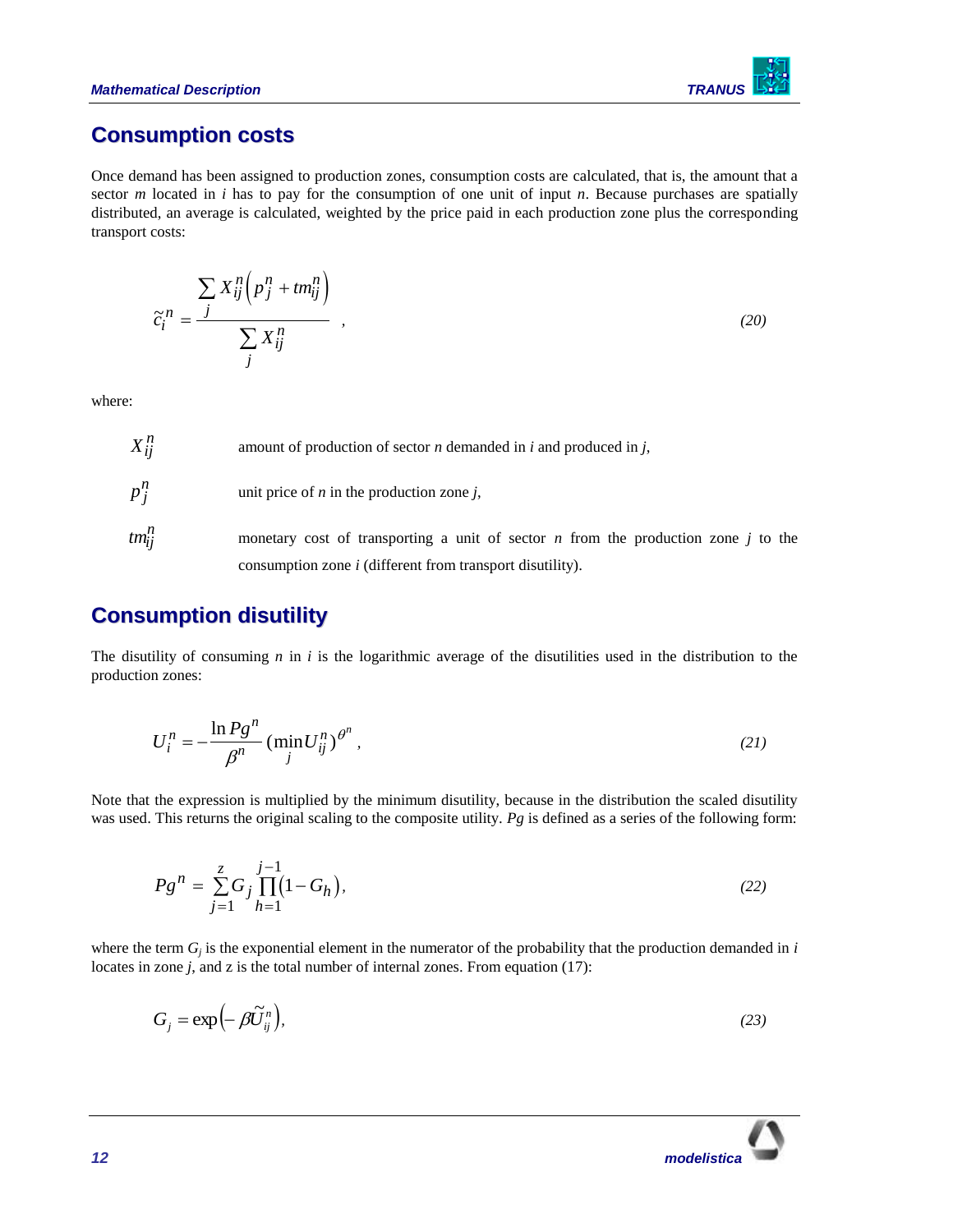

# <span id="page-14-0"></span>**Checking for restrictions and adjustment of Equilibrium prices**

The production of a sector in a zone may be limited to the minimum and/or maximum capacity of production. If the production assigned to a zone after the distribution lies within the established limits, the price is equal to the production costs plus value added. If, however, production is above the maximum or below the minimum, then the price is determined by demand-supply equilibrium. At the end of each iteration, the model checks for restrictions and adjusts the prices accordingly; the price is increased if the maximum restriction is violated, and is reduced if the minimum restriction is violated. These variations in price affect the distribution of production in subsequent iterations, until an equilibrium is reached. Prices are adjusted as follows:

$$
p_j^{n,t} \begin{cases} < p_j^{n,t-1}, \left( X_j^{*n} + X_j^{n} \right) < R \min_j^{n} \\ > p_j^{n,t-1}, \left( X_j^{*n} + X_j^{n} \right) > R \max_j^{n} \\ < c_j^{n,t}, R \min_j^{n} = 0, R \max_j^{n,t} = \infty \end{cases}, \tag{24}
$$

where:

$$
p_j^{n,t-1}
$$
 unit price of sector *n* in zone *j* in the previous iteration *t-1*  
\n
$$
p_j^{n,\tau}
$$
 unit price of sector *n* in zone *j* in the current iteration  $\tau$ ,  
\n
$$
R \min_j^n
$$
 and 
$$
R \max_j^n
$$
 minimum and maximum restriction to the production of sector *n* in zone *j*  
\n
$$
C_j^{n,t}
$$
 production cost of sector *n* in zone *j* in the current iteration  
\n
$$
X_j^{*n} + X_j^n
$$
 total production: exogenous production + induced production of sector *n*

<span id="page-14-1"></span>The rate at which prices are changed from one iteration to the next is also affected by a *smoothing parameter*.

### **Convergence**

In each iteration the convergence in prices and production are evaluated. Both are calculated for each zone and sector as the percentage variation with respect to the previous iteration. These indicators are calculated separately for each sector, and adopt the value of the worst zone, that is, the zone that varied the most:

$$
C p_j^{n,\tau} = \max_{j} \left| \frac{p_j^{n,\tau} - p_j^{n,\tau-1}}{p_j^{n,\tau-1}} \right|,
$$
  

$$
C X_j^{n,\tau} = \max_{j} \left| \frac{X_j^{n,\tau} - X_j^{n,\tau-1}}{X_j^{n,\tau-1}} \right|,
$$
 (25)

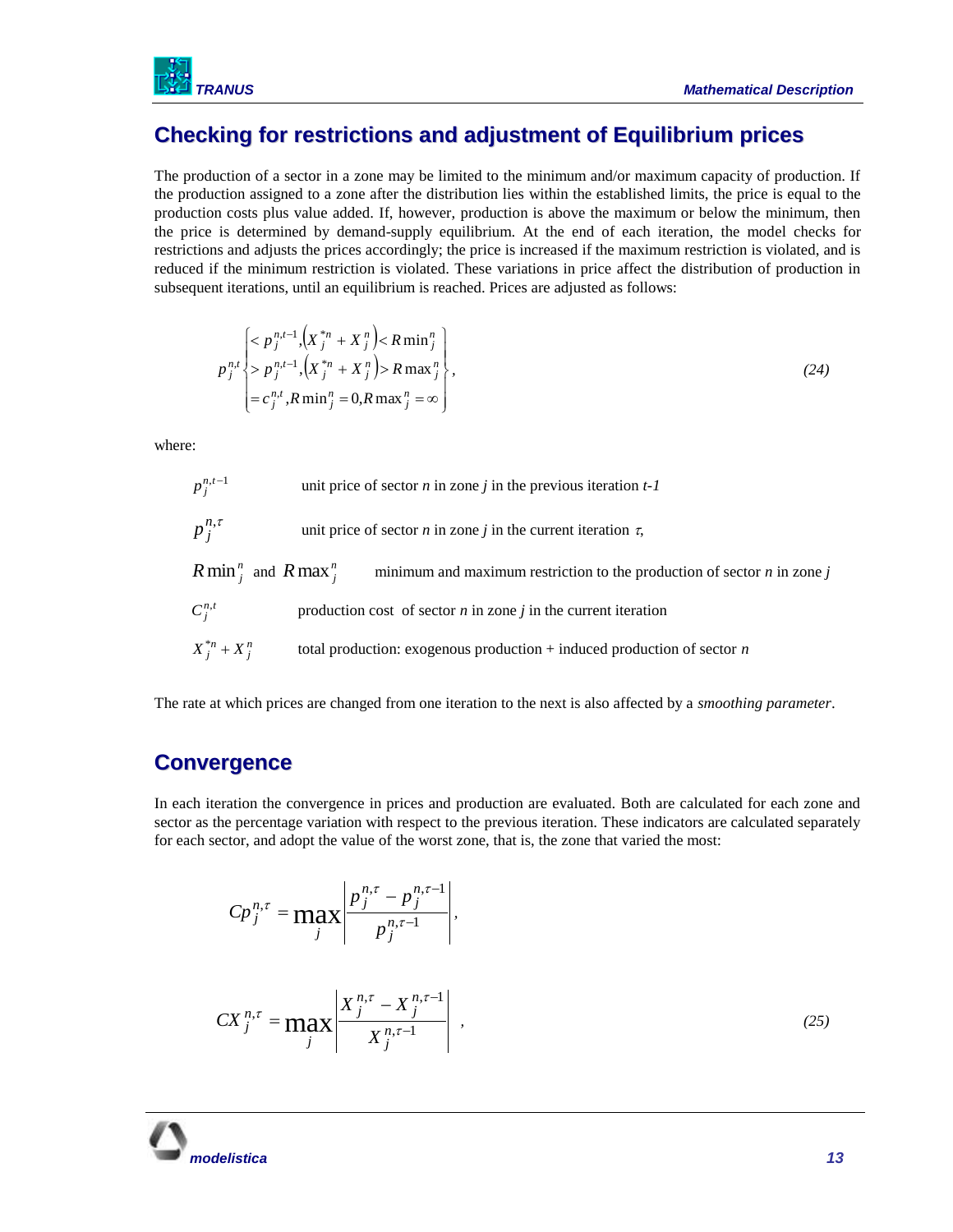

where  $C p_j^{n,\tau}$  is the price convergence indicator, and  $CX_j^{n,\tau}$  is the production convergence indicator. The model ends the iterative process when both convergence indicators are smaller than a pre-specified convergence criteria, or when a maximum number of iterations is reached.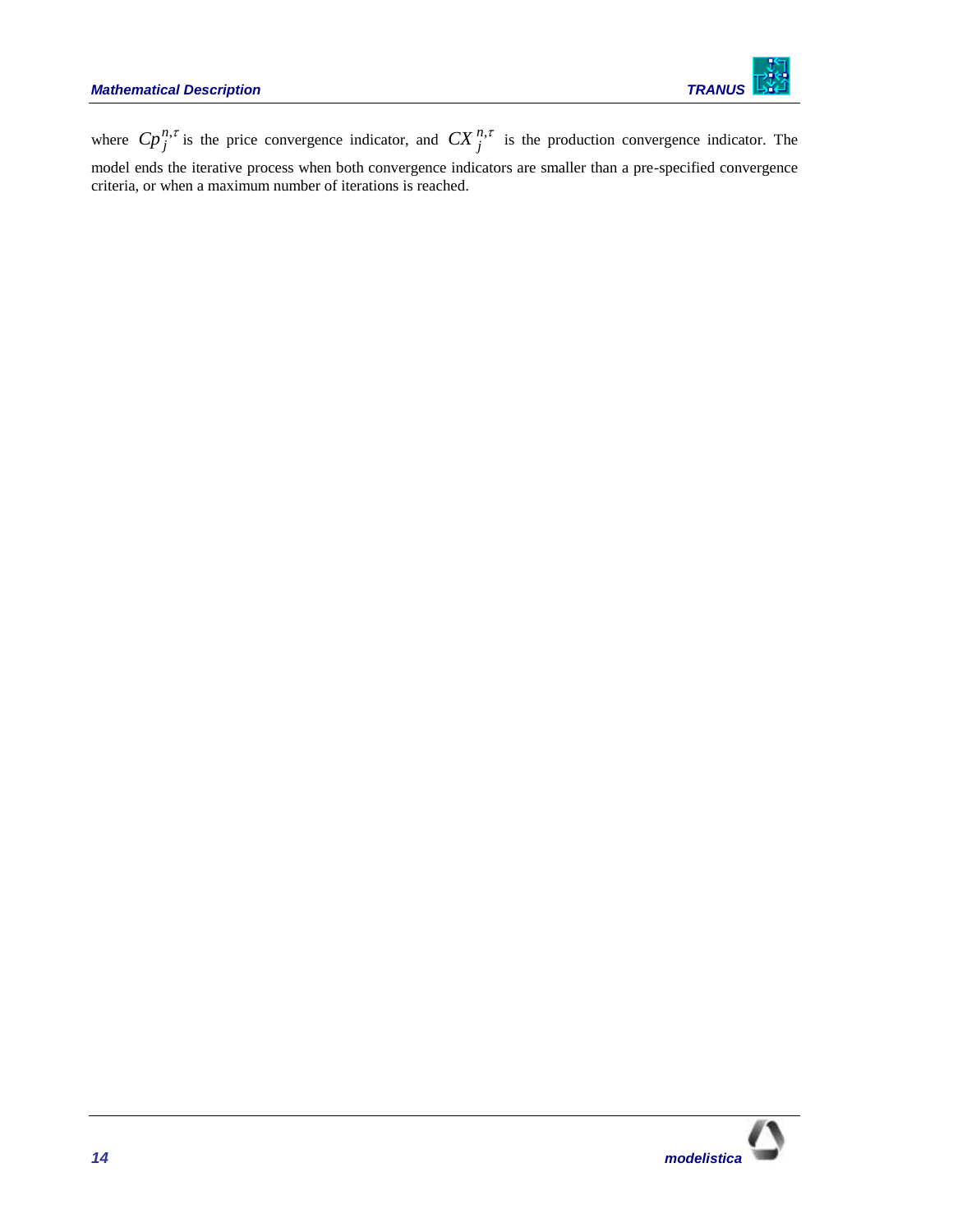

# <span id="page-16-0"></span>**Activities-transport interface**

The activity location model produces as output, among others, a set of matrices of economic flows by (transportable) economic sector. Transport demand derivates from these flows in several transport categories. In turn, the transport model calculates transport costs and disutilities by transport categories, which must be transferred to the sectors that originated the trips. In other words, a two-way set of transformations must be performed: from activities-to-transport and from transport-to-activities. These are shown in [Figure 4](#page-16-2) below.

<span id="page-16-2"></span>

### **Figure 4: Activities-transport interface**

The interface module performs other transformations to make compatible the units of time, magnitude and direction of the flows between the land use and transport model. The following transformations are possible:

- formation of transport categories from economic flows,
- time factor,
- volume/value factor
- direction of flows.

<span id="page-16-1"></span>Each one of these possibilities is described in the following sections.

# **From economic flows to transport categories**

The interaction between transportable economic activities generates flows of goods or people. In a regional application, for instance, the interaction between industries such as agriculture, manufacturing and so on, generate movements of commodities. Similarly, the interaction between employment and residents generate movements of commuters. Each transportable sector generates a corresponding matrix of flows. It may be that

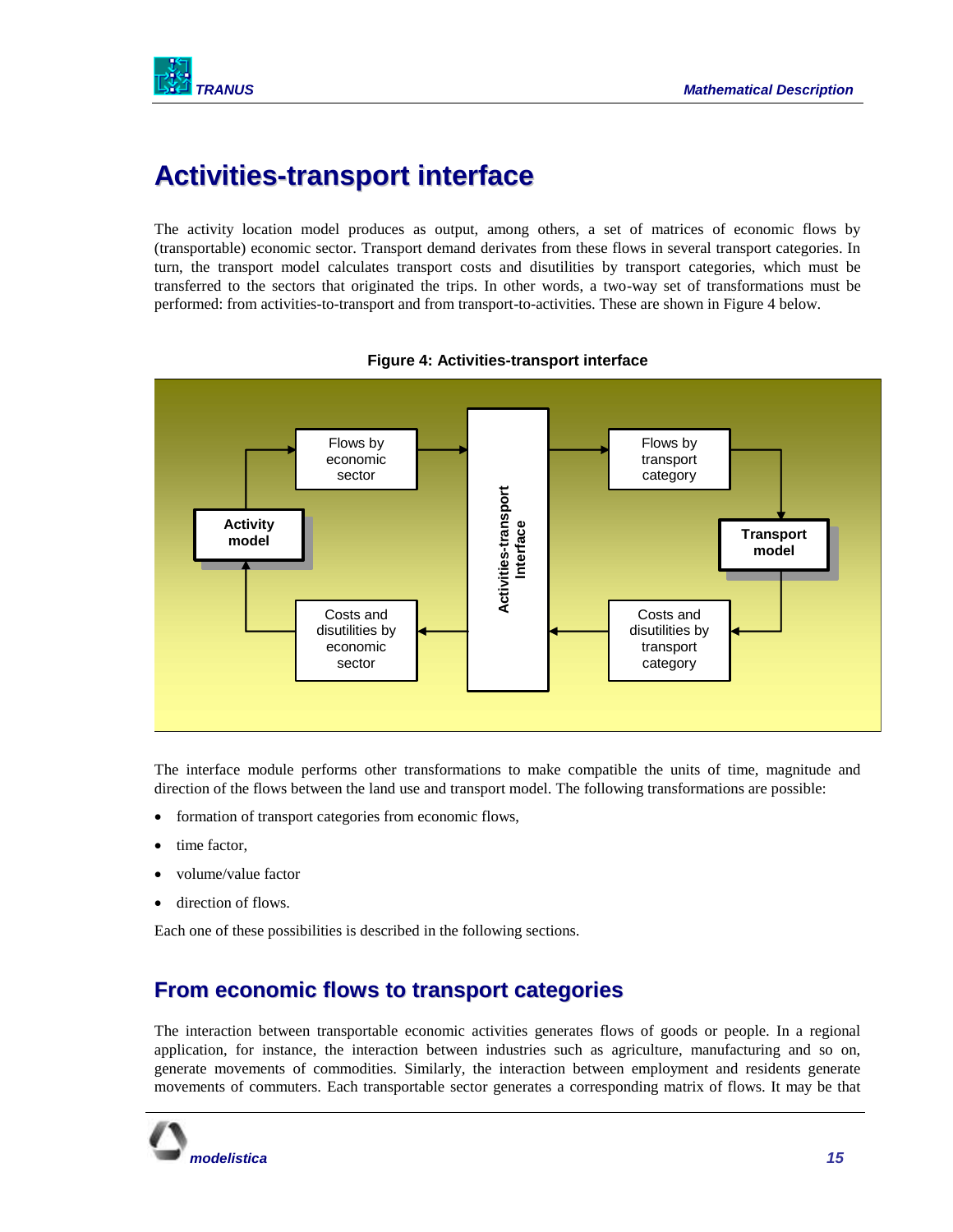

some categories coincide with those in the transport model, but this may not be the case. For example, economic transactions between productive sectors (measured in money units) may generate movements in several transport categories such as heavy bulk, general cargo, containers, and so on.

The definition of transport categories occurs in the activities  $\rightarrow$ transport direction. Once the transport model has finished its calculations, it will generate matrices of transport costs and disutilities by transport categories. The interface module transforms these back, to assign the corresponding quotes to the economic sectors that generated them. The transformation rules will be the same, but in reverse.

Consider the example of an agricultural sector that generates bulk, general and container transport categories in 60%, 30% and 10% proportions. The interface module will split the agricultural flows in these proportions. Next, the transport model will assign them to transport supply in terms of daily Tons. As a result, the transport model will estimate matrices of costs and disutilities for bulk, general and containers. These are fed back to the agriculture sector in the activities model. The interface weights each one by the same proportions in which they were generated. Thus, each cell in the transport cost matrix for agriculture will be the sum of 60% of the cost transporting bulk, 30% of transporting general cargo and 10% of transporting containerized cargo.

In other words, the number and types of sectors in the activity model does not have to match transport categories. The activity-transport interface allows for such transformations, applying given parameters.

# <span id="page-17-0"></span>**Time factors**

It is common that the activity model is set on a different time scale as the transport model. In a regional application, production by sector usually refers to annual amounts, while the transport model will probably work on a daily basis. In an urban application, monthly units are probably the most convenient way to represent salaries rents and expenditure, and a peak hour simulation is required for the transport system.

To make time units compatible, the interface makes a distinction between two types of flows: *normal flows* and *habitual or commuter-type flows*. Commodity movements are typically represented as normal flows. For instance, the annual flow of Tons of agricultural products will generate a certain daily amount, defined with a time factor. Movements of people are typically represented as commuter-type flows. Flows between jobs and residents will generate trips that take place every day, even if the activity model is in monthly terms. Hence, for this type of flows time factors are not applied.

These transformations are made in the activities $\rightarrow$ transport direction. In the opposite the criteria is reversed. In the case of commodities, the transport model will come out with the cost of transporting, say, one Ton of produce. This cost will be the same, regardless of the time period involved. In the case of commuter flows, the activities model wants to know transport expenditure, that is, how much money was spent on commuting, so that this amount can be compared to other expenditures, such as services, land and floorspace. As a result, transport costs and disutilities are not multiplied by the time factors in the transport $\rightarrow$ activities direction for normal type flows, while commuter type flows are.

It is important to note that the transport model makes a distinction between transport costs and disutilities. As will be described later, the transport model applies an elastic trip generation model to transform flows by transport category into actual trips. In the case of transport costs, the emphasis is in expenditure. We want to know how much people or firms spend on transport. Consequently, the unit cost of transporting a good or passenger gets multiplied by the number of trips made during the *transport period*. Assume the typical home-work commuter from *a* to *b* spends \$ 2 per trip, and makes two such trips, resulting in \$ 4 per day. If (s)he makes 22 such trips per month, according to the time factor, then the total monthly expenditure will be 4\*22=88.

By contrast, transport disutilities a) cannot be multiplied by trip generation rates, and b) it is irrelevant if they are or are not multiplied by the time factor. These considerations are dealt with in the transport model, but are worth pointing out to improve the understanding of the interface. We shall take each argument in turn.

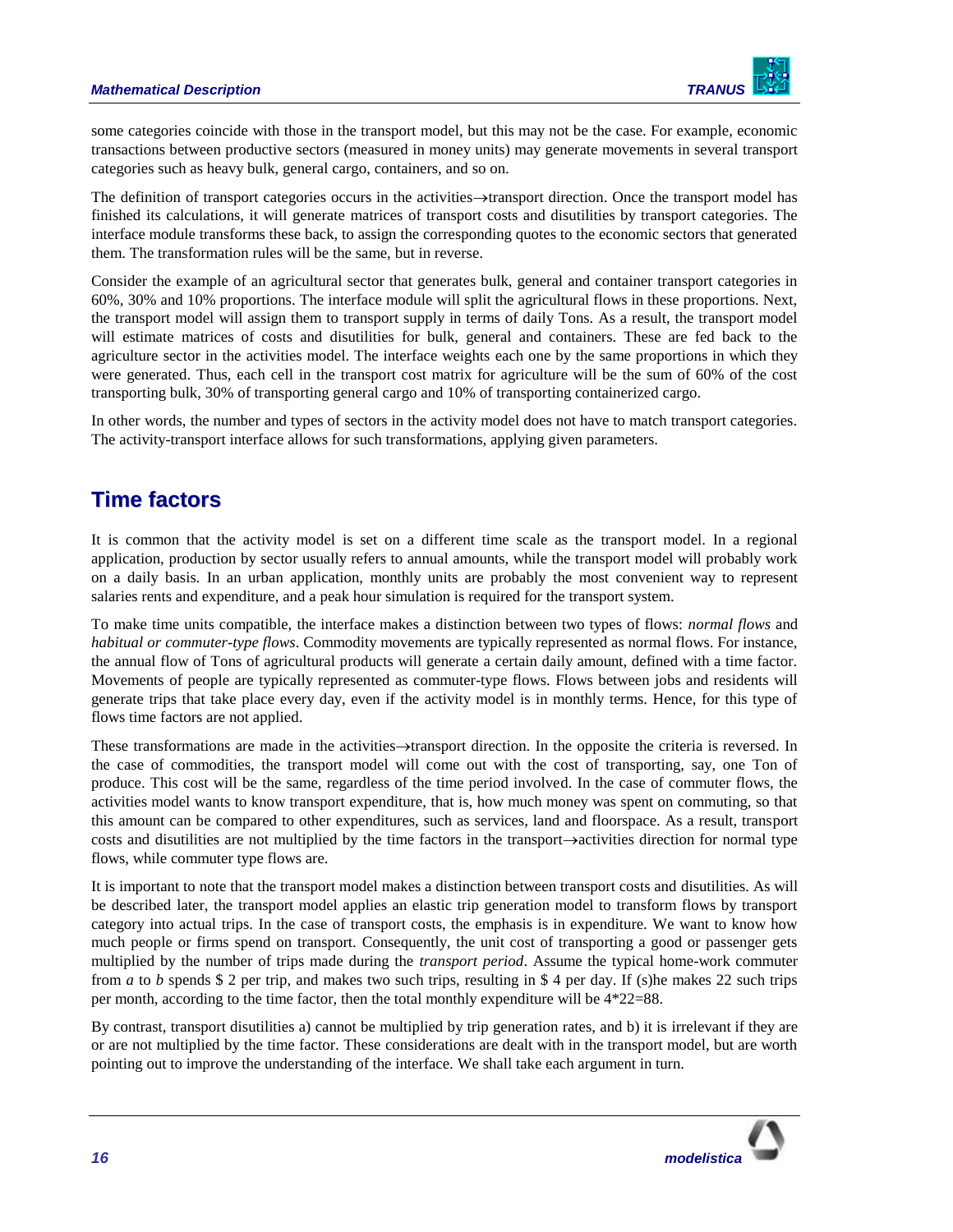

Consider first argument a), that is, that transport disutilities cannot be multiplied by trip generation rates. Because trip generation is elastic, any improvement in the transport system will reduce transport disutility, and hence, induce more trips. If transport disutilities were multiplied by an increased number of trips made, the effect of the improvement could cancel out, or result in a larger value. Any transport improvement must reduce disutility. Because transport disutilities represent accessibilities and are an important component of the utility function in the allocation/interaction process, they must reflect any possible transport improvement adequately. In other words, if disutilities get multiplied by the number of trips made, then the activities model would get the wrong message.

In the case of b) the time factor is a constant that multiplies all elements of a given disutility matrix. Consequently, any improvement in the transport system resulting in a reduction of disutilities is not lost, and remains proportional. In Tranus, disutilities are multiplied by the time factors, but only to approximate them to the scale of costs.

 $Activities \rightarrow Transport$ (flows)  $Transport \rightarrow$ Activities (costs and disutilities) Normal flows Divided by time factor Time factor Time factor ignored Commuter-type flows Time factor ignored Multiplied by time factor

The following table summarizes the application of time factors.

# <span id="page-18-0"></span>**Value-to-volume factors**

The units in which activities are represented in the activity model do not necessarily have to correspond to those used to represent transport flows. For instance, manufacturing industry might be represented in money units or even employment units (jobs) in the activities model. In the transport model, however, the movements of industrial products are represented in physical units such as Tons. Similarly, population might be represented in terms of households, while the transport model work in terms of trip makers. The set of constants used to transform activities units into transport units are termed in general as *value-to-volume factors*.

In the activities $\rightarrow$ transport direction, flows by socioeconomic categories are multiplied by value-to-volume factors; in the transport $\rightarrow$ activities direction, costs and disutilities are divided by the value-to-volume factors.

# <span id="page-18-1"></span>**Direction of flows**

The activity model always generates economic flows from consumption zones to production zones, that is, in the direction that purchases take place. This, however, might not be the direction of the transport movements of people or goods. In an urban application, for example, residents are usually generated from employment. Thus, the resulting economic flows will be in the work $\rightarrow$ home direction. If the transport model is going to derive peak hour trips from these flows, it will be necessary to reverse the direction of the flows. If total day trips are being considered, then both directions will be relevant to represent return trips. These transformations are also dealt with by the interface module of Tranus.

# <span id="page-18-2"></span>**Transformation of flows equation**

All the transformations described in the preceding paragraphs may be represented in a single equation as follows:

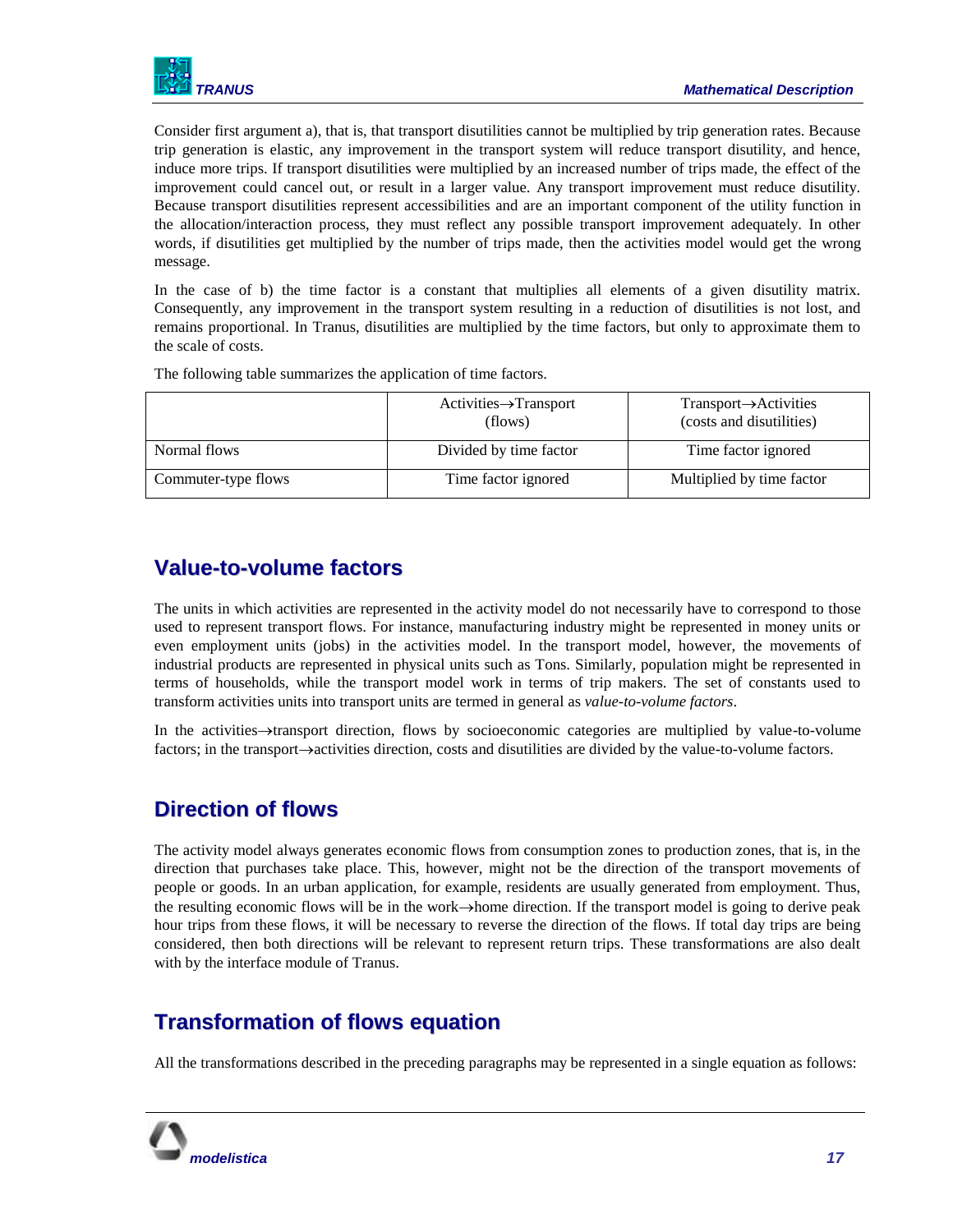

$$
F_{ij}^s = \sum_{n} \left( X_{ij}^n \frac{vol^{ns} pc^{ns}}{item^{ns}} + X_{ji}^n \frac{vol^{ns} cp^{ns}}{item^{ns}} \right), \tag{26}
$$

|                     | $F_{ij}^s = \sum_{n} \left[ X_{ij}^n \frac{V \cdot U}{t \cdot E} \frac{p c}{r} + X_{ji}^n \frac{V \cdot U}{t \cdot E} \frac{C p}{r} \right],$                                                                                                                                                                                                                                                                                                                                                                                                                                                                                                                                                                                                                                                                                                                                                                                                                                                        |             | (26)        |
|---------------------|------------------------------------------------------------------------------------------------------------------------------------------------------------------------------------------------------------------------------------------------------------------------------------------------------------------------------------------------------------------------------------------------------------------------------------------------------------------------------------------------------------------------------------------------------------------------------------------------------------------------------------------------------------------------------------------------------------------------------------------------------------------------------------------------------------------------------------------------------------------------------------------------------------------------------------------------------------------------------------------------------|-------------|-------------|
| where:              |                                                                                                                                                                                                                                                                                                                                                                                                                                                                                                                                                                                                                                                                                                                                                                                                                                                                                                                                                                                                      |             |             |
| $F_{ij}^{\,s}$      | flow of transport demand category $s$ from origin $i$ to destination $j$ , in transport units;                                                                                                                                                                                                                                                                                                                                                                                                                                                                                                                                                                                                                                                                                                                                                                                                                                                                                                       |             |             |
| $X_{ij}^n$          | production of the transportable economic sector $n$ located in $j$ and consumed in $i$ ;                                                                                                                                                                                                                                                                                                                                                                                                                                                                                                                                                                                                                                                                                                                                                                                                                                                                                                             |             |             |
| $vol^{ns}$          | value-to-volume factor for the economic flow $n$ that forms part of the transport category $s$ ;                                                                                                                                                                                                                                                                                                                                                                                                                                                                                                                                                                                                                                                                                                                                                                                                                                                                                                     |             |             |
| $\lim^{ns}$         | time factor for the economic flow $n$ that forms part of the transport category $s$ ;                                                                                                                                                                                                                                                                                                                                                                                                                                                                                                                                                                                                                                                                                                                                                                                                                                                                                                                |             |             |
| $cp^{ns}$           | proportion of the economic flow that moves in the direction consumption $\rightarrow$ production;                                                                                                                                                                                                                                                                                                                                                                                                                                                                                                                                                                                                                                                                                                                                                                                                                                                                                                    |             |             |
| $p c \sp{ns}$       | proportion of the economic flow that moves in the direction production->consumption.                                                                                                                                                                                                                                                                                                                                                                                                                                                                                                                                                                                                                                                                                                                                                                                                                                                                                                                 |             |             |
|                     | Summation is made over all economic flows $n$ that form part of the transport category $s$ .                                                                                                                                                                                                                                                                                                                                                                                                                                                                                                                                                                                                                                                                                                                                                                                                                                                                                                         |             |             |
|                     | Note that the $cp^{ns}$ and $pc^{ns}$ terms represent both the proportion in which each economic sector contributes to a<br>transport category, as well as the direction of the flows. Consider an example in which three economic sectors:<br>agriculture, mining and industry, give rise to three transport categories: general cargo, bulk and containers. In this<br>case, we want all flows to be in the production->consumption direction, so that all $cp^{ns}=0$ , and all $pc^{ns}$ will have<br>significant values. The following table shows possible values for the $pc^{ns}$ terms:                                                                                                                                                                                                                                                                                                                                                                                                     |             |             |
|                     | <b>Transport categories</b>                                                                                                                                                                                                                                                                                                                                                                                                                                                                                                                                                                                                                                                                                                                                                                                                                                                                                                                                                                          |             |             |
| Economic categories | General cargo                                                                                                                                                                                                                                                                                                                                                                                                                                                                                                                                                                                                                                                                                                                                                                                                                                                                                                                                                                                        | <b>Bulk</b> | Containers  |
| Agriculture         | 0.3                                                                                                                                                                                                                                                                                                                                                                                                                                                                                                                                                                                                                                                                                                                                                                                                                                                                                                                                                                                                  | 0.6         | 0.1         |
| Mining              | 0.2                                                                                                                                                                                                                                                                                                                                                                                                                                                                                                                                                                                                                                                                                                                                                                                                                                                                                                                                                                                                  | 0.8         | 0.0         |
| Industry            | 0.4                                                                                                                                                                                                                                                                                                                                                                                                                                                                                                                                                                                                                                                                                                                                                                                                                                                                                                                                                                                                  | 0.3         | 0.3         |
| such matrices.      | In this example, 30% of agricultural produce travels in the form of general cargo, 60% as bulk and 10% in<br>containers. There are no restrictions on the proportions, although it is common that $\sum pc^{ns} = 1$ .<br>It is essential that every transportable economic sector forms part, at least, of one transport category, however<br>small the proportion. This is because all transportable sectors need matrices of transport costs and disutilities. If a<br>transportable sector has not been assigned to any transport category, the interface will not know how to build<br>The are no restrictions on the proportions that determine the direction of flows. For example, in an urban<br>application, residents might generate service employment. If the transport model is being applied to the morning<br>peak hour, then the direction of the economic flows (residents->services) is probably the same as the<br>corresponding transport flows (home->services). In this case: |             |             |
| 18                  |                                                                                                                                                                                                                                                                                                                                                                                                                                                                                                                                                                                                                                                                                                                                                                                                                                                                                                                                                                                                      |             | modelistica |

|                     | Transport categories |      |            |
|---------------------|----------------------|------|------------|
| Economic categories | General cargo        | Bulk | Containers |
| Agriculture         | 0.3                  | 0.6  | 0.1        |
| Mining              | 0.2                  | 0.8  | 0.0        |
| Industry            | 0.4                  | 0.3  | 0.3        |

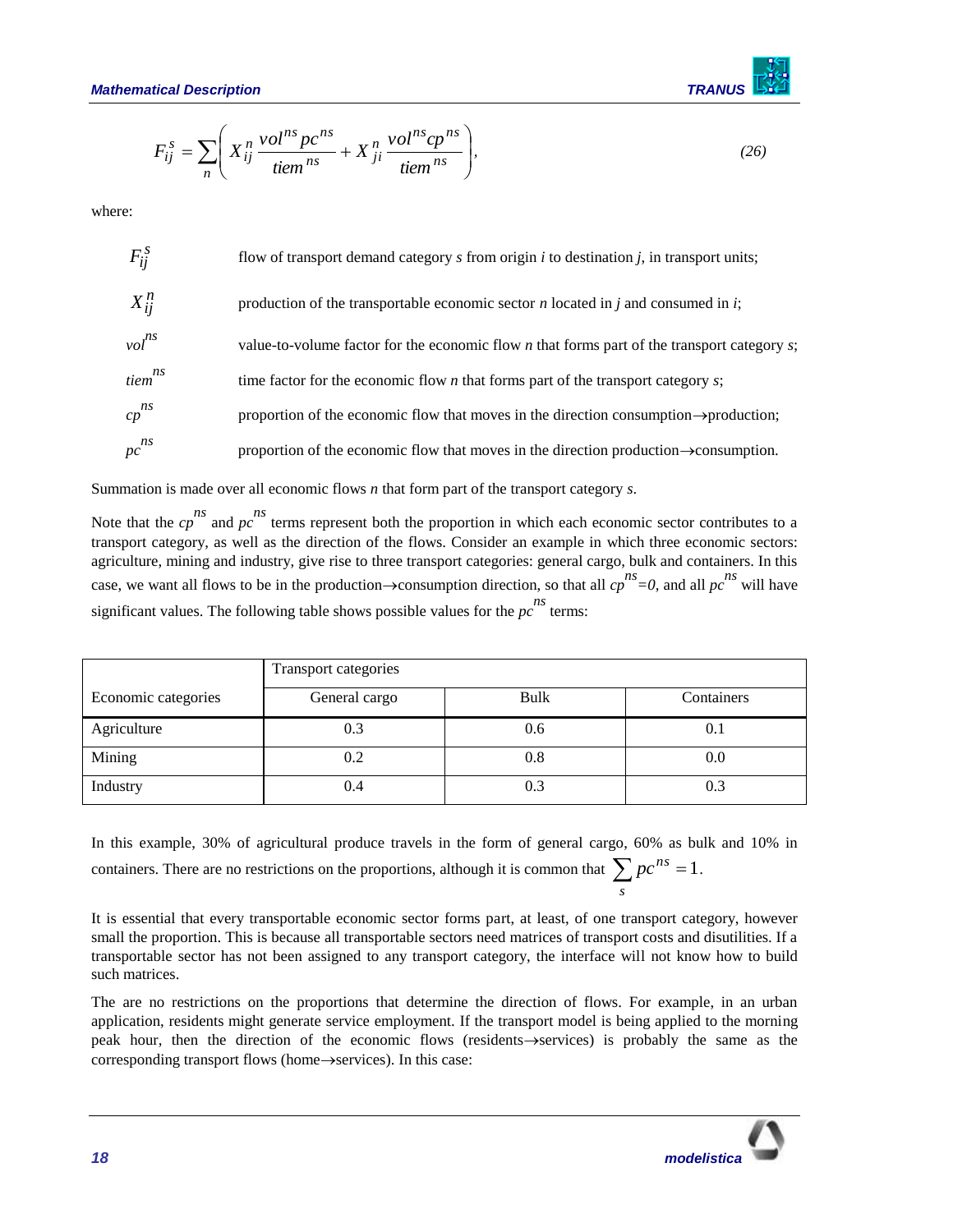

$$
cp^{ns}=1 \ \ and \ \ pc^{ns}=0.
$$

In the same application, jobs might generate residents, but for the morning peak we are interested in the home $\rightarrow$ work direction, that is, in the production $\rightarrow$ consumption direction. In this case:

$$
cp^{ns}=0 \text{ and } pc^{ns}=1.
$$

Assume the transport model is representing a two-hour morning peak period, and that we know that 90% of workers are going from home to work, and 10% go in the opposite direction. In this case:

$$
cp^{ns} = 0.1 \text{ and } pc^{ns} = 0.9
$$

If a two-way directionality is needed, as for total day trips, then:

$$
cp^{ns}=1 \ \ and \ \ pc^{ns}=1.
$$

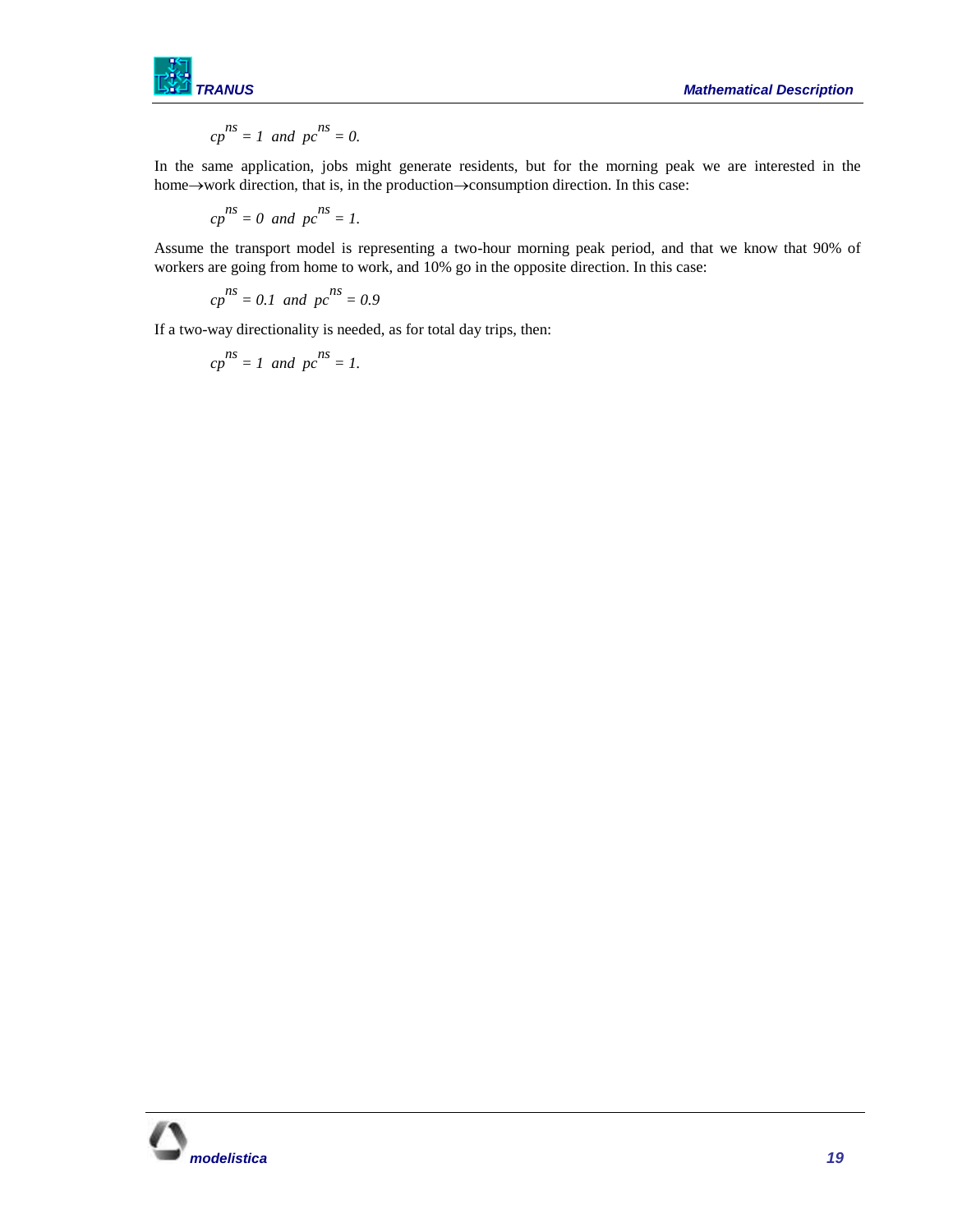

# <span id="page-21-0"></span>**The transport model**

# <span id="page-21-1"></span>**Basic concepts**

The main purpose of the transport model is to estimate travel demand and assign it to transport supply, such that an equilibrium is reached. As described in the previous sections, the activities model estimates a set matrices of flows by economic sector. The interface transforms such matrices into flows by transport categories. The transport model takes these flows as inputs and estimates the number of actual trips made in the given transport period. Trips are then assigned to supply, represented by the various modes and infrastructure. Transport costs and disutilities resulting from demand/supply equilibrium are used by the activities model to simulate a subsequent time period.

The two main elements of the transport model are, then, supply and demand. Users represent demand, that is people or goods that require a transport service for freight or passengers. On the supply side, it is possible to distinguish between *operative supply* and *physical supply*. The operative supply is the set of private or public organizations that operate vehicles of several types. Physical supply is the transport infrastructure required by the operators to perform their functions. An *administrator* is usually in charge of the physical supply. Users, operators and administrators are the main entities in the transport system.

Figure 5 shows these entities of the transport system and their main economic relationships. Users demand a transport service from the operators, and for this they pay tariffs. Operators charge users, and in turn pay for operating costs and for the use of the infrastructure. Administrators, in turn, charge operators and pay their suppliers for maintenance costs.

This is the general scheme, but in practice it may adopt specific forms. Private transport is a special case in which users are their own operators. It is also common that railways companies both operate the service and administrate their own infrastructure. The transport model, however, will always consider them as separate entities for accounting purposes. Also payments may be direct or indirect. Passengers, for instance, may pay directly to a bus operator in the form of fares, but car users indirectly pay themselves to cover their costs. Operators may have to pay administrators directly in the form of tolls, port tariffs, parking charges, and so on, but there might be indirect payments, such as fuel taxes, road taxes, and the like. There are also subsidies to consider, such as reduced fares for children and elders, or free roads and parking.

<span id="page-21-2"></span>

#### **Figure 5: Elements of the transport system**

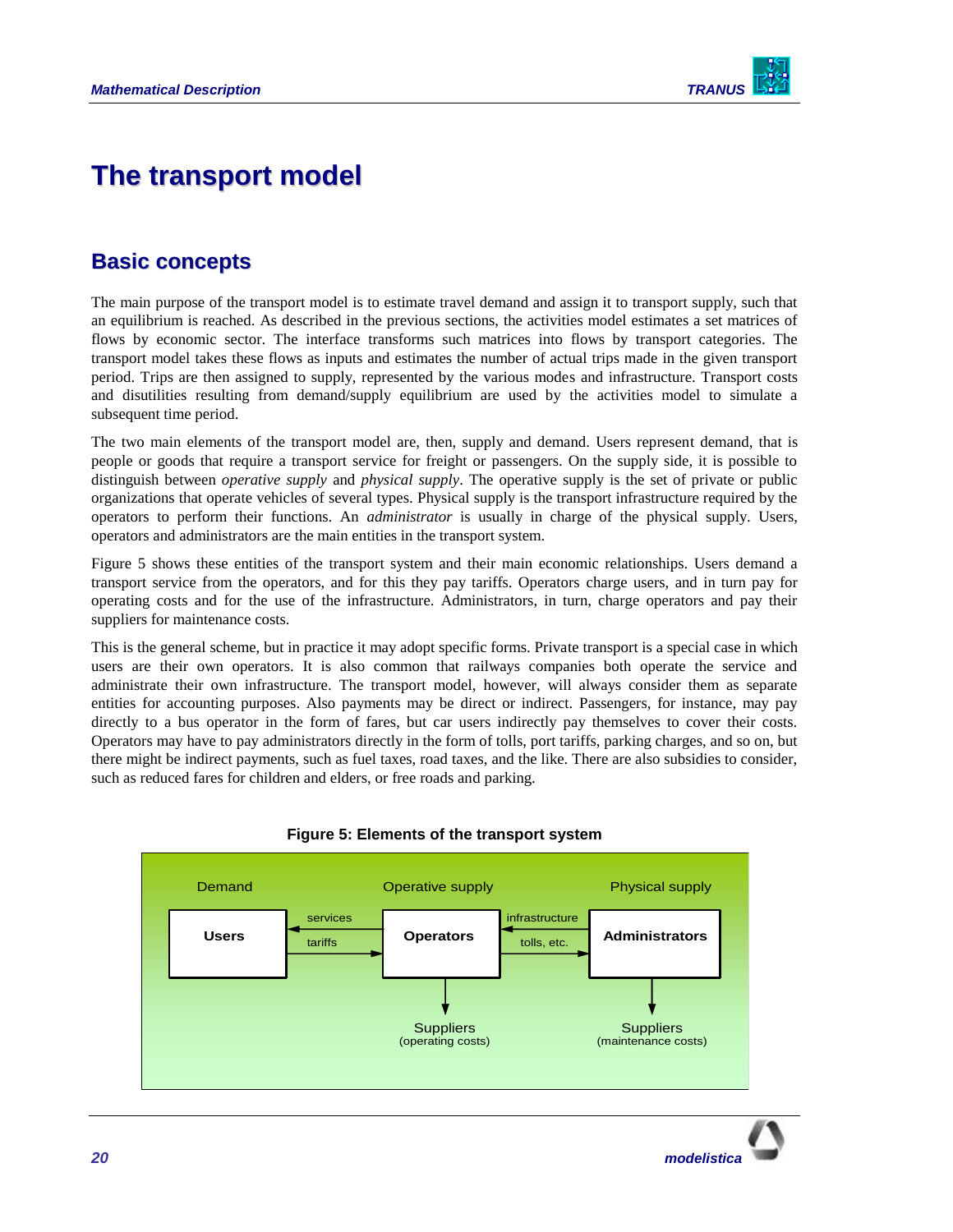

### **Transport demand**

Users are classified by transport categories. This allows for a separate treatment of passengers and freight. Passengers, in turn, may be classified by income group, trip purpose, or combinations of both. Each person category may have an associated car availability that limits the selection between public and private modes of transport. There may be several types of freight demand categories, such as bulk or containers.

From each travel option, users perceive a disutility, that includes the monetary cost of travel, the value of travel time and waiting time, and subjective elements, such as comfort, reliability, safety, and so on.

### **Operative supply**

Transport supply is organized hierarchically in three levels: modes, operators and routes. Modes represent a set of operators that provide a service for a particular kind of user. In TRANUS, modes represent broad categories such as public, private, light or heavy commodities. Each trip category may choose among specific modes, such that commodities can only choose from freight modes and people can only choose from passenger modes. For each transport category a choice set must be defined, consisting of a list of modes available to that particular category.

Each mode, in turn, may consist of several operators. An operator is characterized by a service of some general characteristics, such as vehicle type, tariffs, operating costs, transfer costs, energy consumption, and so on. Many operators may belong to a common mode. A user can freely transfer from one operator to another, provided such operators belong to the same mode. A typical application may consider three modes: freight, public and private. The freight mode may contain light and heavy trucks, railways, barges, and so on, as operators, such that a consignment may combine them to reach its destination. The private mode usually considers a single operator: cars, but parking or HOV cars may be included as well. Public transport probably provides the most complex structures, and a large number of different operators may be specified, such as buses, minibuses, light and heavy subways, feeder buses, jitneys, walk, byke, etc. Certain rules may be imposed on transfers; integrated fares is one example, and some transfers may be prohibited altogether, even if the source and destination operator belong to the same mode. For instance, a transfer between a normal car and a HOV car may be prohibited.

At a more detailed level, a public transport operator may be organized as a set of routes. The definition of a route is a service that must follow a specific sequence of links in the network. If a user wants to transfer from one route to another, he or she will have to pay a transfer cost and waiting time, except for possible integrated fares.

### **Physical supply**

A *transport network* represents physical supply in the model. The network is defined as a directed graph, or a set of one-way links and nodes, like the example of Figure 6. Nodes may represent road junctions, points at which the characteristics of a road may change, stations, bust stops, ports, and the like. A subset of nodes are called *centroids*. Centroids represent zones, and for the transport model all trips either start or finish at centroids. Each centroid must be connected to one or more nodes of the network. Links, on the other hand, may represent street sections, highways, rural roads, railways, airways, waterways or any other kind of relevant infrastructure. Links have specific characteristics, such as distance, capacity, speed, and so on. Some of these characteristics are linkspecific (distance, capacity), but others are defined generically, in the form of *link types*. All links of the same type share common characteristics (speeds, toll charges, maintenance costs, etc.). Link types also define which operators can use them; for instance, a highway link type may be used by trucks, cars and buses, but not by trains or vessels.

In the TRANUS graphical interface, a link may contain a number of intermediate nodes to form a *polyline*. See the TUS Manual for more details. These intermediate *polynodes* only affect the calculation of length from geographical coordinates, and do not enter in the numerical calculations. Links in the analytical network may only have one origin and one destination node.

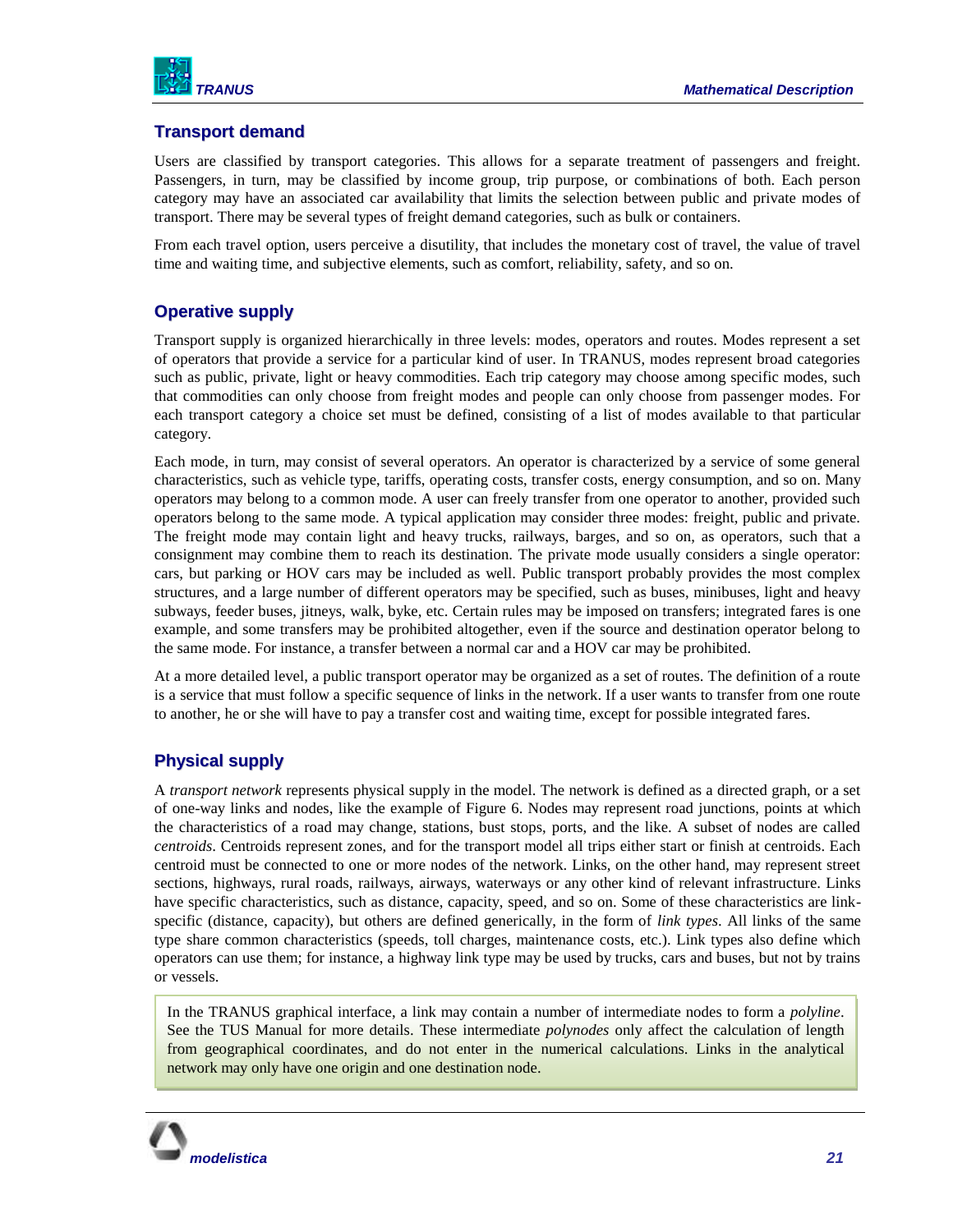

**Figure 6: Example of a transport network**



The following characteristics define a link:

origin node destination node link type link length physical capacity transit routes prohibited turns or turn delays

The link type attribute specifies the following generic characteristics:

free flow speed by operator car-equivalent units by operator distance-related operating cost of vehicles per operator charges or tolls by operator administrator in charge fixed and marginal operating costs capacity restriction function

Usually, the physical capacity of a link is measured in car-equivalent units per hour or daily. In special cases other units may be used for convenience, such as trains, coaches, Tons, or any other. In very dense parts of a city, the capacity of a link may be determined by the capacity of intersections.

Transit routes are coded directly in each link. Each route has a specific frequency (vehicles per time unit). The model assigns the corresponding vehicles to the network. It is also possible to specify transit routes with an undefined frequency, in which case the model will adjust the frequency to demand.

Prohibited turns may be coded for each link, to indicate nodes towards which vehicles cannot turn. This a simple way of coding turn prohibitions that minimizes the possibility of errors and avoids the need for fictitious nodes

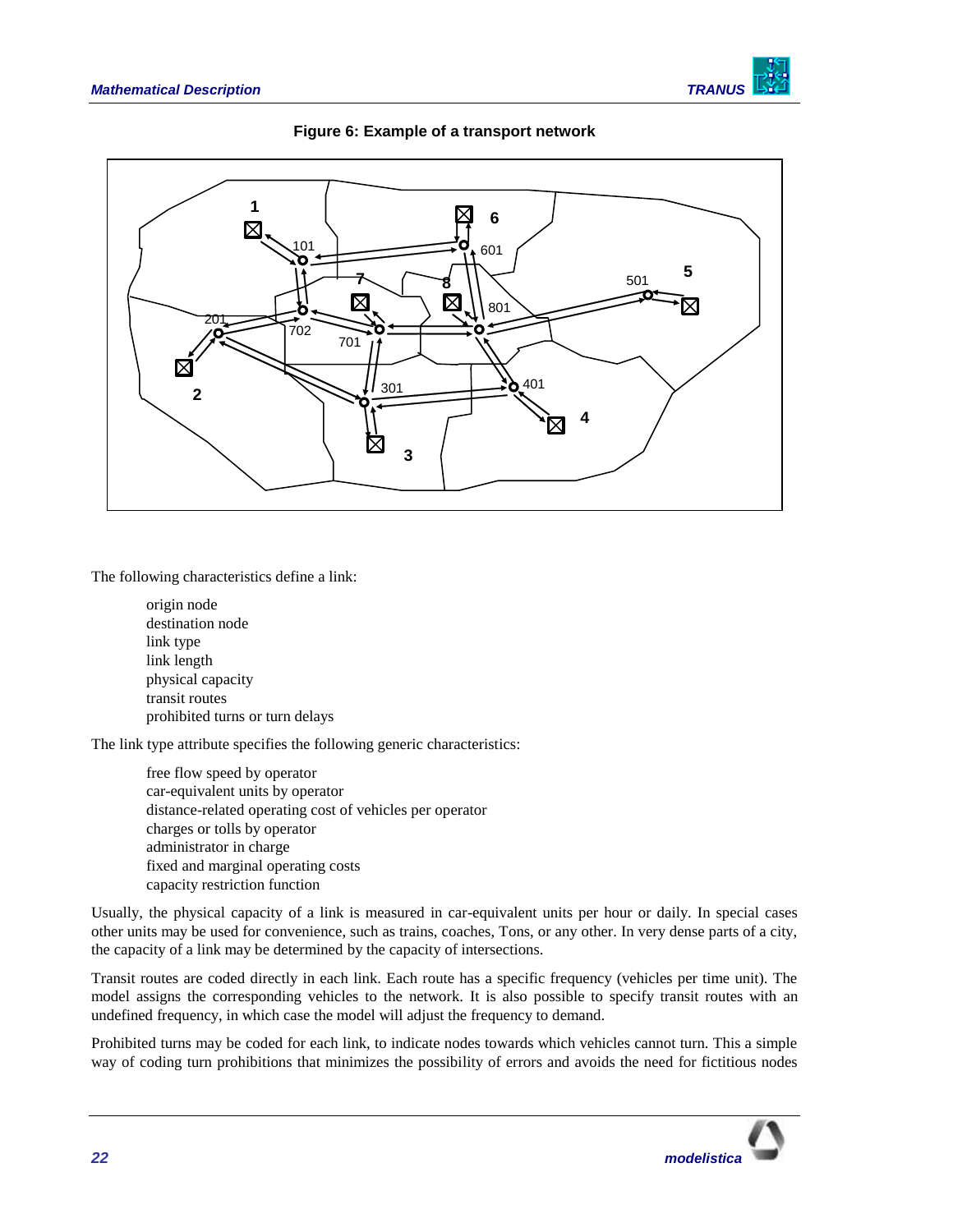

and links. Turn delays may also be coded, to represent signals, left turn conflicts, and other delays such as load and unload, access to ports, tolls stations and so on.

# <span id="page-24-0"></span>**Representation of the transport network**

The transport model represents the transport network internally as a *dual graph*. The network is coded in the traditional way, with links representing road sections and nodes representing intersections. Then the program automatically turns the external links into nodes of an internal dual graph, and creates internal links to represent possible connections. This method is completely transparent to the model user, because once all calculations have been performed, the model translates back the results in the original form. In other words, the modeler does not have to do anything, but it is important to bare in mind the concept behind the dual graph technique and its consequences for coding the network and interpreting the results. This section presents a brief conceptual description of the dual graph technique. A full description and mathematical specification is given in 'Dual Graph Representation of Transport Networks', by J Añez T de la Barra and B Pérez, *Transportation Research B,* Vol 30, pp 209-216, 1996. This paper is also available from Modelistica's home page.

Figure 7 shows an example of a simple network, consisting of eight nodes and 18 links. As in most transport models, this network is coded in the form of a simple list of links as follows:

| Origin node | Destination node |
|-------------|------------------|
|             | 2                |
| 2           |                  |
| 2           | З                |
| 3           | 2                |
| 2           | 5                |
| $$ etc.     |                  |

**Figure 7: Example of a network with the original direct representation**



From this list, the dual graph is generated by the model. In the dual, each original link becomes a node or vertex of the graph, and links represent possible connections. [Figure 8](#page-25-0) shows the resulting internal dual graph created by

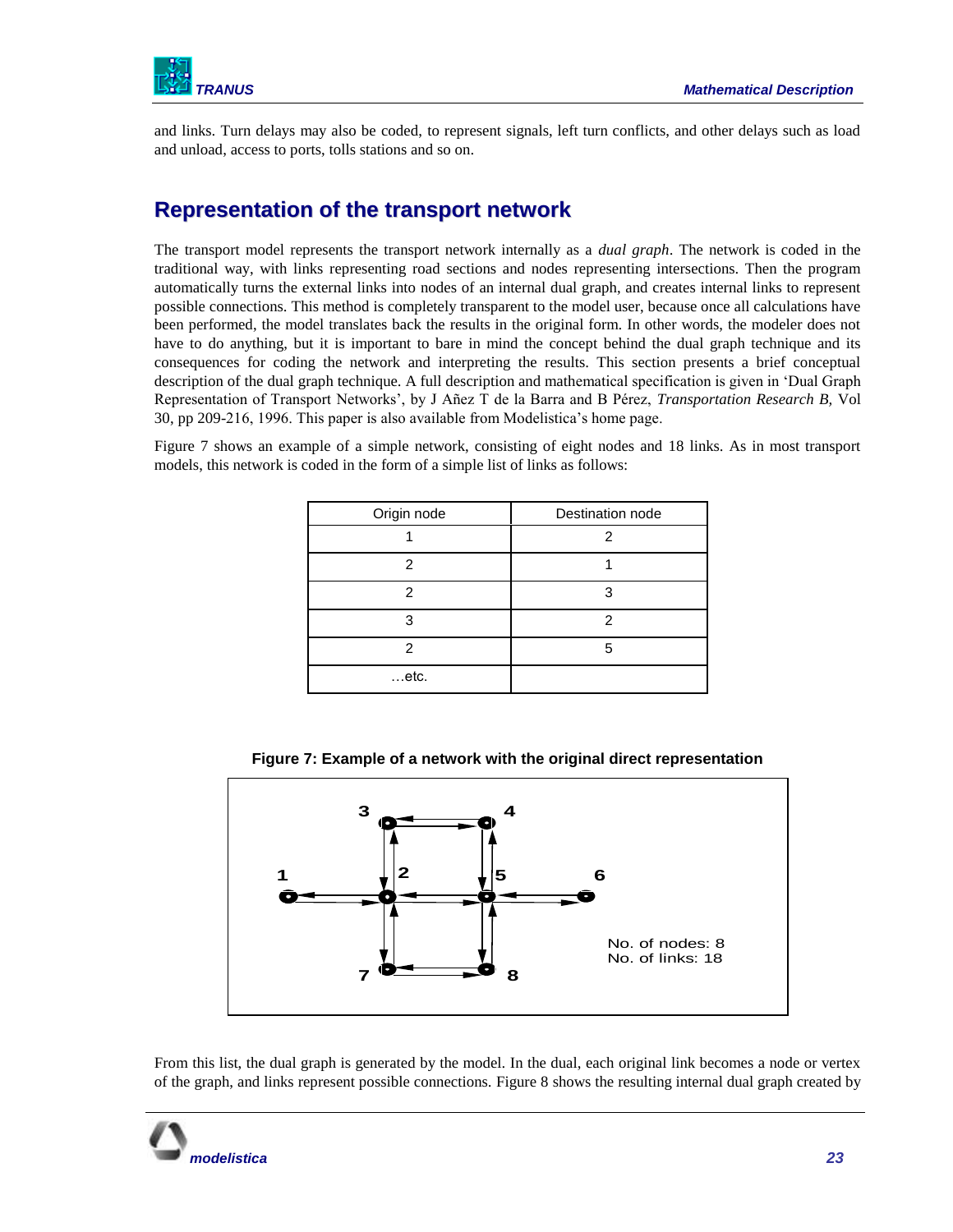

the model. For instance, the original link 1-2 is connected to links 2-3, 2-5 and 2-7 in the original network. In the dual network, link 1-2 becomes a node, and the resulting list of links would look something like:

| Origin node | Destination node |
|-------------|------------------|
| $1 - 2$     | $2 - 3$          |
| $1 - 2$     | $2 - 5$          |
| $1 - 2$     | $2 - 7$          |
| $2 - 3$     | $3 - 4$          |
| $$ etc.     |                  |

<span id="page-25-0"></span>Because this dual list is easy to automate, the model builds it internally. The total list of nodes will now be made of 20 dual nodes and 36 dual links.



**Figure 8: The dual graph created by the model**

The main advantage of this scheme is that it is very easy to define prohibited turns and turns delays. The difficulty of defining them in the direct graph is well known. This is usually done by replacing each node by several nodes, and then the modeler must code a number of fictitious links to represent turning movements. This process is tedious and error prone, and results in a large number of unwanted fictitious nodes and links. Some models automate this process, but the computational burden can be significant, and the results are not reliable.

The dual graph representation complete avoids fictitious links. All the modeler has to do is to specify, for each direct link, the nodes towards which vehicles cannot turn, if any. Assume that all left-turns are prohibited in the simple network above. The network code thus becomes:

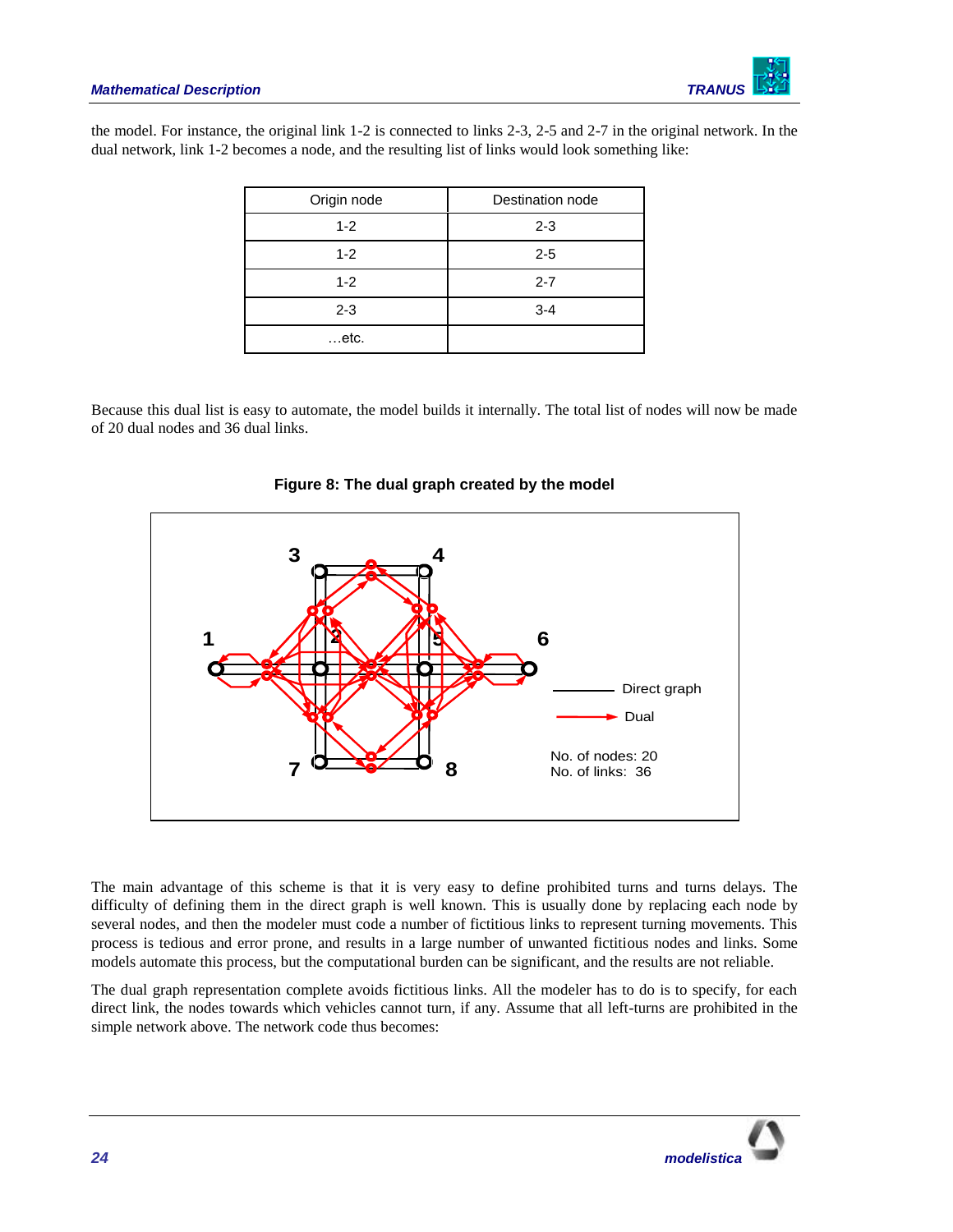

| Origin node | Destination node     | Prohibited turns |
|-------------|----------------------|------------------|
|             |                      |                  |
| っ           |                      |                  |
| $$ etc.     | $\sim$ $\sim$ $\sim$ |                  |
| っ           | 5                    |                  |
| 5           |                      |                  |
| $$ etc.     |                      |                  |

When the model builds the dual graph, it checks for possible prohibited turns. A dual link is created only if the destination node of the link to which it is connected is **not** in the list of prohibited turns. The more prohibited turns are defined, the smaller the generated network; contrary of most traditional models.

<span id="page-26-1"></span>[Figure 9](#page-26-1) shows the resulting dual graph when all left turns are banned. It may be seen that the dual now contains fewer links, 26 instead of 36. In fact, as more turn prohibitions are indicated, the size of the network becomes smaller. In traditional models the opposite happens. The figure also shows the resulting minimum path from 1 to 3 in the dual.





# <span id="page-26-0"></span>**Turn Delays**

Optionally, it is possible to specify turn delays, which is useful for representing traffic signals and many others, such as loading-unloading for freight trips, tolls stations, access to ports and so on. The input data is the average delay, defined in a similar way that turn prohibitions. [Figure 10](#page-27-0) shows a signalized intersection 103. The average

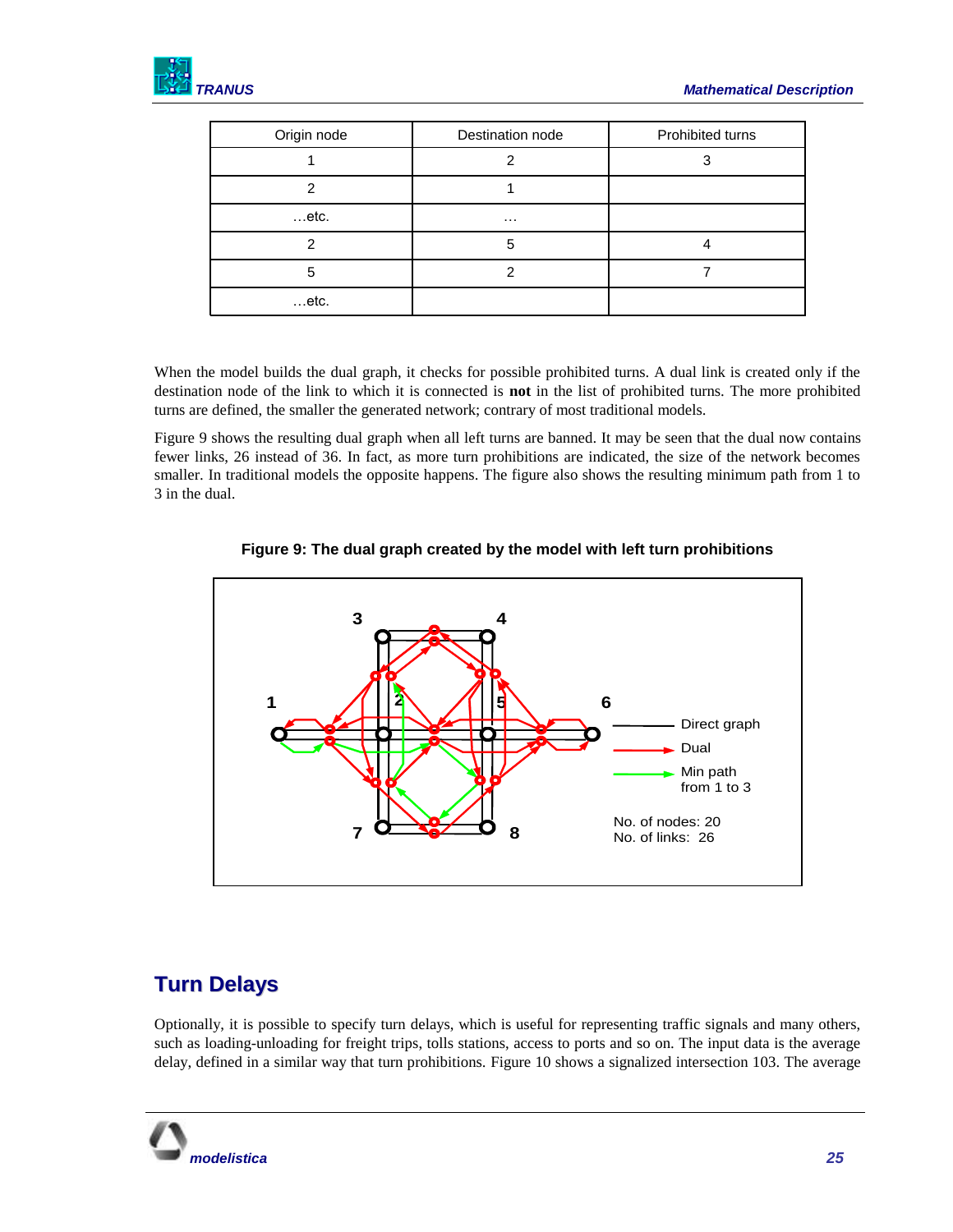

delay for the East-West road is two minutes (0.033 Hr) and one minute (0.017 Hr) for the North-South road. Left turns are prohibited.

<span id="page-27-0"></span>The table under the figure shows permitted turns at intersection 103 and the corresponding delays. For instance, node 516 can not be accessed from link 107-103 (infinite delay=turn prohibition). Turning to 702 imply a delay of two minutes. Delays are added to travel time and have effect on all vehicles (cars, buses, trucks) assigned to the multimodal network of TRANUS, which is described in the next section.



**Figure 10: Turn Delays**

| <b>Origin Node</b> | <b>Destination Node</b> | Turn to node | Delay (hours) |
|--------------------|-------------------------|--------------|---------------|
| 107                | 103                     | 702          | 0.033         |
| 107                | 103                     | 345          | 0.033         |
| 107                | 103                     | 516          | Infinita      |
| 516                | 103                     | 702          | 0.016         |
| 516                | 103                     | 345          | Infinita      |
| 702                | 103                     | 516          | 0.016         |
| 702                | 103                     | 345          | 0.016         |

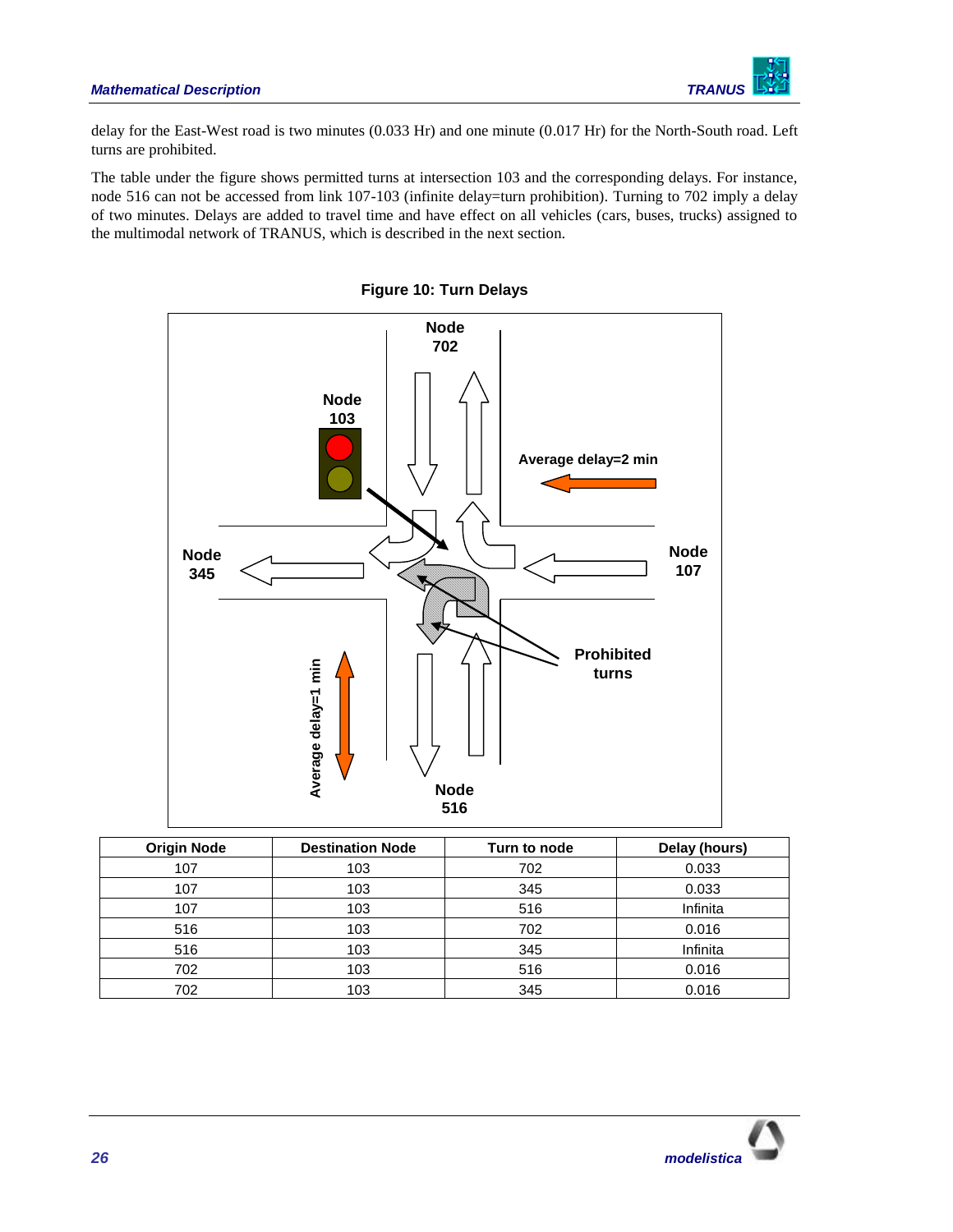

# <span id="page-28-0"></span>**Multimodal Network**

The dual network concept is extended to the *multimodal* network. Depending on the link type, several modes, operators or routes may use a common link. For example, a typical road may allow for cars, several bus routes, minibus routes, trucks, bikes and pedestrians. Each physical link is expanded by the model, such that each link/operator-route combination becomes a link. Again this is an internal process, transparent to the modeler.

Figure 11 shows a simple example of a multimodal network. There are three physical links and two bus routes. The model generates one multimodal link for each combination of physical link and route. In the dual network, each multimodal link becomes a node, and dual links are generated for every possible combination. If the origin and destination routes are **not** the same, such as a transfer from the red route to the blue route, transfer costs are added. Transfer costs may include monetary costs (boarding tariff) and the value of waiting time.



**Figure 11: Generation of dual links in a multimodal network**

# <span id="page-28-1"></span>**Structure of transport costs**

As described in [Figure 5,](#page-21-2) the transport model makes a distinction between three types of monetary costs, corresponding to the three main entities in the transport system: users, operators and administrators, as follows:

- Users' costs, including monetary and non-monetary costs, adding up to what is called *generalized costs*. They are measured by demand unit being transported (passengers, Tons, etc.)
- Operating costs, strictly monetary, in terms of vehicles
- Infrastructure maintenance costs, also monetary, in terms of distance

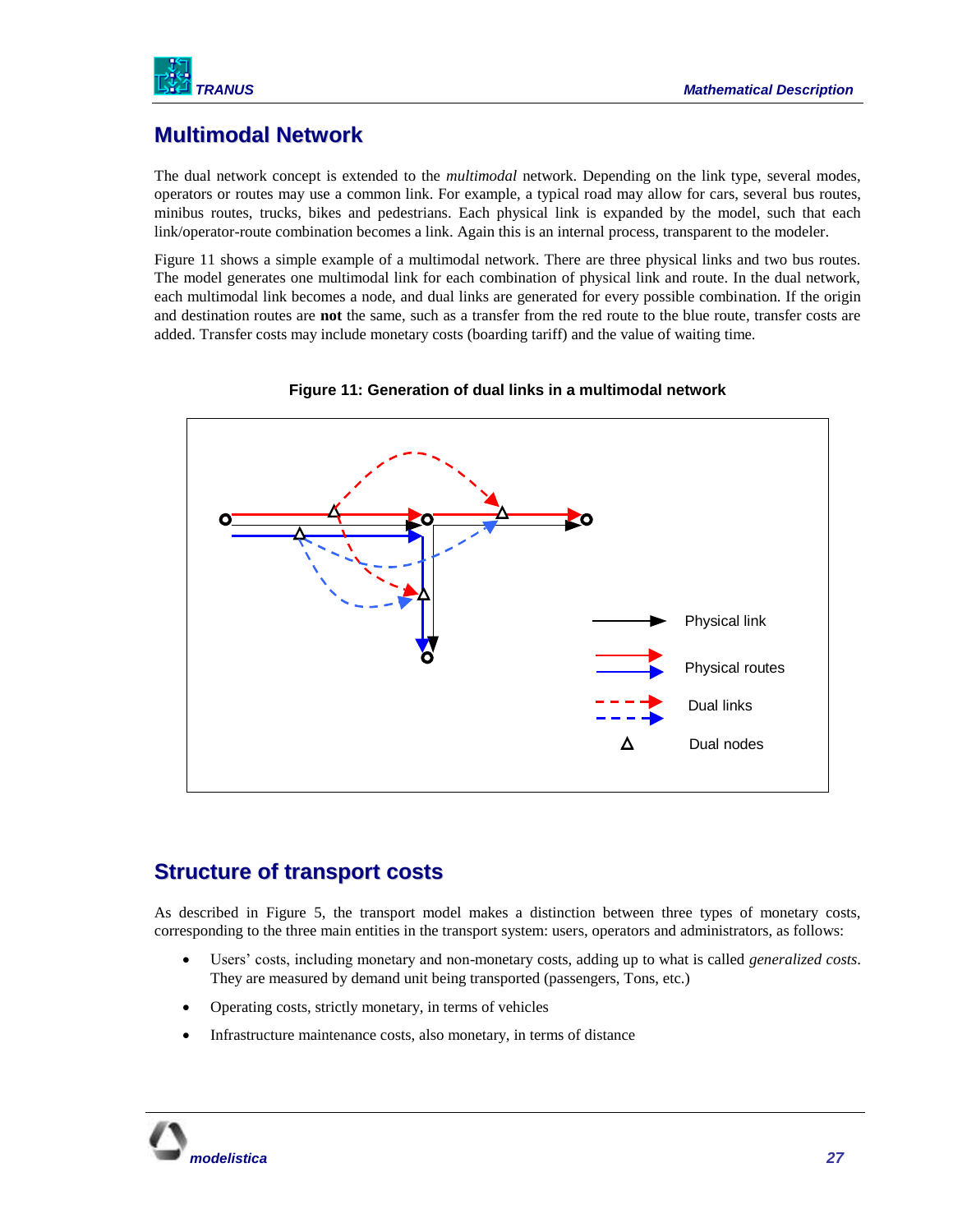

The first two items may affect demand and the assignment of demand to supply, while maintenance costs will not affect demand but are important to economic accounting. [Figure 12](#page-29-0) shows in detail all cost elements that are calculated in the transport model. The following paragraphs will describe each component.

<span id="page-29-0"></span>

### **Figure 12: Detailed calculation of transport costs in TRANUS**

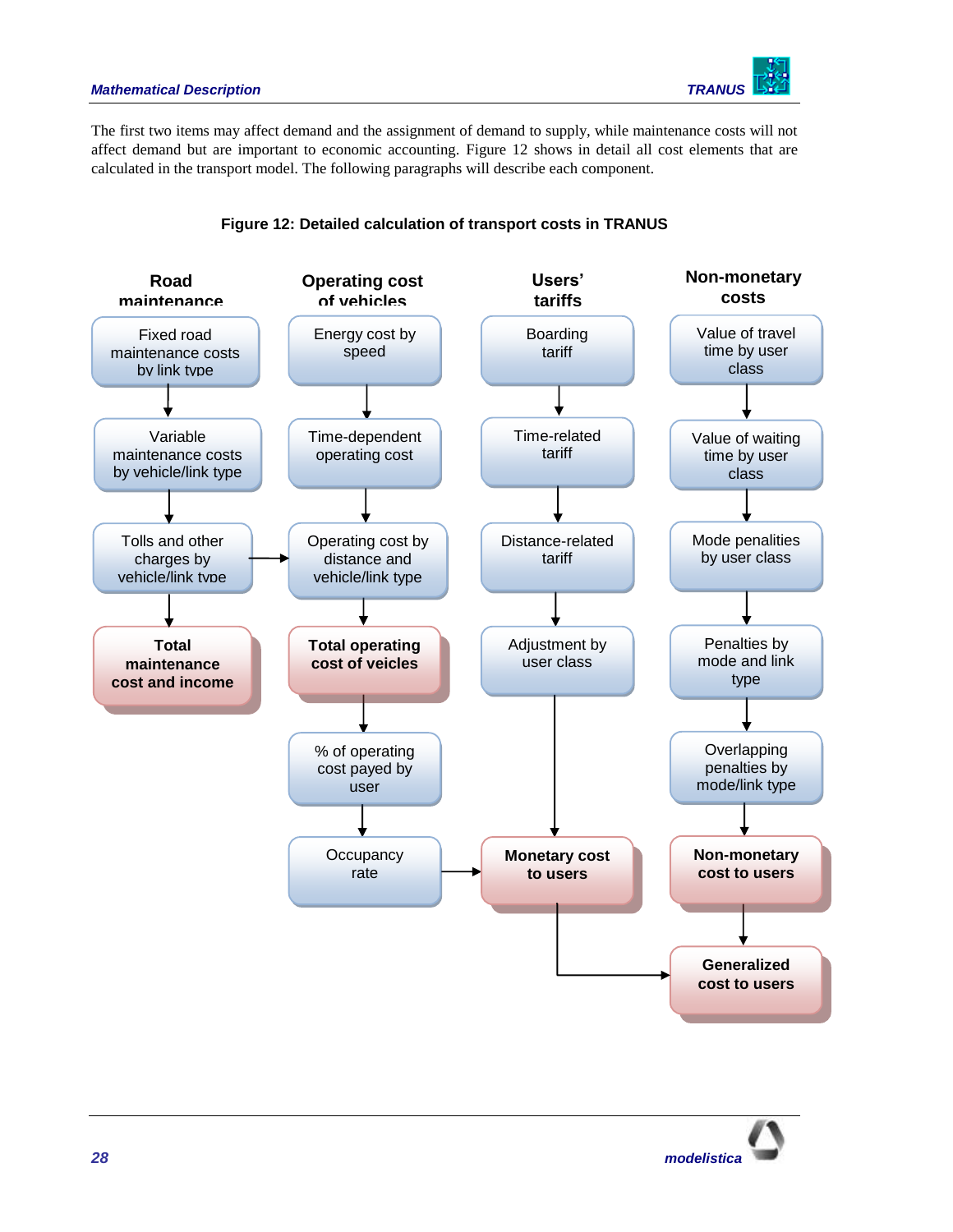

# <span id="page-30-0"></span>**Monetary costs to users**

The monetary component of user costs is termed *tariff*. It is the amount of money that users pay to the operators. Two broad types of tariffs may be specified, depending on whether they are related or independent of operating costs. It is common that public transport services operate with tariffs that are quite independent of their operating costs. Freight operators, by contrast, tend to link tariffs with their actual operating costs, (including a profit margin). In the case of private cars, the user and operator are the same, so that tariffs should strictly correspond to operating costs; however, there is considerable evidence that car users do not perceive their full costs, but only a small proportion. For convenience, the term tariff refers to monetary costs to users, even if in the case of cars it might sound inadequate.

Furthermore, not all demand categories pay the same tariffs. It is common that students and senior citizens pay preferential fares. It could also be that some types of freight operators may charge different fares depending on the commodity being transported. All these elements are taken into account by the model when calculating tariffs.

In general, the tariff charged by operators to users is calculated as:

$$
t_o^s = tp_o^s \left( tf_o + tt_o + td_o + \frac{tc_o c_o}{to_o} \right),\tag{27}
$$

where:

| is the proportion of the <i>full tariff</i> that trip makers of type $s$ pay to operator $o$ ; the rest of<br>the elements of the equation above represents full tariff;<br>fixed tariff when operator o is boarded; if there are integrated tariffs, then $t f_0$ will depend<br>on the previous operator;<br>time-related tariff of operator $o$ , calculated as the time that the operator takes to perform<br>the trip, multiplied by a tariff per unit of time;<br>distance-related tariff of operator $o$ , calculated as the distance travelled, multiplied by a<br>tariff per unit of distance;<br>the operating cost of operator o, $c_0$ , multiplied by a factor $tc_0$ representing the proportion<br>of the operating cost to be added to the tariff, and divided by the occupancy rate of<br>operator o, $too$ . | $t_o^s$                      | is the tariff paid by trip makers of type s to operator $\sigma$ ; |
|--------------------------------------------------------------------------------------------------------------------------------------------------------------------------------------------------------------------------------------------------------------------------------------------------------------------------------------------------------------------------------------------------------------------------------------------------------------------------------------------------------------------------------------------------------------------------------------------------------------------------------------------------------------------------------------------------------------------------------------------------------------------------------------------------------------------------------|------------------------------|--------------------------------------------------------------------|
|                                                                                                                                                                                                                                                                                                                                                                                                                                                                                                                                                                                                                                                                                                                                                                                                                                | $tp_o^s$                     |                                                                    |
|                                                                                                                                                                                                                                                                                                                                                                                                                                                                                                                                                                                                                                                                                                                                                                                                                                | tf $_o$                      |                                                                    |
|                                                                                                                                                                                                                                                                                                                                                                                                                                                                                                                                                                                                                                                                                                                                                                                                                                | $tt_0$                       |                                                                    |
|                                                                                                                                                                                                                                                                                                                                                                                                                                                                                                                                                                                                                                                                                                                                                                                                                                | $td_0$                       |                                                                    |
|                                                                                                                                                                                                                                                                                                                                                                                                                                                                                                                                                                                                                                                                                                                                                                                                                                | $\frac{tc_{o}c_{o}}{to_{o}}$ |                                                                    |
|                                                                                                                                                                                                                                                                                                                                                                                                                                                                                                                                                                                                                                                                                                                                                                                                                                |                              |                                                                    |

The operating cost of vehicles is represented in terms of vehicles, such as per car or per truck. Dividing by the occupancy rate implies that the operating cost is being shared by all users in the vehicle. In the case of private cars, for instance, if the occupancy rate is 1.4, then each passenger will pay 1/1.4 of the cost. Similarly, if a truck carries 8 Tons on average, then each Ton will pay  $1/8<sup>th</sup>$  of the operating cost.

Different tariff functions may be specified for each operator. In the case of a freight service, it is common to specify tariffs as a function of operating costs; hence only  $tc<sub>o</sub>$  will have a significant value (e.g. 1.2), leaving the

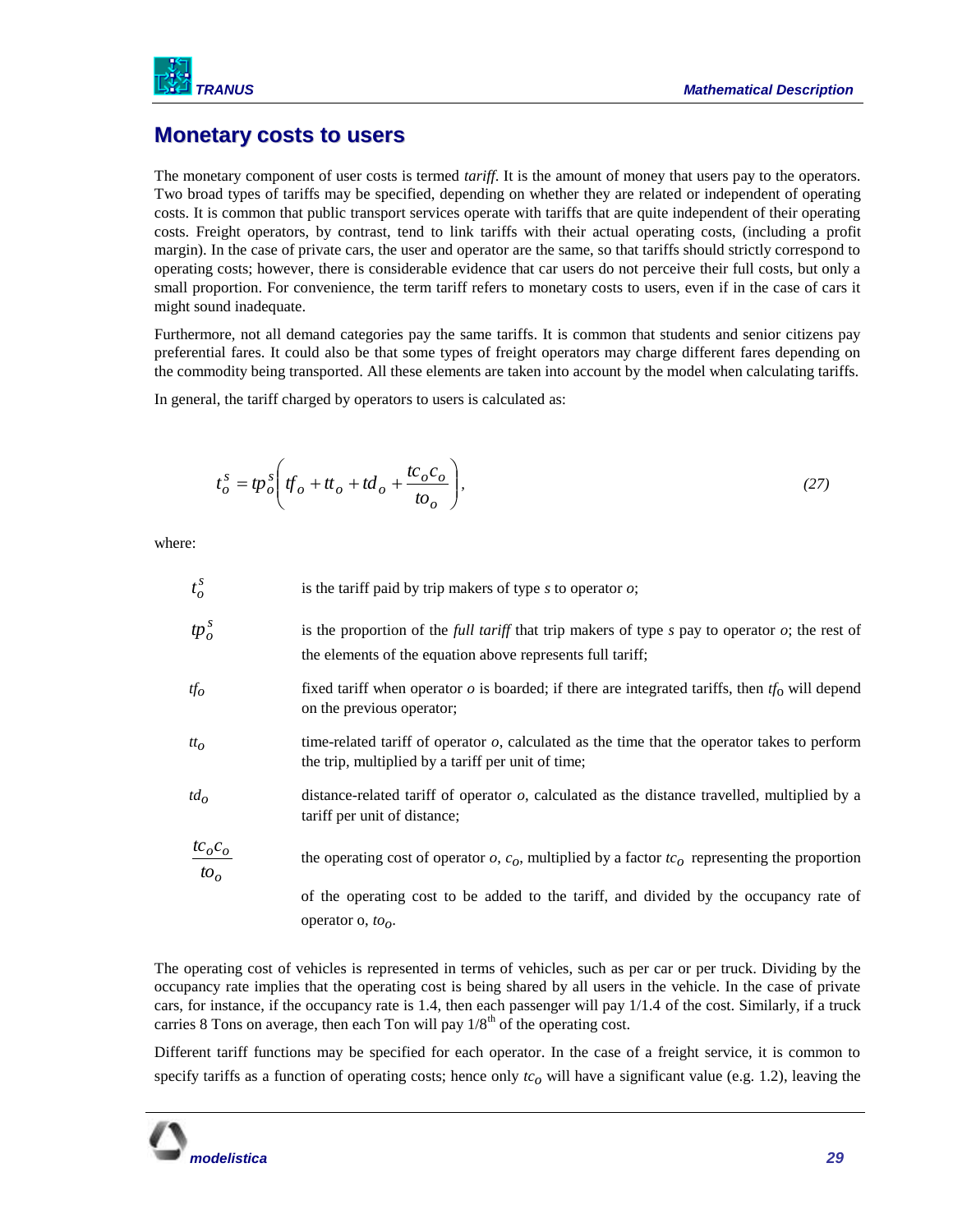

rest of the elements as zero. In the case of private cars, it is common that all elements are set to zero, except *tco* that is set to 0.5 or 0.6 or whatever value is considered as representative of the proportion of operating costs perceived by users. In the case of transit, it is common to have tariffs as a function of distance and/or the fixed

component, setting *tco* to zero. In general, tariffs either have a specific function related to distance and time, or are related to operating costs. A combination of both is very rare.

A typical function for transit operators is presented in [Figure 13.](#page-31-1) In this example there is a fixed component and a distance-related tariff. In the case of taxis, it is common to have a fixed component, together with both distance and a time-related components.

Note that congestion will affect tariffs only if there are time or operating cost-related components. For operators of this kind, congestion will increase the tariffs paid by users. This may occur if a specific timerelated tariff has been defined, or if there is an energy function and/or a time-related operating cost, and the operator transfers the cost to the user.

<span id="page-31-1"></span>

**Figure 13: Typical fixed+distance-related tariff**

# <span id="page-31-0"></span>**Operating costs**

Operating costs per vehicle,  $c<sub>o</sub>$  of a particular operator  $o$  includes a fixed element, a distance-related element, a time-related element and possible charges. The latter represents the amount that operators pay to administrators, representing elements such as tolls, parking charges, port tariffs and others. These elements are represented in the following expression: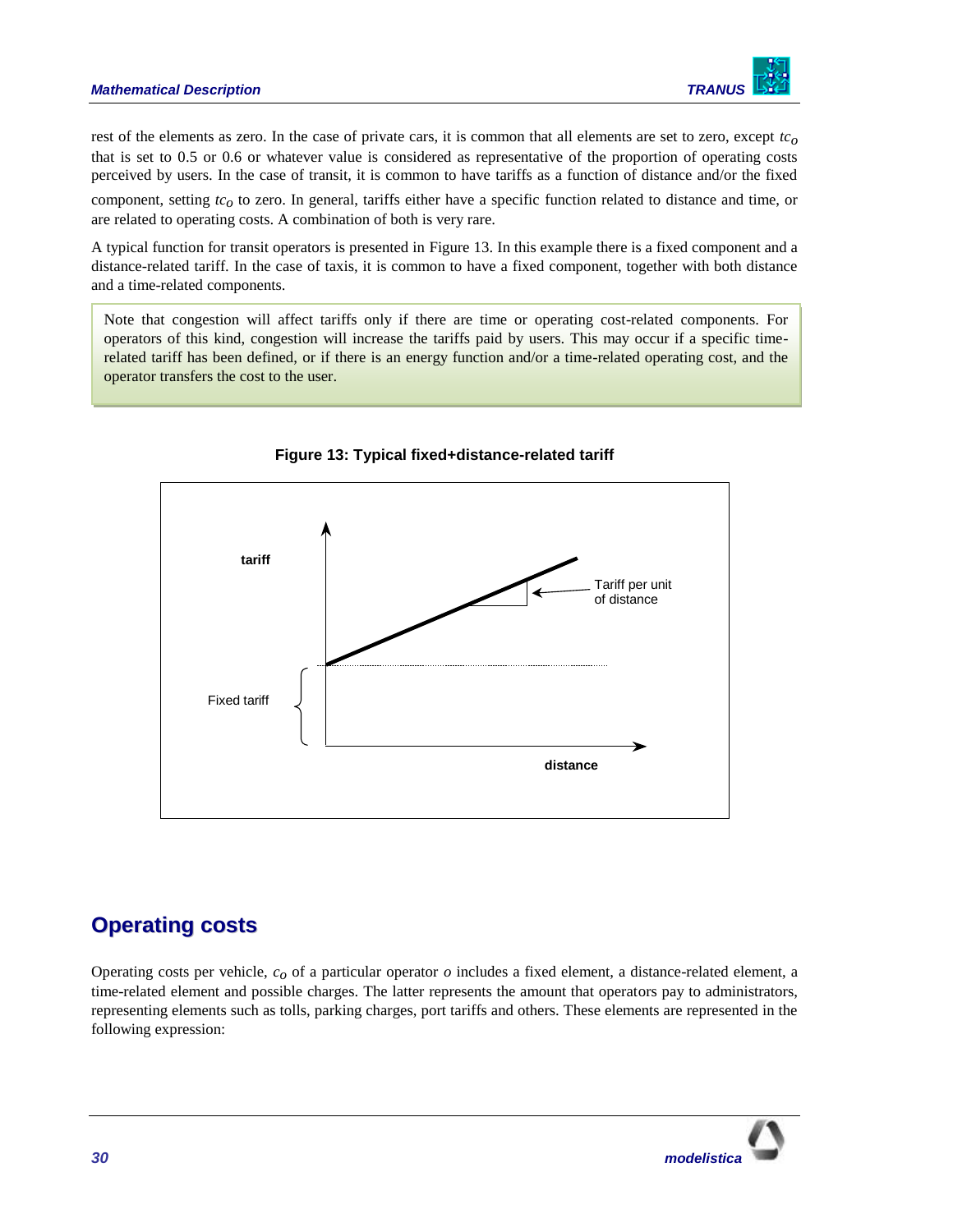

 $c_0 = cf_0 + ct_0 + cd_0 + ch_{0+}ce_0$ , (28)

#### where:

| $cf_o$          | fixed operating cost of a vehicle of operator $\sigma$ to be applied only when the vehicle is<br>boarded, that is, once for every trip made; usually refers to administrative costs and<br>loading/unloading in the case of goods vehicles; |
|-----------------|---------------------------------------------------------------------------------------------------------------------------------------------------------------------------------------------------------------------------------------------|
| $ct_0$          | operating cost per unit of time; usually includes drivers' salaries and capital payments;                                                                                                                                                   |
| $cd_{\alpha}$   | operating cost per unit distance of a vehicle of operator $o$ , usually including tires, spares,<br>maintenance, lubricants, and others; this cost varies by link type;                                                                     |
| ch <sub>O</sub> | charges paid by operator $\sigma$ to administrators, usually representing tolls, parking, duties,<br>etc.:                                                                                                                                  |
| ce <sub>o</sub> | energy cost of operator o, a function of distance and speed.                                                                                                                                                                                |

The cost of energy is calculated as:

$$
ce_{o} = \left[ ed_{o}^{\min} + \left( ed_{o}^{\max} - ed_{o}^{\min} \right) * \exp\left(-\delta^{o} V_{o} \right) \right] pe_{o},\tag{29}
$$

where:

| ce <sub>o</sub>      | energy-related cost per unit distance of a vehicle of operator $\alpha$ .                                                |
|----------------------|--------------------------------------------------------------------------------------------------------------------------|
| $ed_c^{\min}$        | minimum consumption of energy per unit distance when a vehicle of operator $\sigma$ travels at<br>free flow speed;       |
| $ed_{\alpha}^{\max}$ | maximum consumption of energy per unit distance when a vehicle of operator $\sigma$ travels at<br>a speed close to zero; |
| $V_o$                | speed of vehicle of operator $o$ , after capacity restriction;                                                           |
| $\delta^{\rho}$      | parameter regulating the steepness of the energy consumption curve;                                                      |
| pe <sub>o</sub>      | price of a unit of energy.                                                                                               |

This calculation is made on a link-by-link basis, because the speed is link-specific. The function is negative, because as speed increases, energy consumption is reduced. Figure 14 shows examples of typical energy consumption curves for two different operators.

The cost of energy may be calculated in different units for each operator. For example, cars may be calculated in terms of liters of gasoline, truck in liters of diesel, and rail in KWh. If the energy function is not known, the corresponding cost may be specified as a distance-related cost.

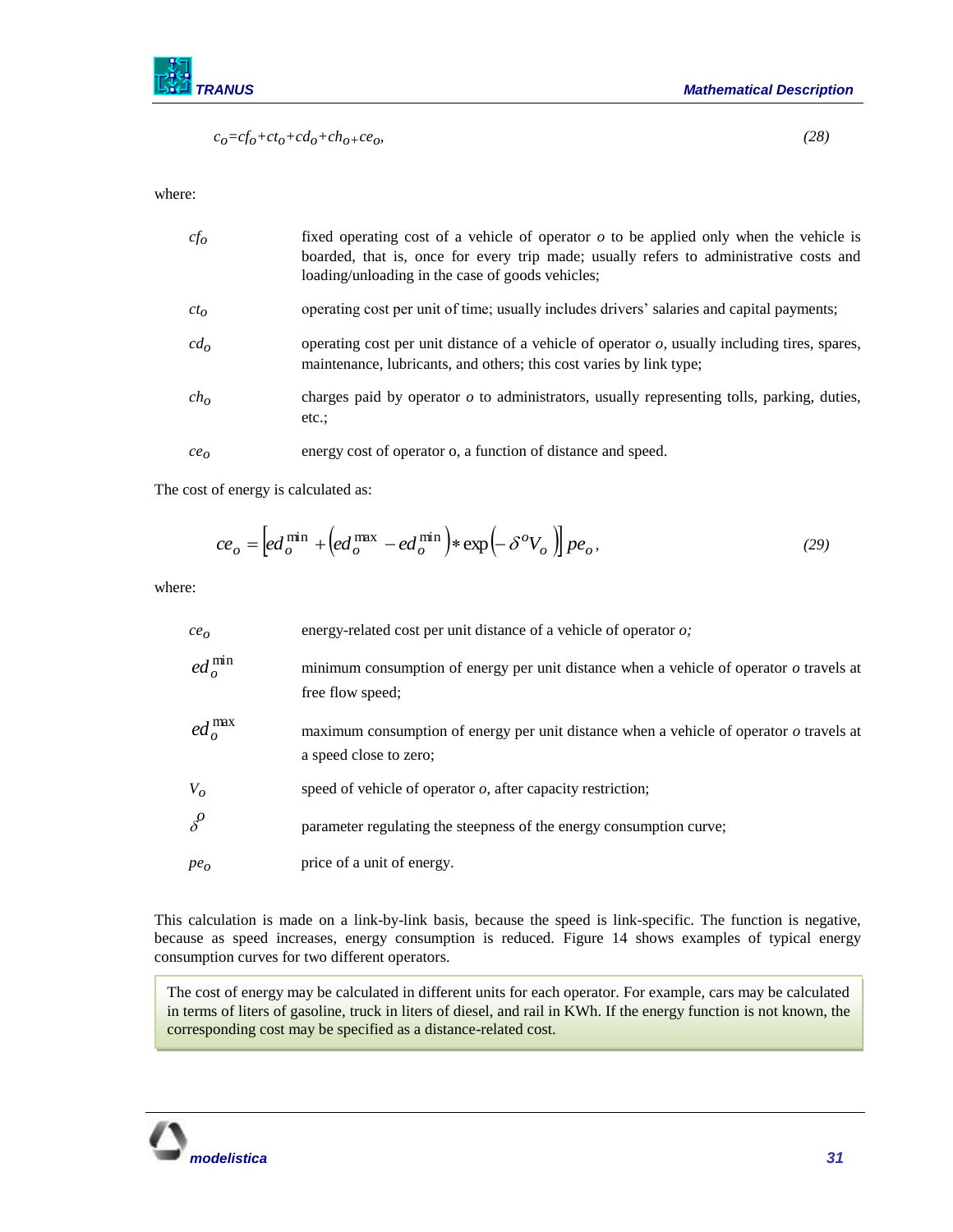





### <span id="page-33-0"></span>**Maintenance costs**

Administrators pay for fixed and marginal maintenance costs per unit distance. Fixed costs include routine maintenance and any other, assuming that no vehicles use the infrastructure. Marginal costs represent the maintenance costs attributable to each additional vehicle traveling along the link per unit distance. Each administrator *a* is in charge of a particular set of link types  $\overline{I}^a$ . If *lt* is a link of the set  $\overline{L}^{\tau}$  of links of type  $\tau$ , the cost of maintenance of administrator *a* is:

$$
cm^{a} = \sum_{\tau \in \mathcal{T}^{a}} \sum_{l t \in L^{t}} \left[ mf_{\tau} * d_{l}^{\tau} + \sum_{o} ma_{\tau}^{o} * Ve_{l}^{o} \right],
$$
\n(30)

where:

| mf $_{\tau}$ | fixed maintenance cost per unit distance of links type $\tau$               |  |
|--------------|-----------------------------------------------------------------------------|--|
| $d_1^{\tau}$ | distance of link l of type $\tau$                                           |  |
| $ma^o_\tau$  | marginal cost of maintenance of links type $\tau$ per vehicle of operator o |  |
| $Ve^o_1$     | number of vehicles of operator $\sigma$ traveling along link $l$            |  |

# <span id="page-33-1"></span>**Structure of the transport model**

The transport model follows a calculating sequence as described in Figure 15. Two distinct procedures may be distinguished: path building and the transport model itself. Path building may be seen as the process of generating

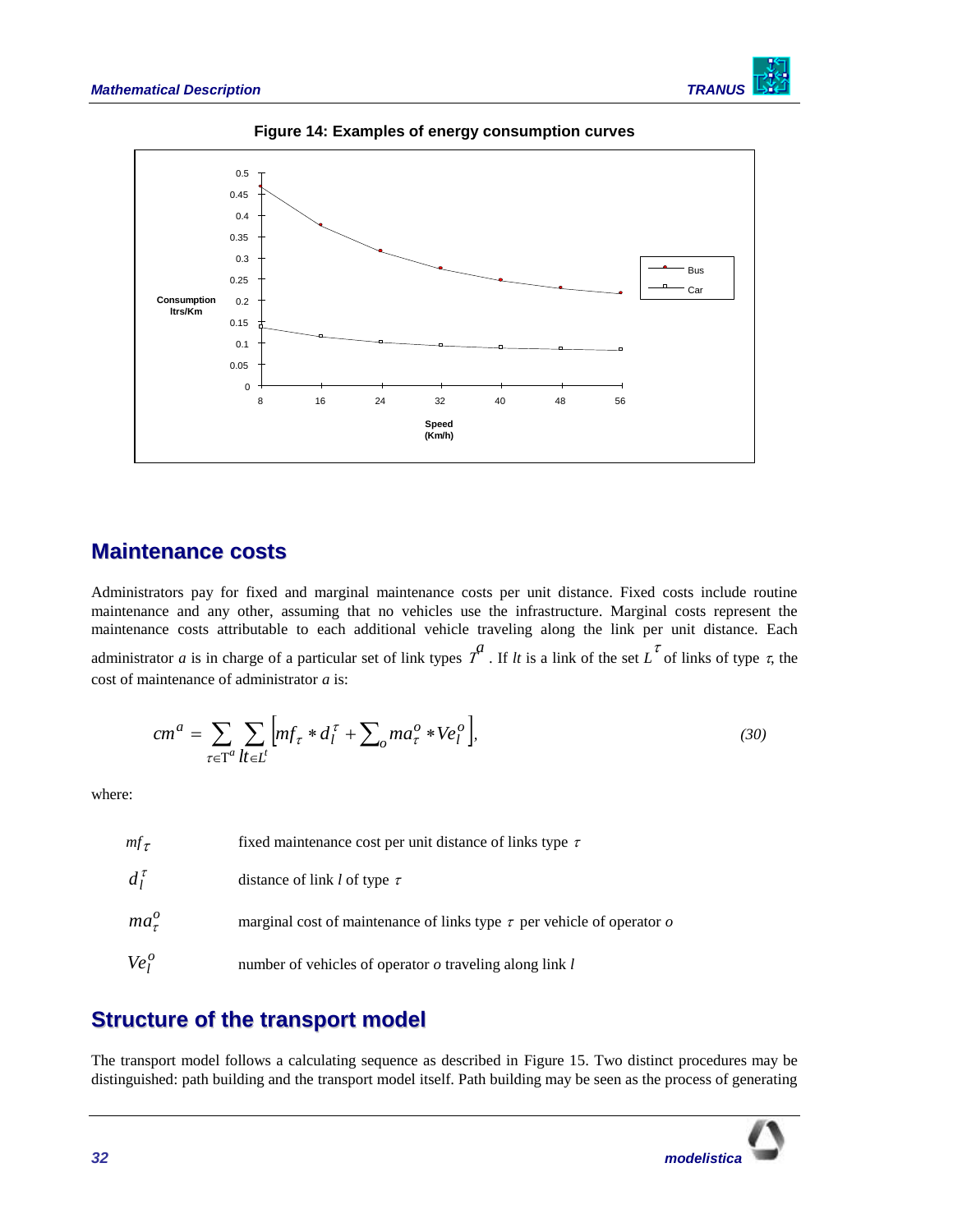travel options for each origin and destination, by mode. Based on the description of the network and parameters and functions describing costs and disutilities, the path building module generates a set of such options. Instead of generating a single minimum path, this procedure will generate the first *n* paths.

The transport model takes the path descriptions and performs a number of calculations. It begins by calculating the costs and disutilities involved in each path for each transport category. These costs are aggregated over all paths to generate costs and disutilities by mode, and aggregated again to obtain costs and disutilities by transport category.

The next stage is to estimate the number of trips generated by O-D pair and category. This is an elastic function of the flows and disutilities. Trips are then separated by mode, and are then assigned to paths and links of the network. The modal split stage is optional, since it may be combined entirely with the assignment stage. This is a powerful feature that will be explained in detail further below. Finally a capacity restriction procedure is applied to adjust speeds and waiting times according to the demand/capacity ratios in each link and route. Because speeds and waiting times affect costs and disutilities, an iterative procedure is performed. The process is repeated several times, until a demand/supply equilibrium is reached.

In the first iteration, costs and disutilities are calculated on the basis of free-flow speeds and minimum waiting times. At the end of the iterative process, speeds and waiting times may have changed considerably, as the network is loaded with trips. These are termed *loaded* costs and disutilities.

The following sections describe each component.



**Figure 15: Structure of the transport model**

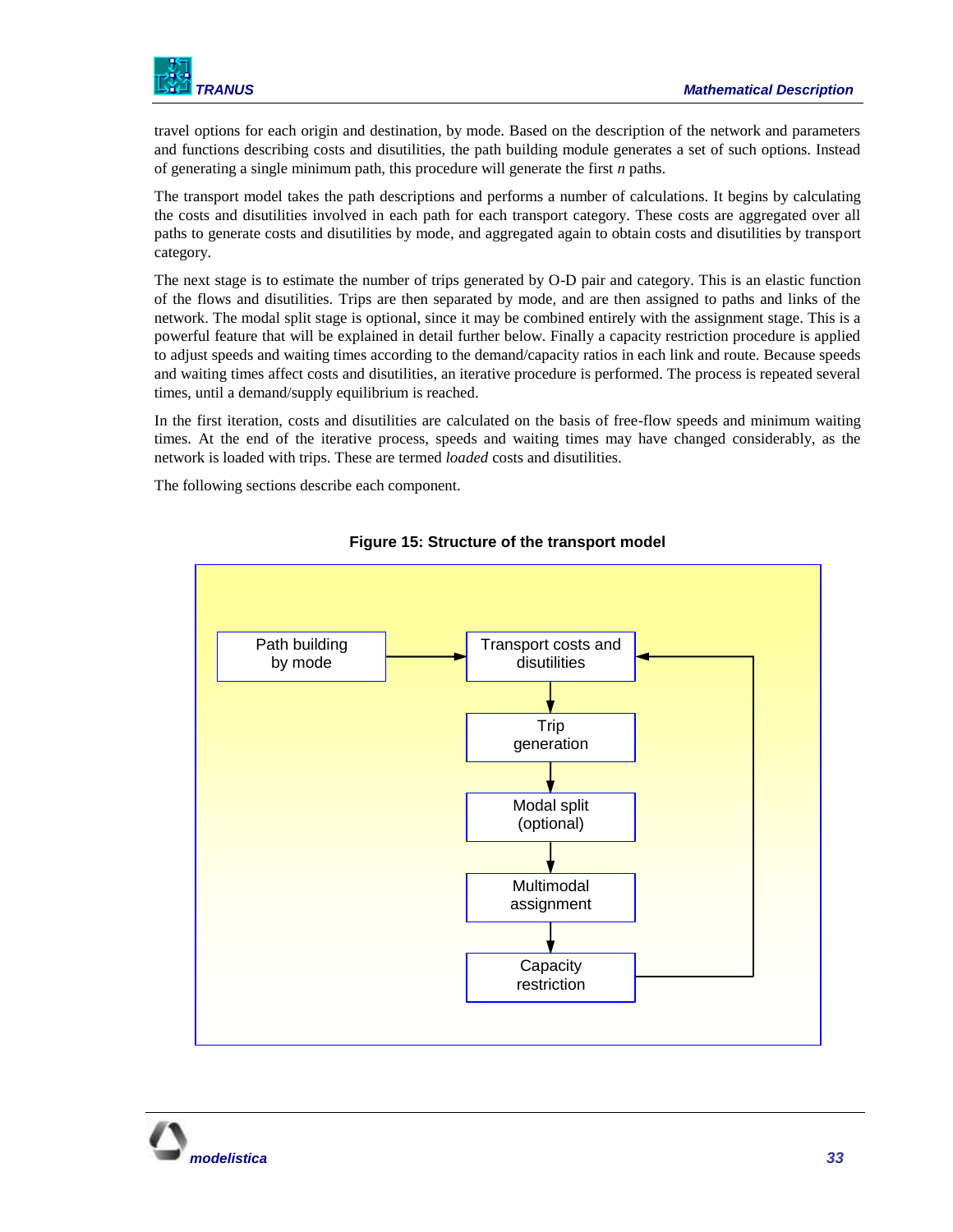

# <span id="page-35-0"></span>**Path building**

As was mentioned, the purpose of the path building procedure is to derive a set of travel options from an origin to a destination by a particular mode. A path is not just a sequence of links, but a sequence of link/operators (or routes) combinations. There might be two paths with identical physical links, but with different operators or transit routes.

Formally, a path may be described as:

*m1, m2, m3, ... m<sup>z</sup>* 

 $mi = (li, oli)$ 

where  $m_i$  denotes a particular combination of a physical link  $l_i$  and an operator (or route)  $o_i$  along the path sequence. The origin node of  $l_1$  must be the centroid of the origin zone, where operator  $o_1$  is boarded. Along the path sequence, a change from one operator to another may occur, and this introduces the possibility of transfers. Finally, the destination node of *l<sup>z</sup>* corresponds to the centroid of the destination zone of the trip.

Consider the example of a multimodal path in Figure 16. this travel option involves 11 physical links and three operators (walk, bus, and metro). Trip makers walk to the bus stop, then take a bus, then walk to a metro station, then take a metro and finally walk to the destination.

### **Figure 16: Example of a multimodal path**



During path search, the model calculates the *generalized cost* for each path, accumulating the following elements for each link/operator combination *m* that forms part of the sequence:

$$
c_{ijp}^{ks} = \sum_{m=1}^{z} RT_m^s + RD_m^s + TR_{m-1,m}^s,
$$
\n(31)

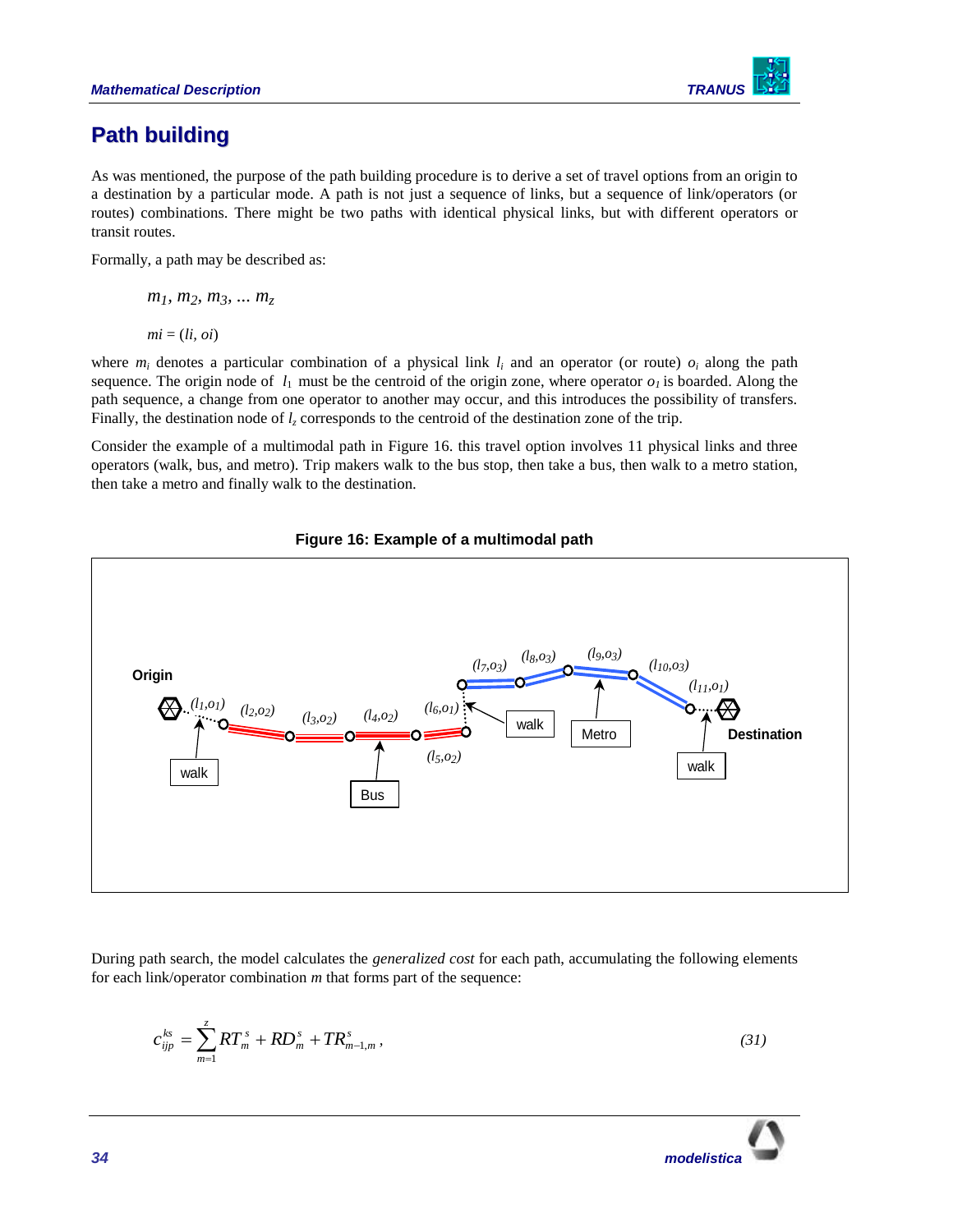where:

| $c_{ijp}^{ks}$ | generalized cost of path $p$ from $i$ to $j$ by mode $k$ for the category $s$ ;                                                                                                                                         |
|----------------|-------------------------------------------------------------------------------------------------------------------------------------------------------------------------------------------------------------------------|
| $RT_m^s$       | time-related costs in link combination $m(l, o)$ for demand category s;                                                                                                                                                 |
| $RD_m^s$       | distance-related costs in link combination $m(l, o)$ for demand category s;                                                                                                                                             |
| $TR_{m-1,m}^s$ | transfer costs, that is, the cost of boarding a new operator or route; this can take place<br>either at the beginning of a trip or when there is a transfer somewhere along the path, i.e.,<br>when $o(m-1)\neq o(m)$ . |

In the following paragraphs each one of these cost elements are described. Most of the elements used to calculate these costs have already been defined when describing operating costs and tariffs.

### **Time-related costs**

Includes two main components: monetary and perceived, as follows:

$$
RT_m^s = tv_m \left( t_o + \frac{ct_o tc_o}{t o_o} \right) pc_o^s + tv_m \left( vv^s pt_m pg_o pp_o^s \right),
$$
 
$$
o \in m \ (32)
$$

where:

 $RT_m^s$ time-related cost for the link/operator combination *m* as perceived by trip-makers *s*. *tvm* travel time of operator *o* in link *l*, a function of the length of the link and the speed of the operator; *tto* time-related fare charged by operator *o; cto* time-related operating cost of operator *o; tc*<sub>o</sub> proportion of the operating cost that operator *o* transfers to users; *too* occupancy rate of operator *o*; *s pc<sup>o</sup>* proportion of fare paid by users of category *s* to operator *o*; *vv s* value of travel time of the trip category *s*; *ptm* penalizing factor associated to the link type of the combination *m(l,o); pgo* penalizing factor associated to operator *o*; *s pp<sup>o</sup>* penalizing factor associated with the operator *o* and travel demand category *s* combination.

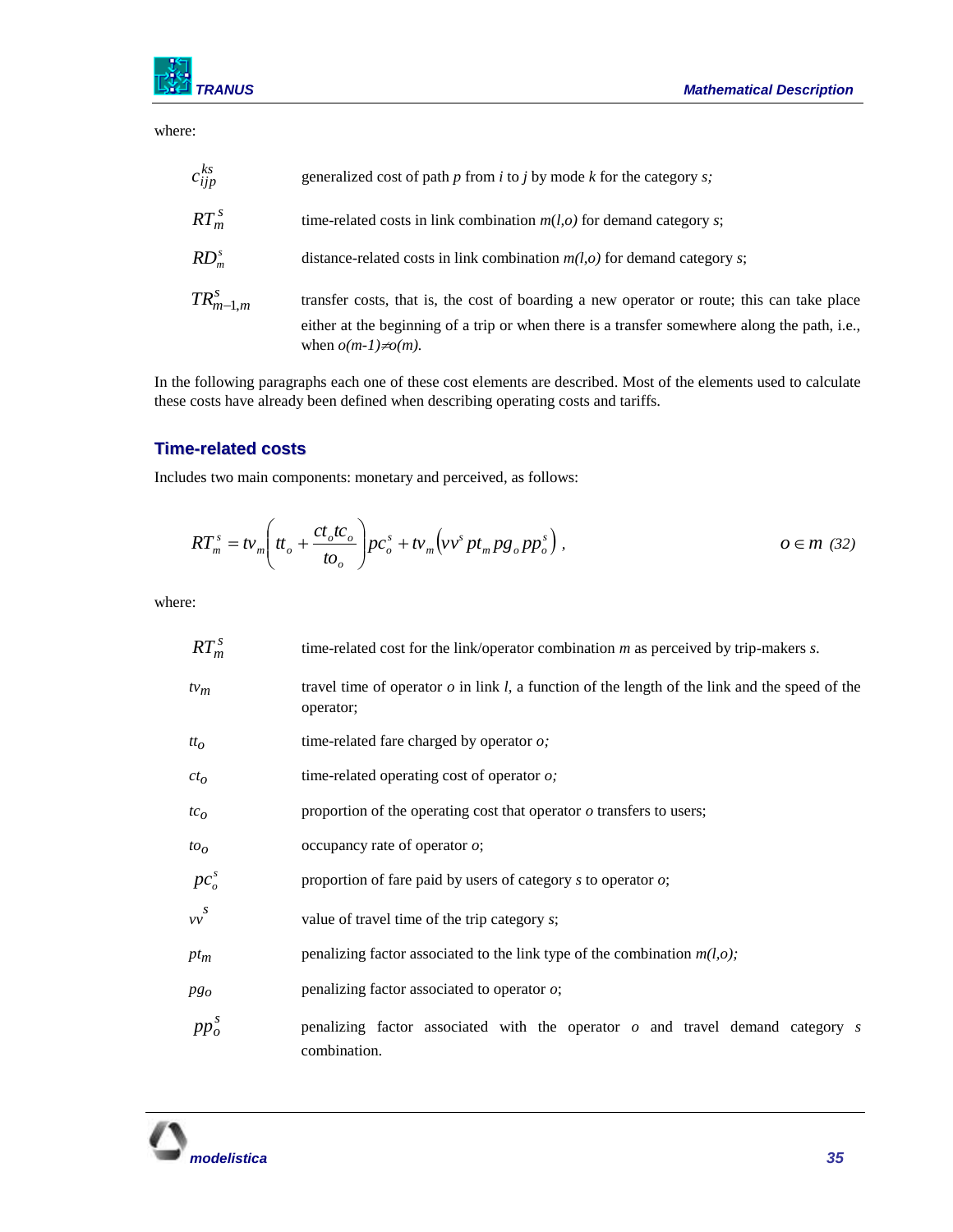### *Mathematical Description TRANUS*



The first part of the equation represents the monetary components: a possible time-related tariff  $(t<sub>t</sub>)$ , and time-

related operating costs being transferred to users  $(ct_0, tc_0/ to_0)$ . The monetary component is, in turn, multiplied by the proportion that each category pays to the operator; this is because some categories, such as school trips or the elderly, may pay reduced fares. The second part of the equation represents the non-monetary, subjective or perceived part of the generalized cost. Includes the value of time, multiplied by three penalizing factors associated with the link type, the operator and the travel demand category.

It is important to note that the value of time is only related to the trip-making category. All other aspects related to the subjective perception of time are taken care of by the penalizing factors (by operator/category, or by link type).

The factor associated with the link type is used to represent non-modeled factors related to the quality of the infrastructure, such as convenience, safety, road-side services, and so on. Consider the example of an origin connected to a destination by two alternative roads: a small curvy road and a large highway. Assume that travel times and costs are the same in both cases, but the highway has better signals, the possibility of accidents is smaller, has lighting, emergency facilities and good road-side services. In such conditions users will prefer the highway, and this is represented in the model with a smaller penalizing factor.

Similarly, the penalizing factor associated with operators is used to represent non-modeled elements such as reliability, safety, comfort, and so. In practice, a value of 1.0 is usually assigned to the penalizing factor of the best option, and bigger values for the less attractive options, such as 1.1, 1.3, etc.

Finally, the operator-travel demand category penalizing factor is used to represent preferences. It may be that a specific category prefers a specific mode, resulting in a reduced penalty for such combination. A typical example of this is a bulk commodity preferring rail over trucks. In the case of passengers, this factor may be used to represent preferences by income group. High income travelers may show a strong preference for cars, while low income travelers might show a preference for transit modes. This does not mean that low-income travelers dislike the car option in principle; however, the choice of cars could mean that the consumption of other goods may have to be sacrificed if the corresponding household must incur in the high cost of buying a car. This is a very important feature, because in this way the modal split stage in the model may be skipped altogether. In this case, modal split is entirely dealt with at the assignment stage, providing great flexibility and realism in the simulations. Car availability, instead of being an input parameter to the model, becomes an output and an endogenous variable.

It is recommended that the modal split stage is avoided in the model design. Instead, the use of operatorcategory penalty factors is encouraged. Modal split has been maintained in the model structure for compatibility with previous versions that did not include this powerful feature.

### **Distance-related costs**

Distance-related costs to users include distance-related tariffs, and distance-related operating costs transferred to users:

$$
RD_m^s = d_l \left( td_o + \frac{cd_m tc_o}{to_o} \right) pc_o^s, l, o \in m ,
$$
\n(33)

where:

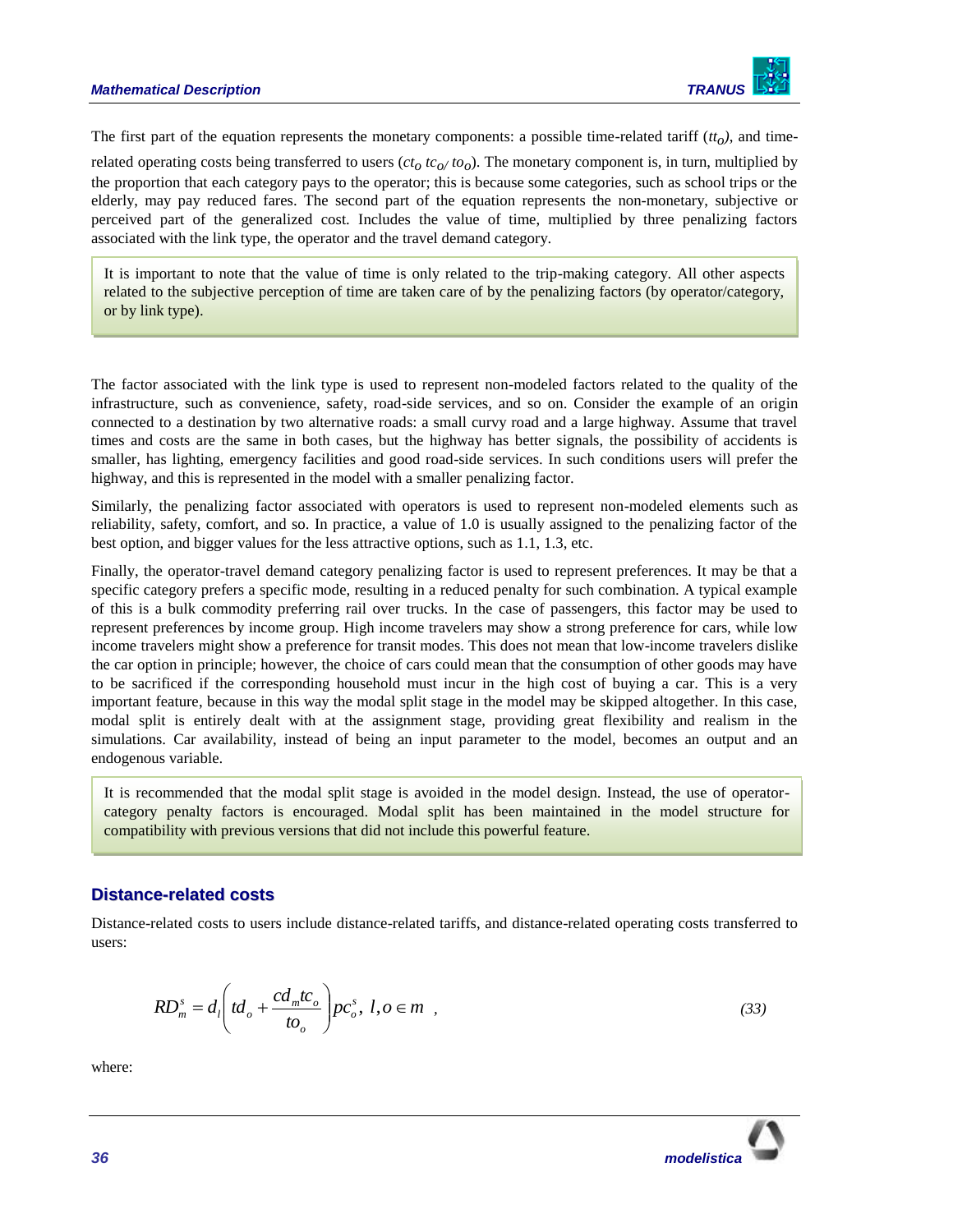| $RD_m^s$                     | Distance-related cost for the link/operator combination $m$ and category $s$ ; |  |
|------------------------------|--------------------------------------------------------------------------------|--|
| di                           | length of link $l$ ;                                                           |  |
| td <sub>O</sub>              | distance-related fare charged by operator o;                                   |  |
| $cd_m$                       | distance-related operating cost of operator $\sigma$ in link l;                |  |
| tc <sub>O</sub>              | proportion of the operating cost that operator $\sigma$ transfers to users;    |  |
| $to$ <sub>0</sub>            | average occupancy rate of vehicles of operator $o$ ;                           |  |
| pc <sub>o</sub> <sup>s</sup> | proportion of fare paid by users of category $s$ to operator $o$ .             |  |

### **Transfer costs**

Transfer costs are paid by the user when there is a transfer, that is, a change of operator or route somewhere along the path. These may include a monetary boarding fare, possible fixed operating costs transferred to the user, and a perceived value of waiting time. These costs are only computed if the current operator-route of the link/operator combination *m* is different to the operator-route of the previous combination *m-1* along the path, that is, if *o(m-* $1) \neq o(m)$ .

$$
TR_m^s = \left( tf_o + \frac{cf_o tc_o}{to_o} \right) pc_o^s + te_m ve^s \quad , o \in m \tag{34}
$$

where:

| $RD_m^s$                     | Distance-related cost for the link/operator combination $m$ and category $s$ ;                                                                                                                                                                                                                                                                                                                                                                              |
|------------------------------|-------------------------------------------------------------------------------------------------------------------------------------------------------------------------------------------------------------------------------------------------------------------------------------------------------------------------------------------------------------------------------------------------------------------------------------------------------------|
| $d_l$                        | length of link $l$ ;                                                                                                                                                                                                                                                                                                                                                                                                                                        |
| t $d_o$                      | distance-related fare charged by operator $o$ ;                                                                                                                                                                                                                                                                                                                                                                                                             |
| сd <sub>m</sub>              | distance-related operating cost of operator $o$ in link $l$ ;                                                                                                                                                                                                                                                                                                                                                                                               |
| tc <sub>O</sub>              | proportion of the operating cost that operator $\sigma$ transfers to users;                                                                                                                                                                                                                                                                                                                                                                                 |
| to <sub>o</sub>              | average occupancy rate of vehicles of operator $o$ ;                                                                                                                                                                                                                                                                                                                                                                                                        |
| $pc_o^s$                     | proportion of fare paid by users of category $s$ to operator $o$ .                                                                                                                                                                                                                                                                                                                                                                                          |
| <b>ISfer costs</b>           |                                                                                                                                                                                                                                                                                                                                                                                                                                                             |
| (m).                         | fer costs are paid by the user when there is a transfer, that is, a change of operator or route somewhere alo<br>th. These may include a monetary boarding fare, possible fixed operating costs transferred to the user, an<br>ived value of waiting time. These costs are only computed if the current operator-route of the link/opera<br>ination m is different to the operator-route of the previous combination $m-1$ along the path, that is, if $o($ |
|                              | $TR_m^s = \left( \frac{df_o + c f_o/c_o}{t o_o} \right) pc_o^s + t e_m v e^s$ , $o \in m$ ,<br>(34)                                                                                                                                                                                                                                                                                                                                                         |
|                              |                                                                                                                                                                                                                                                                                                                                                                                                                                                             |
| $TR_m^s$                     | transfer cost for category $s$ when boarding operator $o$ at link $l$ ;                                                                                                                                                                                                                                                                                                                                                                                     |
| tf $_o$                      | boarding fare of operator $o$ ;                                                                                                                                                                                                                                                                                                                                                                                                                             |
| $c f_o$                      | fixed operating cost of operator $o$ ;                                                                                                                                                                                                                                                                                                                                                                                                                      |
| $tc_o$                       | proportion of the operating cost that operator $o$ transfers to users;                                                                                                                                                                                                                                                                                                                                                                                      |
| $to_o$                       | average occupancy rate of vehicles of operator $o$ ;                                                                                                                                                                                                                                                                                                                                                                                                        |
| pc <sub>o</sub> <sup>s</sup> | proportion of fare paid by users of category $s$ to operator $o$ ;                                                                                                                                                                                                                                                                                                                                                                                          |
| te <sub>m</sub>              | waiting time for a vehicle of operator $o$ in link $l$ (applies only to transit);                                                                                                                                                                                                                                                                                                                                                                           |
| $ve^S$                       | value of waiting time for trip category s                                                                                                                                                                                                                                                                                                                                                                                                                   |
|                              | that the boarding fare $tf_0$ is a matrix of the form (from operator, to operator); this is to allow for integra                                                                                                                                                                                                                                                                                                                                            |
|                              | in which case $tf_0=0$ , reduced fares or to prohibit a specific combination with $tf_0=\infty$ . An example of<br>ated fare is the case of a metro system combined with a bus-feeder system. An example of a reduced fare<br>t, in which both railways and trucks come to unload; if the railway has a highly automated and mechaniz<br>ding system, the transfer cost from railway-to-ship could be less than the truck-to-ship cost. An example          |
| modelistica                  | 37                                                                                                                                                                                                                                                                                                                                                                                                                                                          |
|                              |                                                                                                                                                                                                                                                                                                                                                                                                                                                             |

Note that the boarding fare *tfo* is a matrix of the form *(from operator, to operator)*; this is to allow for integrated fares, in which case  $tf_0=0$ , reduced fares or to prohibit a specific combination with  $tf_0=\infty$ . An example of an integrated fare is the case of a metro system combined with a bus-feeder system. An example of a reduced fare is a port, in which both railways and trucks come to unload; if the railway has a highly automated and mechanized unloading system, the transfer cost from railway-to-ship could be less than the truck-to-ship cost. An example of

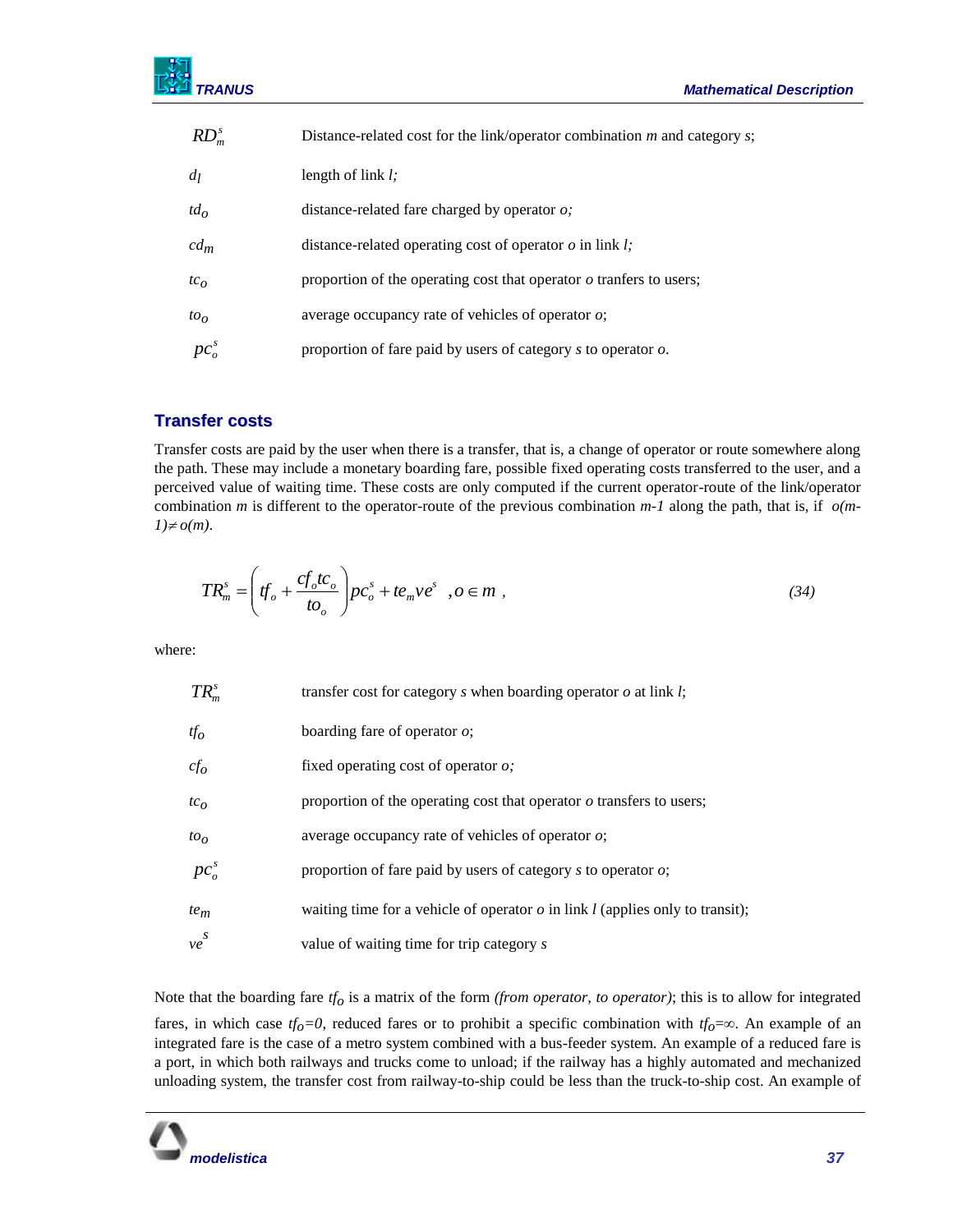### *Mathematical Description TRANUS*



a prohibited combination is a case in which there are buses, walking and bicycles; the model specification may allow for people to walk to buses, but not bike to buses, if there are no special facilities to do so.

Prohibited combinations are also useful to represent park-and-ride situations. In this case a P&R operator may be defined and assigned to specific links in the network. Next, car options may be allowed to combine with P&R but not with buses, and in turn P&R may be combined with buses. This means that car-travelers may only combine with buses at specific P&R facilities.

Waiting time depends on two main factors: the frequency of the service involved, and the demand/capacity ratio. The frequency of the service defines a minimum waiting time. As the demand/capacity ratio increases, waiting time also increases in addition to the minimum. The way in which waiting time varies as a function of the demand/capacity ratio is dealt with at the capacity restriction stage, described further below. If the network is empty, as in the initial path search or the first iteration of the transport model, then waiting time is only a function of the frequency. Assuming a random arrival of passengers, the average waiting time is:

$$
te_m = te \min_o + \frac{1}{2f_o}, o \in m,
$$
\n(35)

where:

| $te_m$           | waiting time when boarding a vehicle of the route or operator $\sigma$ in link l, assuming the<br>demand/capacity ratio is very low at that point; |
|------------------|----------------------------------------------------------------------------------------------------------------------------------------------------|
| $temin_{\alpha}$ | minimum waiting time for vehicles of the operator $\sigma$ in addition to the frequency-related<br>time:                                           |
|                  | is the frequency of the route or operator $\rho$ (vehicles per unit of time).                                                                      |

Two types of transit operators are recognized in the model: scheduled and unscheduled. If the transit operator is scheduled, only the first part of the equation above applies, that is  $te_0 = temin_0$ . This form is particularly useful when representing rural or inter-urban services with very low frequencies. For example, if a bus route only has one bus per day, it is obvious that passengers will not wait on average half a day, since they will probably know the time-table of the service. Tranus allows simulating transit services without specifying routes; in this case frequencies are calculated automatically in function of demand.

Additionally, Tranus allows defining a range for frequencies by operator. The model estimates the frequency that maximize the operator income. The resulting frequency is *fo*

# <span id="page-39-0"></span>**The path search algorithm**

The costing elements described in the previous sections are the basis of path search. For each origin and destination, the path building procedure analyzes all possible link/operator or route combinations that may form a reasonable travel option. This may lead to a very large set of options, particularly if the network and the operators and routes make a densely connected system. In order to reduce the number of options, the path search procedure selects a smaller subset, that is, a set of n-paths. Two main criteria are used to select the set of n-paths:

- those of least generalized cost;
- those that make clear, distinct options.

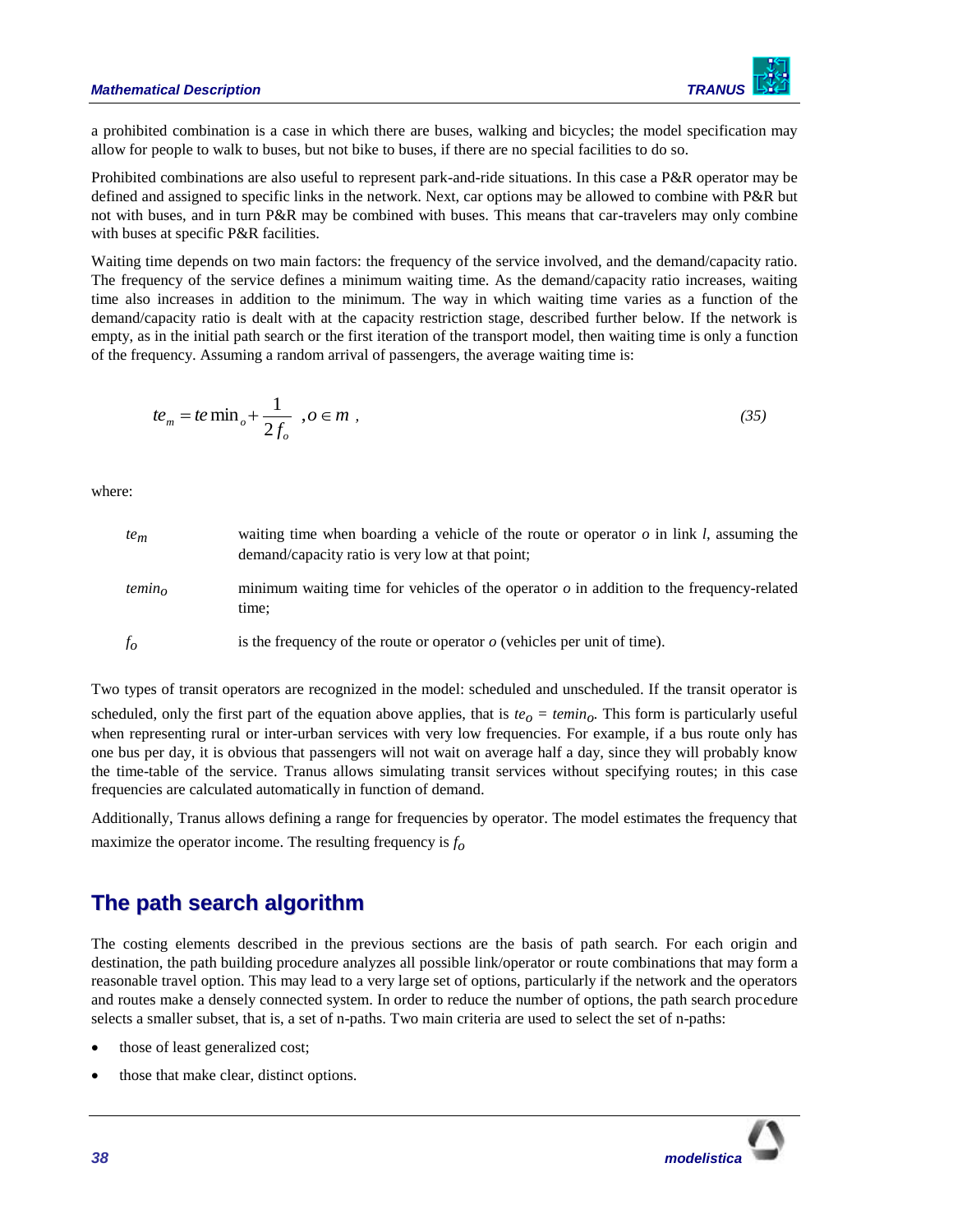

The first criteria is quite obvious, but if it was the only one to be applied, some of the resulting paths could be very similar; some paths could share a large number of link/operator combinations. This would represent very close options, that travelers would consider as a single option with very small variations. There is a risk that small variations around a successful path may rule out some very reasonable options. Consider the example of Figure 17. At first sight there are two main paths a) and b); path b) offers a considerable number of close variations. Assume that path b) and all its variations have a smaller generalized cost compared to path a). If the generalized cost was the only criterion for selection, only path b) and six of its variations would get selected, completely neglecting path a).





The path search algorithm includes a procedure to control for the independence of options, to avoid highly correlated paths with small variations as separate distinct options, called *overlapping control*. The method keeps track of the degree of coincidence among competing paths in terms of link/operators combinations. As a result, paths are selected as those with the least generalized cost and least overlapping.

Overlapping control is achieved through a penalizing factor called the *Oz* factor, a positive number greater than one. Bigger values of *Oz* increase the effect of overlapping in the selection of paths. With this factor, the path search model proceeds in the following steps:

- a) search for the minimum path from *i* to *j* by mode *k* and store it;
- b) penalize by *Oz* the link-related costs of all link/operators *m* that form part of the path, excluding transfer costs;
- c) go back to step a) and iterate until:
- d) the minimum path found in a) is identical to any of the paths that got stored.

If  $Oz=1$  the minimum path found in the first search will immediately re-emerge in the second search; in this case the model yields a single path for each O-D pair. As the value of *Oz* increases, the number of paths that succeed in getting stored also increases. Note that a same operator/link combination may emerge several times in different paths and is penalized over and over again. Also note that no paths will be stored with a generalized cost grater than the cost of the minimum path multiplied by *Oz*, so that this value also acts as a maximum dispersion factor.

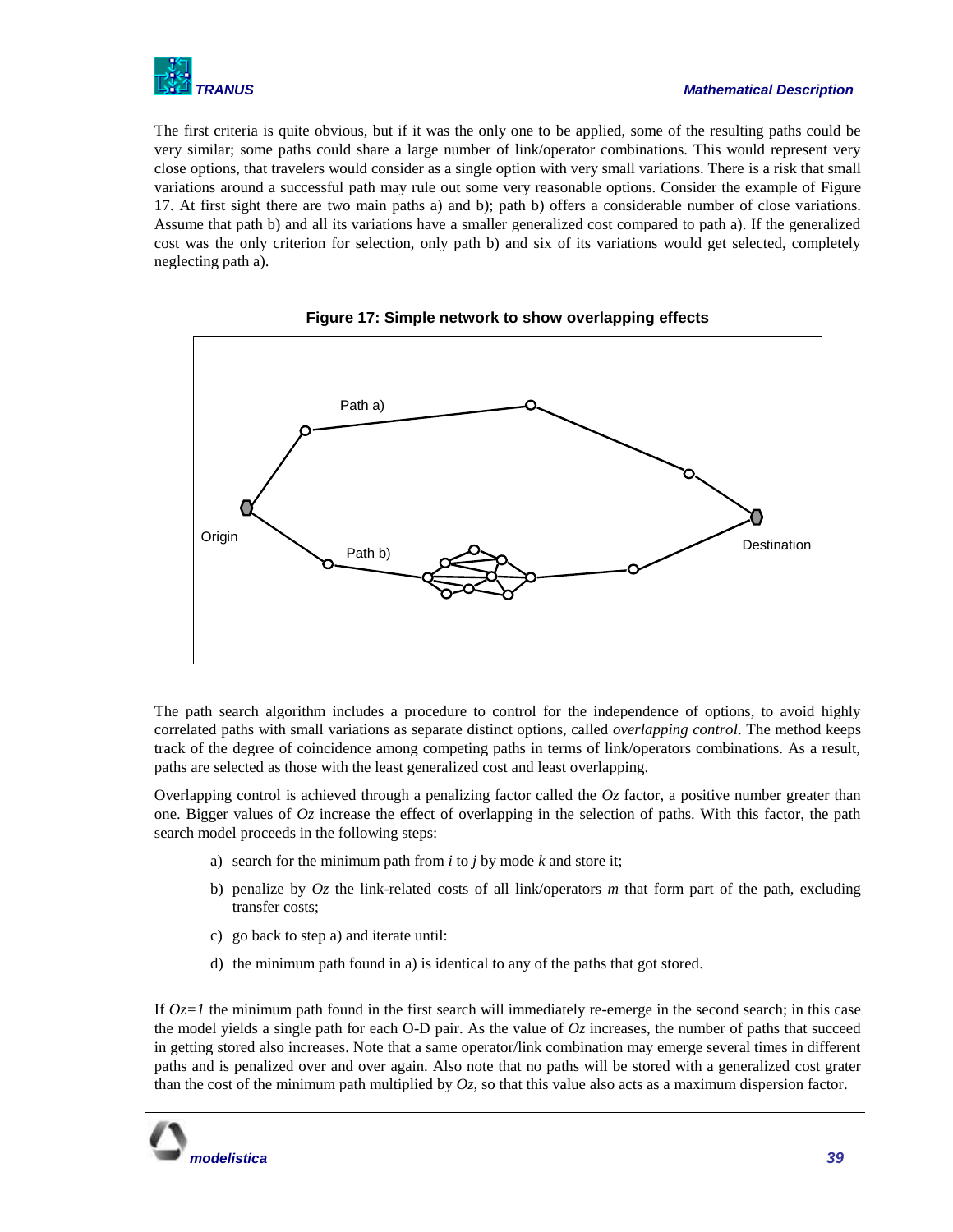### *Mathematical Description TRANUS*



Ideally, the procedure to select paths should be applied to each category and mode. Each category of travelers will value time differently, and so will consider different choice sets. However, to avoid the computational burden, paths are only selected by mode. Hence, the modeler must make sure that the path set is wide enough to accommodate all categories of transport users. When the path choice model is applied, as described further below, each category will be treated with its own values to simulate path choice.

# <span id="page-41-0"></span>**Disutilities and probabilities**

Transport disutilities are measures of accessibility that influence both location decisions and transport choices. Transport monetary costs form part of disutilities, and are used directly to calculate production costs in the activities model. The transport model keeps track of both disutilities and monetary costs separately.

As shown in [Figure 18,](#page-42-0) three main levels of decisions are considered in the transport model: path choice, mode choice and trip making choice, that is the decision as to how many trips to make. For each one of these levels, the model estimates disutilities, and these in turn, form the basis for the calculation of probabilities. Probabilities are calculated with scaled multinomial logit models.

The arrows in the figure show the sequence in which these calculations are made. The process begins by calculating the disutility at a path choice level. Because this is the lowest level in the inverted decision tree, the utility function for path choice corresponds to the generalized cost of each path. The way in which generalized costs are calculated were described in the previous sections, and include monetary costs and perceived travel and waiting times. Generalized costs are then aggregated over all competing paths to form a composite cost by category and mode, which is the utility term at a mode choice level. Finally composite costs are aggregated over all competing modes to form a general composite cost for each transport demand category, which is the utility term at the trip making level.

Trip making choice is estimated by the trip generation model, mode choice is estimated by the modal split model, and path choice by the assignment model. These three models are linked to each other by the composite costs, forming a large hierarchical or nested multinomial logit model.

It is important to point out that the modal split stage in TRANUS is optional, and may be skipped altogether in certain circumstances. This is because of the intermodal nature of the assignment algorithm, that combines physical links and operators and routes. For a given transport category, such as people of a certain economic level, a single mode may be specified: "passenger". This single model may include all operators available for passengers, such as cars, buses, trains, walk, and so on. In this case, the model assumes that all such *supply options* may be combined and linked together to form a single travel option, subject to certain rules. For instance, a direct transfer from car to metro may not be allowed, except at park-and-ride facilities. The single-mode configuration is highly recommended in situations where there is a relatively high proportion of trip makers with car availability.

The detailed formulation for disutilities and probabilities at each stage in the calculation process is described in the following paragraphs.

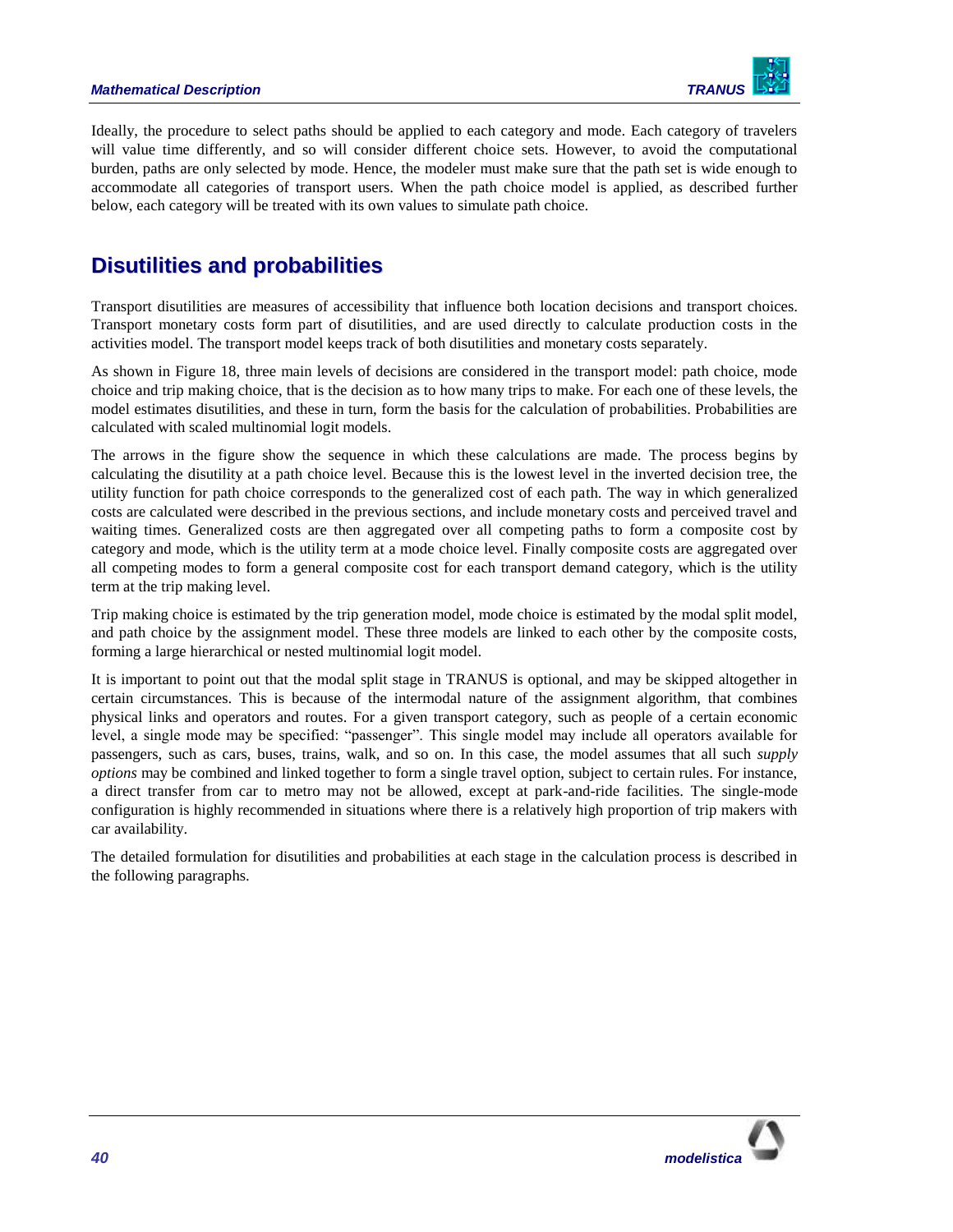

<span id="page-42-0"></span>

**Figure 18: Disutilities and probabilities at each decision level**

### **Path choice level**

As was mentioned, the utility term at the path choice level is based on the generalized cost of each path. On the basis of the generalized cost, an *overlapped cost* term is built. Overlapping is different to the overlapping control used to generate paths. The latter was used to make the resulting path options as distinct as possible. Overlapping in the assignment model is used to compensate for possible remaining attribute correlation or overlapping among competing paths. The probability that trip makers of category *s* choose path *p* when travelling from *i* to *j* by mode *k* is given by the following scaled multinomial logit model:

$$
P_{ijp}^{ks} = \frac{\exp\left(-\gamma^{s}\tilde{c}_{ijp}^{ks}\right)}{\sum_{p}\exp\left(-\gamma^{s}\tilde{c}_{ijp}^{ks}\right)}\,,\tag{36}
$$

where  $\tilde{c}_{ijp}^{ks}$  is the scaled **and** overlapped generalized cost of travel, and  $\gamma$ <sup>s</sup> is the dispersion parameter in the logit path choice model.

Overlapping in the assignment model is represented by multiplying the link-related elements of the generalized cost of each link/operator combination by an *overlapping factor*, defined as the number of paths that share the combination. [Figure 19](#page-43-0) shows a simple example of overlapping factors, with values of 1, 2 and 3, for a total number of paths  $= 6$ .

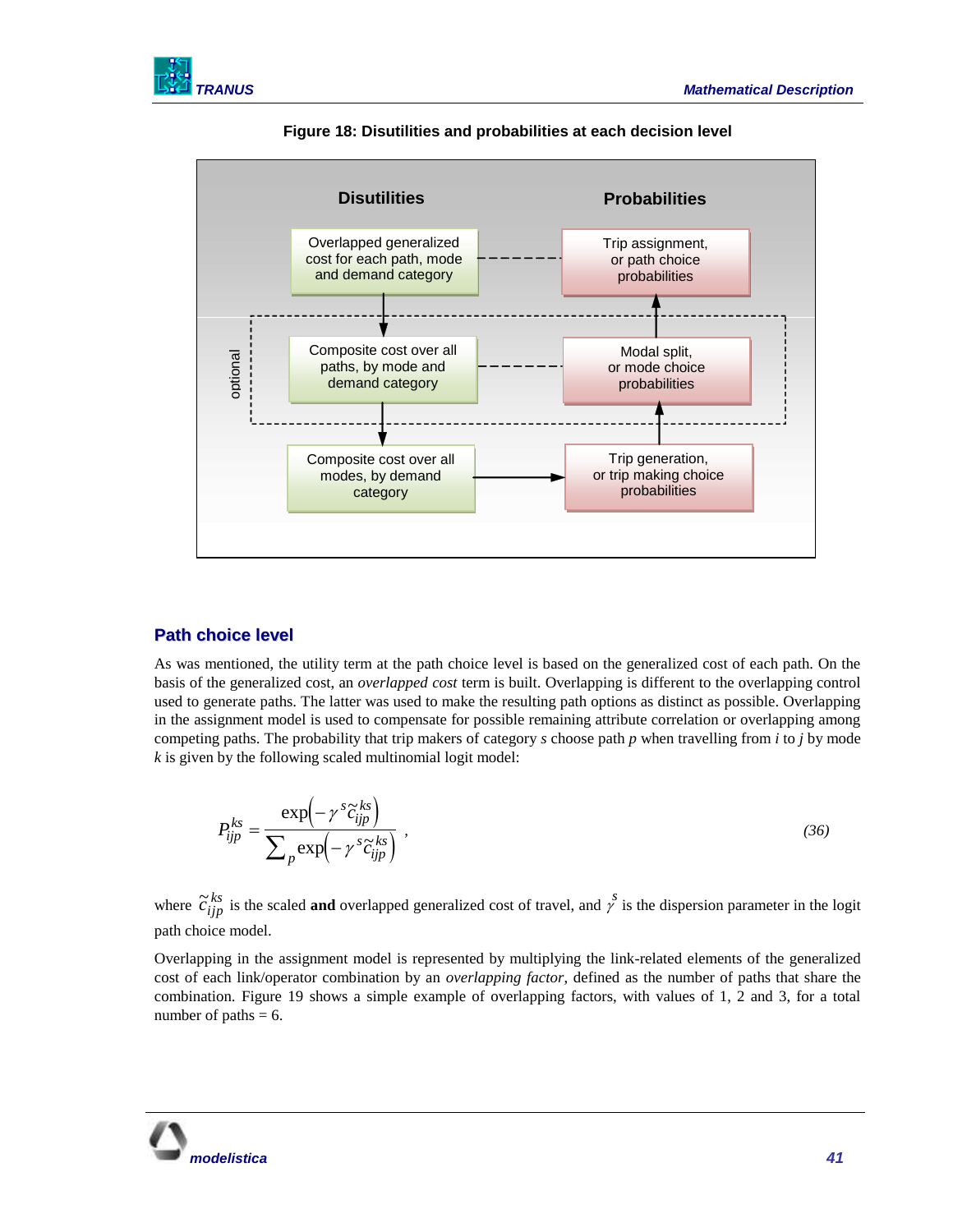

<span id="page-43-0"></span>

### **Figure 19: Example of overlapping factors in the assignment model**

If  $\dot{c}_{ijp}^{ks}$  represents the resulting overlapped generalized cost of each path, as described above, then the scaled disutility of a path becomes:

$$
\widetilde{c}_{ijp}^{ks} = \frac{\dot{c}_{ijp}^{ks}}{\left(\min_{p}(\dot{c}_{ijp}^{ks})\right)^{\theta^s}},\tag{37}
$$

where  $\hat{\theta}$  sets the degree of scaling in the utility function.

The composite travel disutility  $\tilde{c}_{ij}^{ks}$  from *i* to *j* by mode *k* to trip makers of category *s* is estimated by aggregating over all paths in the following way:

$$
\widetilde{c}_{ij}^{ks} = -\frac{\ln P g^{ks}}{\gamma^k} \left( \min_P (\dot{c}_{ijp}^{ks}) \right)^{\theta^s},\tag{38}
$$

where:

*s*

is a parameter regulating the degree of scaling for category *s*.

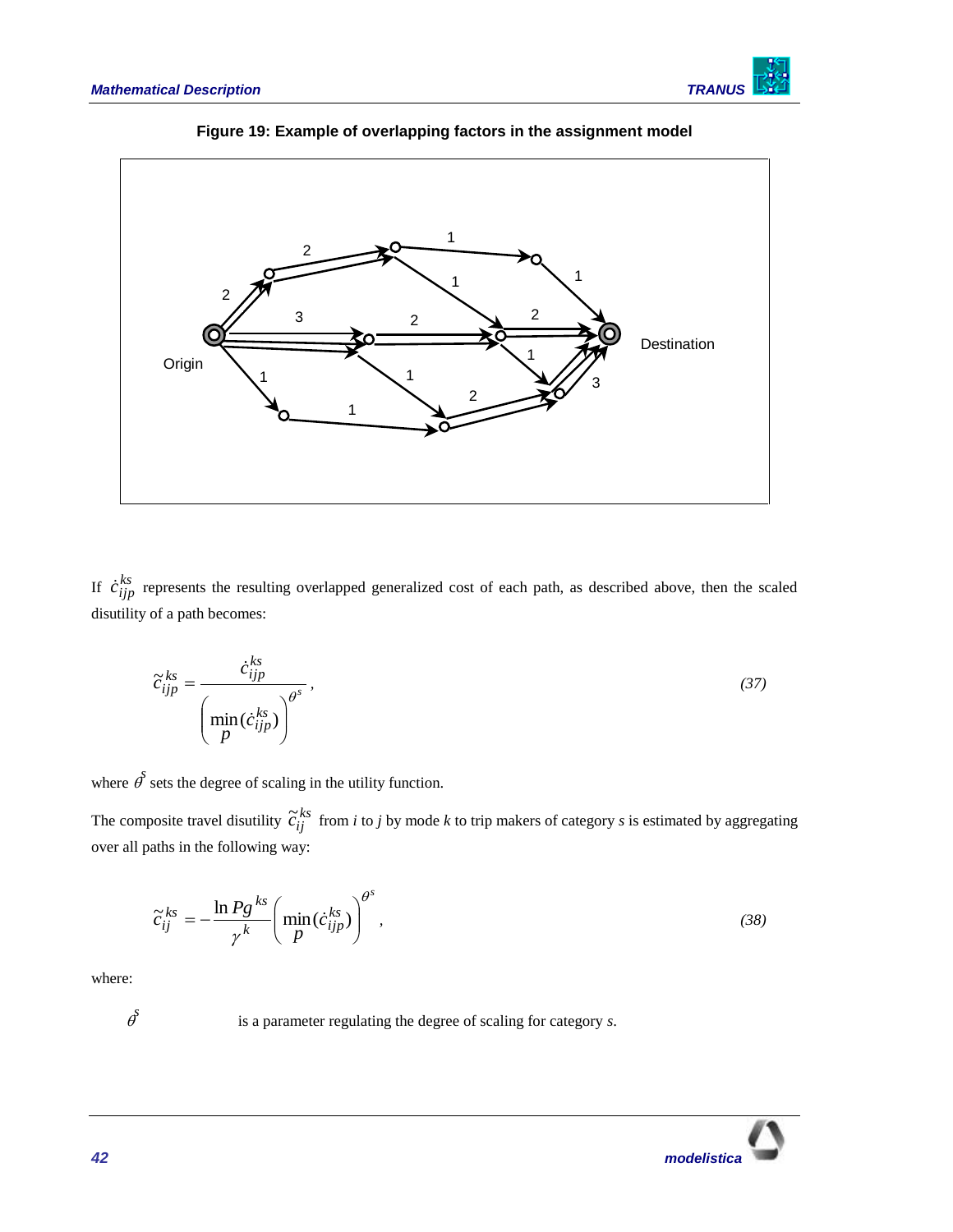

This equation is multiplied by the overlapped cost of the minimum option because scaled utilities have been used. *Pgks* is defined as a series in the following way:

$$
Pg^{ks} = \sum_{p} G_p \prod_{h=1}^{p-1} (1 - G_h),
$$
\n(39)

where function  $G_p$  is the numerator of the logit model of equation (36):

$$
G_p = \exp\left(-\gamma^s \tilde{c}_{ijp}^{ks}\right),\tag{40}
$$

### **Mode choice level**

As mentioned, the mode choice stage may be skipped and replaced by operator-category penalizing factors in the assignment stage. The model user may still want to specify a mode choice level. What follows is a description of the modal split stage, if this option is used.

The probability that trip makers *s* choose a specific mode *k* to travel from *i* to *j* is calculated from the composite disutilities of each mode  $\tilde{c}_{ij}^{ks}$  with the following scaled multinomial logit model:

$$
P_{ij}^{ks} = \frac{\exp\left(-\lambda^s \left(\tilde{c}_{ij}^{ks} / (\min_{k} (\tilde{c}_{ij}^{ks}))^{\theta^s}\right)\right)}{\sum_{k} \exp\left(-\lambda^s \left(\tilde{c}_{ij}^{ks} / (\min_{k} (\tilde{c}_{ij}^{ks}))^{\theta^s}\right)\right)}, \quad k \in K^s
$$
\n(41)

where:

- $\lambda^s$ dispersion parameter of the logit mode choice model; *K s* is the set of modes *k* available to category *s*; e.g. goods only choose from freight modes, people from passenger modes, etc.;
- $\tilde{c}^{ks}_{ij}$ is the composite disutility of mode *k;*

$$
\min_{k} (\widetilde{c}_{ij}^{ks})
$$
 is the composite distributility of the best mode in the choice set;  
\n
$$
\hat{\sigma}
$$
 is a parameter regulating the degree of scaling for category *s*.

is a parameter regulating the degree of scaling for category *s*.

Finally, the composite disutility for all trip makers *s* traveling from *i* to *j* is estimated aggregating over all modes:

$$
\widetilde{c}_{ij}^s = -\frac{\ln P g^s}{\lambda^s} \left( \min_k (\widetilde{c}_{ij}^{ks}) \right)^{\theta^s}, \quad k \in K^s \tag{42}
$$

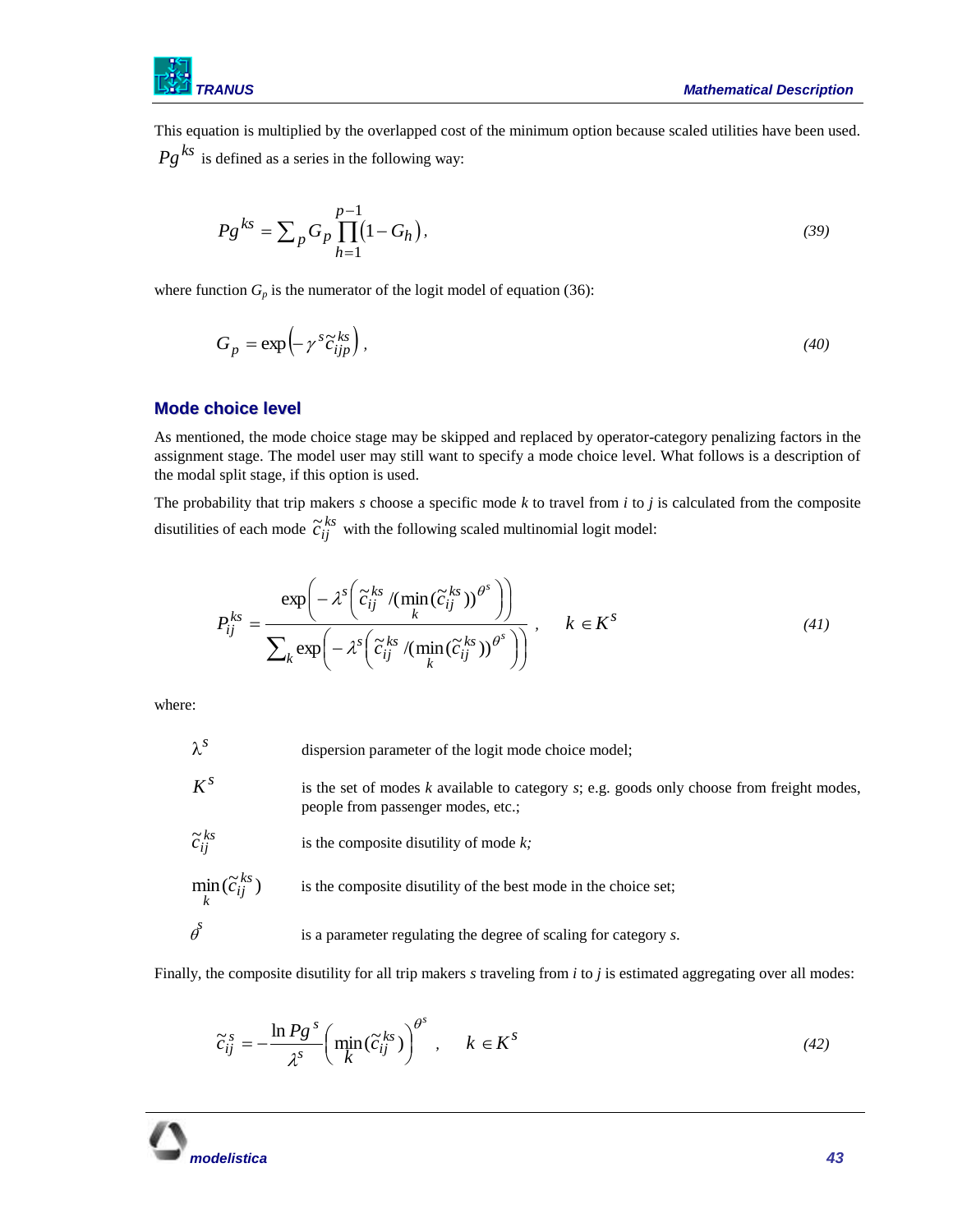

This equation is multiplied by the utility of the best mode, to unscale it back.

*Pg<sup>s</sup>* is defined as a series in the following way:

$$
Pg^s = \sum_{k} G_k \prod_{h=1}^{k-1} (1 - G_h), \qquad (43)
$$

where function  $G_k$  is the numerator of the logit model of equation (41):

$$
G_k = \exp\left(-\lambda^s \tilde{c}_{ij}^{ks}\right),\tag{44}
$$

### <span id="page-45-0"></span>**Trip generation**

The purpose of the trip generation model is to calculate the number of trips derived from a functional flow estimated by the activity location model and transformed into flows by transport category by the land use/transport interface. The number of trips generated by a category *s* for an O-D pair for a particular time period is a function of the composite disutility calculated in equation (42). Strictly speaking, trip generation should be represented as a discrete choice model with a standard multinomial logit form, similar to path or mode choice. In this way trip makers would be viewed as choosing between making one trip per flow, two, trips,… or no trips at all. However, it is difficult to associate a disutility to each one of these options. A much easier way of doing this is to represent trip generation as an elastic demand curve:

$$
T_{ij}^s = F_{ij}^s \left[ v_{\text{min}}^s + \left( v_{\text{max}}^s - v_{\text{max-min}}^s \right) \exp\left( -\eta^s \tilde{c}_{ij}^s \right) \right],\tag{45}
$$

where:

- $F_{ii}^s$ flow by transport category *s* from *i* to *j*;
- *s v*min minimum number of trips per unit of flow made by category *s,* whatever the value of the composite disutility;
- $v_n^s$ max maximum number of trips per unit of flow made by category *s,* when the composite disutility tends to zero;
- $n^s$ elasticity of category *s* with respect to the composite disutility.

In each iteration of the transport model, disutility increases because of congestion. As a result, the number of trips decreases, depending on the elasticity of the trip category. When the system converges to an equilibrium, the difference between the number of trips estimated in the first and last iterations is called *repressed demand,* that is, the number of trips that were not made because of congestion.

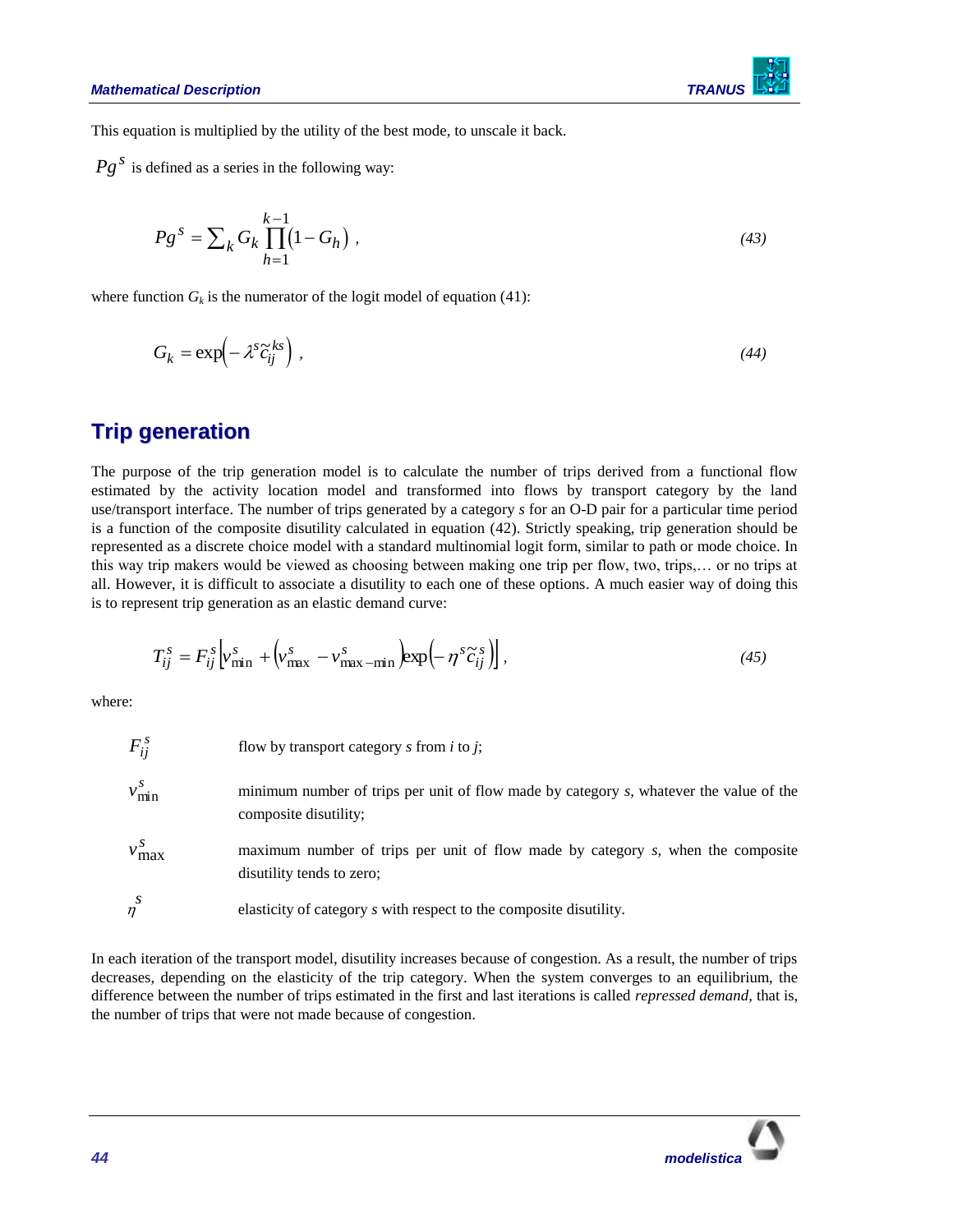

# <span id="page-46-0"></span>**Modal split**

If included in the model design, the modal split model estimates the number of trips of category *s* that choose mode *k*, from the modal probabilities of equation (46) and the number of trips by category calculated in (45):

$$
T_{ij}^{ks} = T_{ij}^{s} P_{ij}^{ks} \left[ \varphi^{s} + \left( 1 - \varphi^{s} \right) B^{k} \right], \qquad B^{k} = \begin{cases} 1 \text{ if } k \text{ is public} \\ 0 \text{ if } k \text{ is not public} \end{cases}
$$
 (46)

Where  $\varphi$ <sup>*s*</sup> is the car availability rate for transport category *s*.

Note that the probability applies only to trip makers that have a car available, while transit captive population only choose between public modes. Also note that the term *car availability* is used, and not car ownership; a trip maker may not own a car but still have a company car or share the trip with others.

# <span id="page-46-1"></span>**Trip assignment**

Trips by category and mode are assigned to paths with a scaled multinomial logit model, with the path choice probabilities calculated in equation (36) applied to the trips by mode calculated in (46):

$$
T_{ijp}^{ks} = T_{ij}^{ks} * P_{ijp}^{ks},\tag{47}
$$

Once the assignment process has finished for all O-D pairs, categories and modes, the model calculates and displays the following results:

*Tm* demand in the link/operator combination *m(l,o)*, in proper units (e.g. Tons, passengers)

- *Vm* number of vehicles traveling along link/operator *m*, applying occupancy rates, except for transit routes with given fixed frequencies
- *VEl* number of vehicles in equivalent units on link *l* estimated as:

$$
VE_l = \sum_{m} V_m \, eq_m \,, \tag{48}
$$

where  $eq<sub>m</sub>$  are car equivalent rates by operator  $o$  and link *l*.

Transit operators get a special treatment; if a frequency has been defined for a particular route, the number of corresponding vehicles is a given data that the model assigns directly to the links involved. However, if a frequency has been left undefined, the model calculates the required frequency from demand figures, applies given average occupancy rates and assigns the resulting vehicles to links.:

$$
f_m = \max_l \frac{T_m}{to^o}
$$
, if the frequency is undefined, (49)

where  $to^o$  is the occupancy rate for operator  $o$ . The capacity  $q$  of an operator or route in a link is:

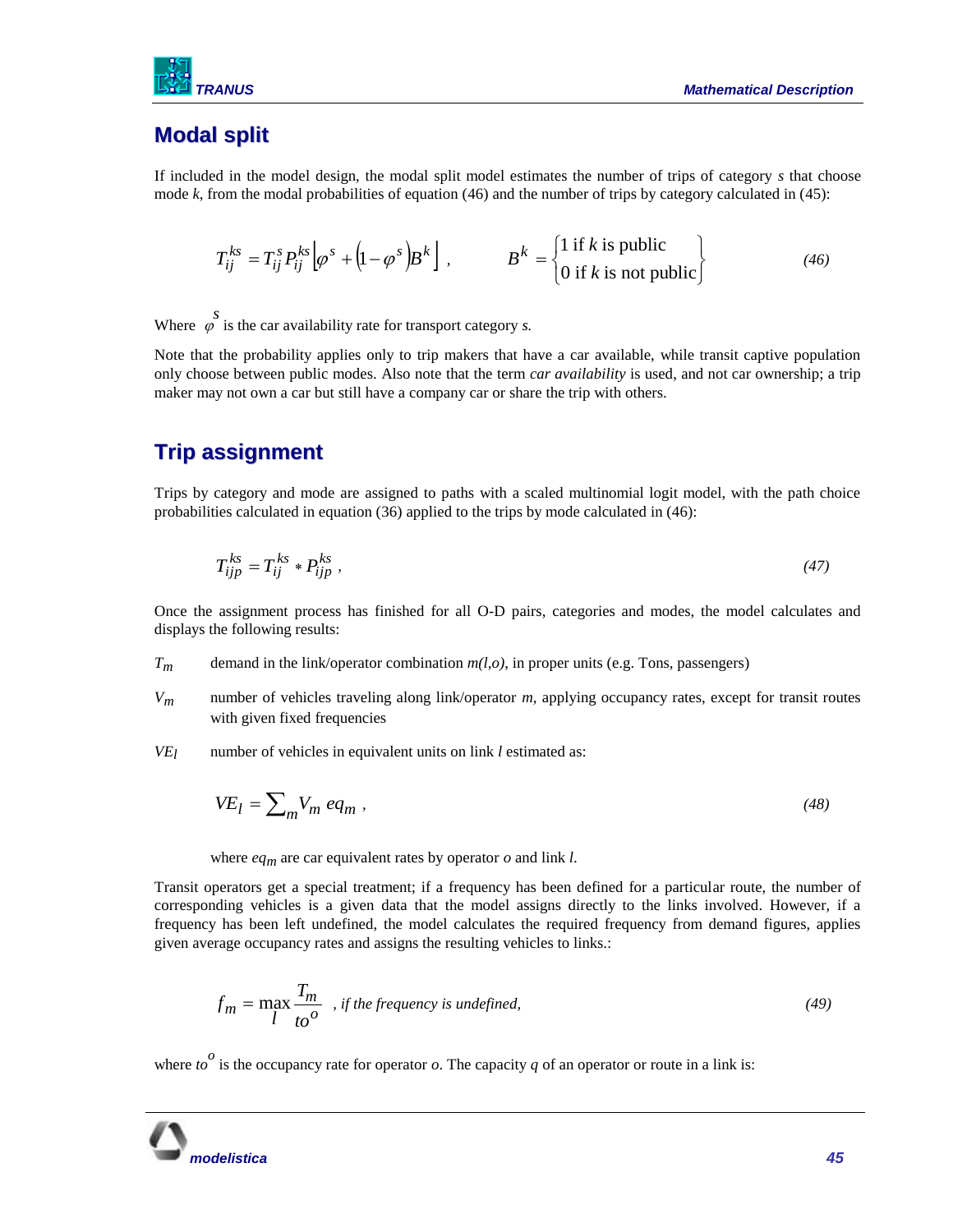$$
q_m = f_m * to^o \t\t(50)
$$

The demand/capacity ratio for each operator in a link is:

$$
dc_m = \frac{T_m}{q_m} \tag{51}
$$

The overall demand/capacity ratio for the link is calculated dividing the equivalent vehicles that share it by the given physical capacity of the link:

$$
DC_l = \frac{VE_l}{Q_l} \tag{52}
$$

Speeds and waiting times for each operator or route are also presented as a result of the assignment process after capacity restriction. This is described in the following section.

# <span id="page-47-0"></span>**Capacity restriction**

The general purpose of the capacity restriction procedure is to adjust travel times and waiting times as a function of the demand/capacity ratios. Such adjustments are made at the end of each iteration, once all demand has been assigned to supply. This procedure involves two distinct set of adjustments:

- the speed of all vehicles
- waiting times for transit .

In the first case, speed of vehicles in each link are reduced in function of congestion levels, respect to a fixed capacity. The model estimates queuing vehicles and the upstream queue in the precedent links. In the second case, the model use queue theory to increase waiting times as the spare capacity of a transit service is reduced.

The following sections describe the way in which these adjustments are calculated.

### **Vehicle speed adjustments**

[Figure 20](#page-48-0) shows the main components of the link-based capacity restriction with a simple example. Two links converge to intersection 102 connected to other two links. When the volume assigned to link 102-101 approximates the capacity of the link, the following actions occurs:

- In the link 102-101 the speed of all vehicles are reduced
- A number of vehicles in the link 102-102 are queuing
- The queue extends to the upstream links 103-102 and 104-102 in proportion to the volume accessing the link 102-101

The traveling speed of each operator in each link is adjusted at the end of each. For those links with an undefined capacity, speeds remain constant, equal to the initial free flow speeds.

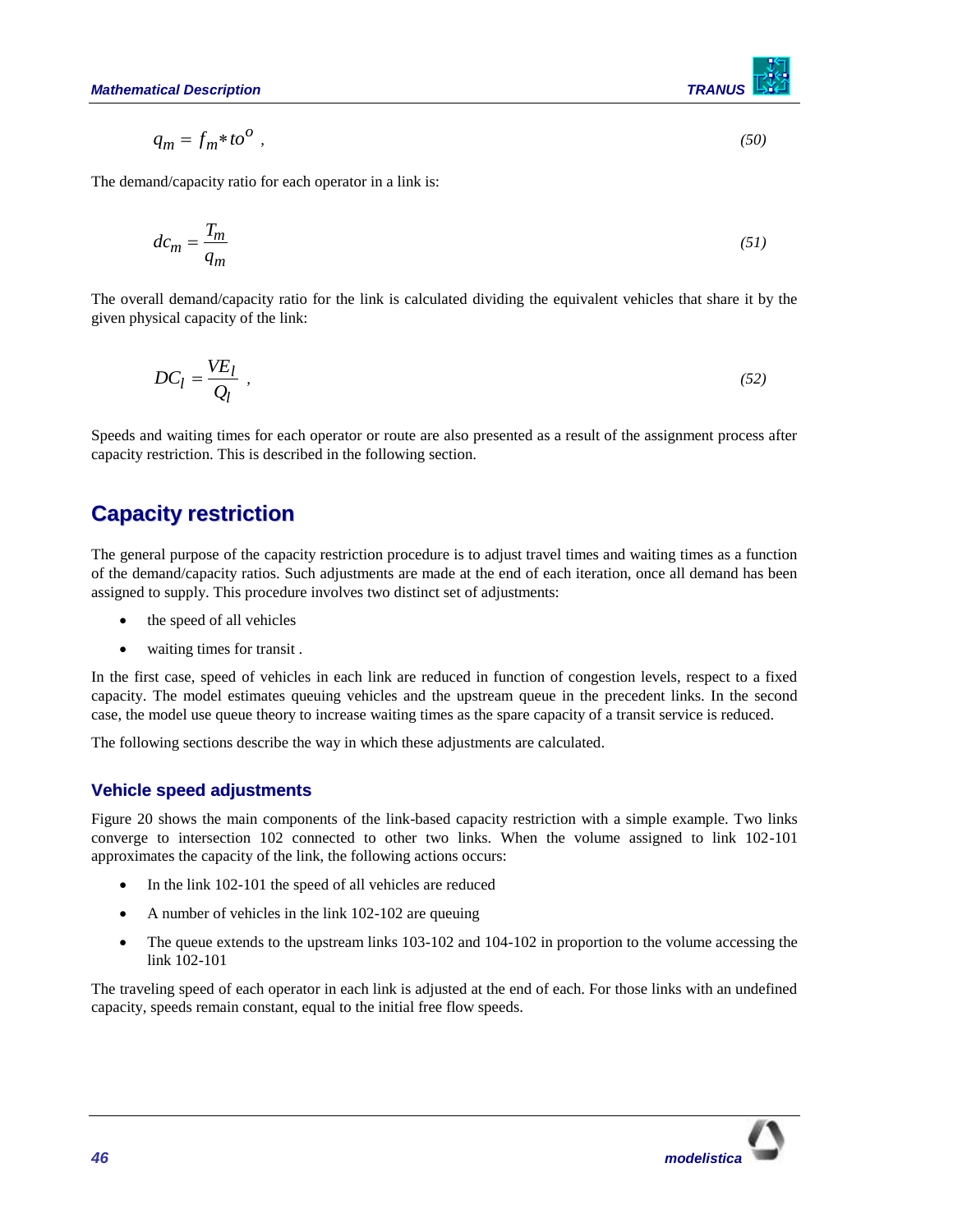



<span id="page-48-0"></span>

The model applies the capacity restriction using the increased volume of the link, defined as the assigned volume plus vehicles in queue due to downstream congestion:

$$
IV(l) = V(l) + Qv(l),
$$
\n(53)

where:

IV: the increased volume in the link *l* V: assigned volume in the link *l* Qv: queuing vehicles in the link *l* due to downstream congestion

The queuing delay function in a link approximates a Poisson curve using the following parameters:

| Service Time | $S = 1$ /free flow speed               |
|--------------|----------------------------------------|
|              | Rate of arrival $F = \text{Volume}(l)$ |
| Server       | $C = Capacity(l)$                      |

Queuing delay is:

 $QD(l) = Poisson(s, F, C)$ 

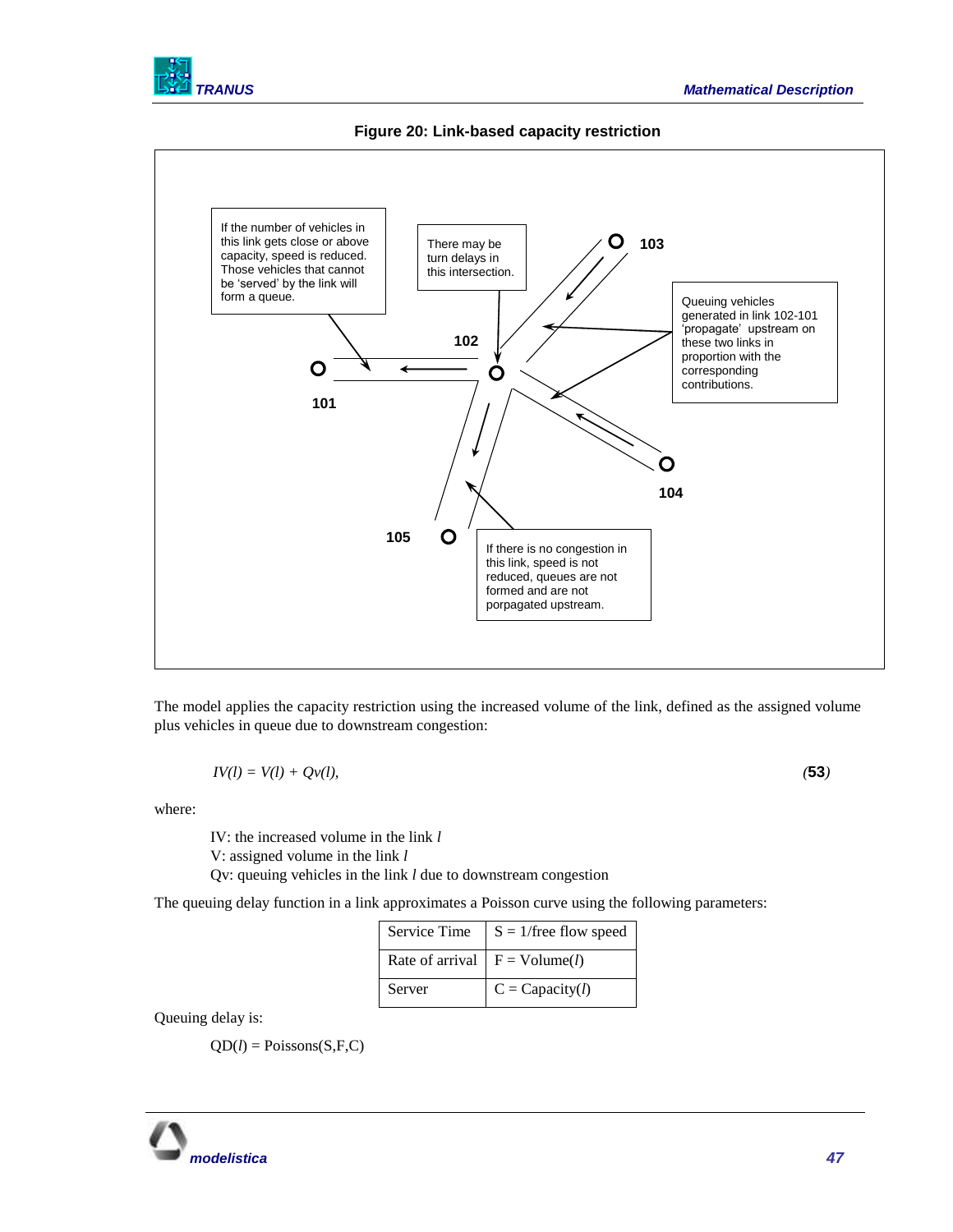

The queuing delays are added to the costs of the path, multiplying it by the value of time of the transport category. For capacity restriction only, queuing vehicles in a link *l* are added to the upstream links in the proportion of the volume incoming link *l*.

The model adjusts the speed of all operators using a link *l* with the following group of equations, which define an hyperbolic secant. The subscript *m* express a link-operator combination (*lo*).

$$
V_m^{\tau} = V_m^0 - \text{sech}\big[\rho (D C_l)^{\beta}\big],\tag{54}
$$

$$
\rho = sech^{-1}(1-\alpha) \tag{55}
$$

$$
\beta = \frac{\ln \left[ \text{sech}^{-1}(v) \middle/ \rho \right]}{\ln \gamma},
$$
\n(56)

where:

| $V_n^{\tau}$ | Speed of operator o in link l, for the iteration $\tau$ ,                                        |
|--------------|--------------------------------------------------------------------------------------------------|
| $V_m^0$      | Initial (free flow) speed of operator $o$ (iteration 0) in link $l$ ;                            |
| $DC_l$       | Demand/capacity ratio for link <i>l</i> ; queuing vehicles added to Demand                       |
| $\alpha$     | given proportion in which the initial speed is reduced when the demand/capacity ratio is $=1$    |
| $\upsilon$   | given proportion in which the initial speed is reduced when the demand/capacity ratio = $\gamma$ |
|              | demand/capacity ratio at which the initial speed is reduced to the minimum value $v(\gamma > 1)$ |

The value of DC, that is, the demand/capacity ratio is calculated by dividing the number of equivalent vehicles assigned to the link (plus queuing vehicles), over the capacity of the link, also measured in terms of equivalent vehicles. Parameters  $\alpha$  v  $\gamma$  are given inputs to the model.

Figure 21 shows an example of a speed reduction function for an operator with an initial free-flow speed of 80 Km/hr, with a value of  $\gamma = 1.25$ . The full line corresponds to a value of  $\alpha = 0.7$  and the dotted line to a value of  $\alpha$ =0.95. In both cases  $\upsilon$  was set to 0.01. As can be seen, when *DC*=0 there is no reduction to the initial speed; as *DC* increases, the speed is reduced, until it reaches a value of  $(1 - \alpha)V_m^0$  when *DC=1*. Beyond *DC=1*, reduction continues until DC= $\gamma$  where speed is  $\mathcal{V}_{m}^{0}$ . From thereafter speed is asymptotic to zero.

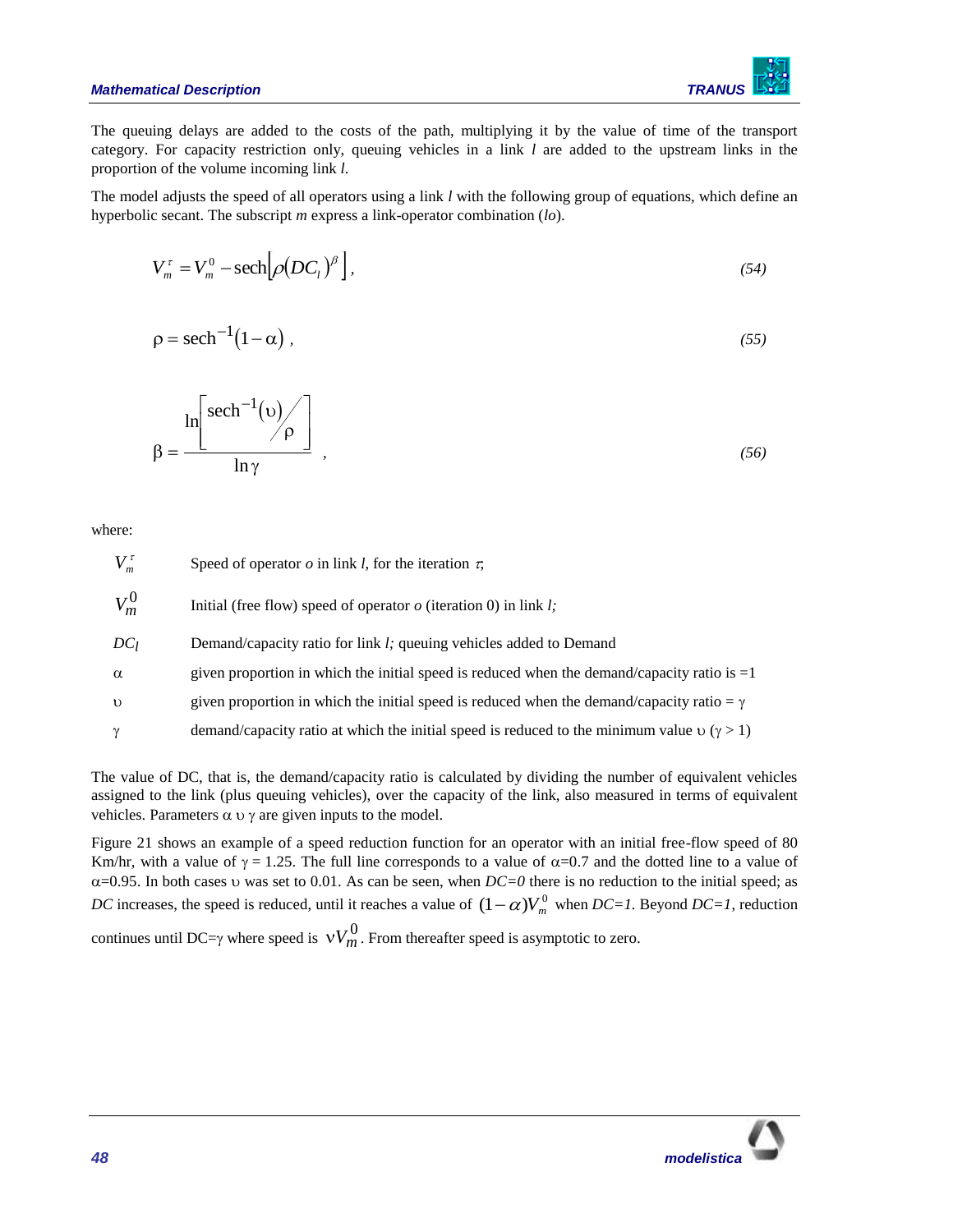



Figure 21: Speed reduction functions for different values of  $\alpha$ 

There are two main reasons for choosing the above formulation for the capacity restriction function in Tranus:

- a) Produced realistic results according to the abundant empirical evidence. The curve may be adjusted to closely match the well-known BPR curves developed by the Transport Research Laboratory of Great Britain.
- b) In contrast to most curves used in transport modeling, including BPR curves, the formulae described here uses a single equation, and consequently has no discontinuities or inflexion points, which facilitates convergence.

To make convergence even easier, the speed to be used in the following iteration  $\tau + I$  is the weighted average between the current speeds in iteration  $\tau$  and those of the previous iteration  $\tau$ -1:

$$
V_m^{\tau+1} = V_m^{\tau-1} + (V_m^{\tau} - V_m^{\tau-1})/(1+w),\tag{57}
$$

Where *w* is the weight given to the previous iteration  $\tau$ -*I* with respect to the current iteration,  $w$ >=0. It may be seen that if  $w=0$  speed is equal to the current speed; if  $w=1$  both speeds have the same weight resulting in a simple average; as w increases >1 speed converges to that of the previous iteration. If the model finds it difficult to converge, especially in the early stages of model development, the use of high values of *w* is recommended, such as 3.

### **Adjustment of waiting time**

The capacity restriction procedure also adjusts waiting times for transit passengers as the number of passengers boarding units get close to capacity. This is a very important procedure that allows the model to equilibrate demand and supply in public transport services. According to queuing theory, waiting times will increase sharply as the demand/spare capacity ratio gets very close to 1. According to queuing theory, when this ratio becomes

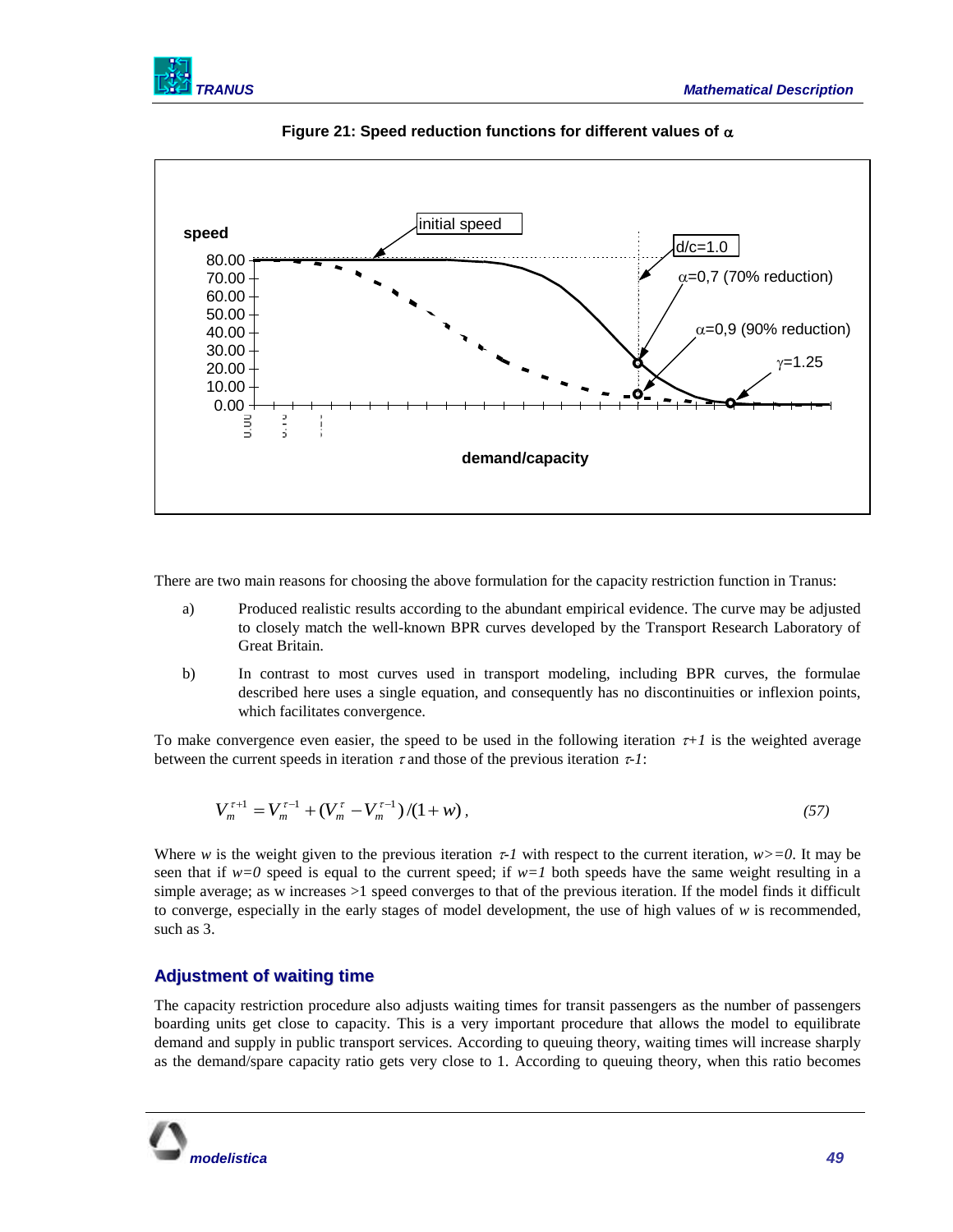

equal to 1, waiting time is infinite. In this formulation, however, a 'softened' version is used to facilitate convergence.

The calculation of waiting time begins by specifying a minimum waiting time, that is, the time that passengers will have to wait even if the demand/spare capacity is very close to zero. This minimum waiting time, in turn, is determined by two factors: a constant term and the frequency of the route. The constant term represents the time needed for buying tickets, looking the time-tables, etc., and maybe small. The frequency of the route affects minimum waiting times if we assume that boarding passengers arrive randomly to the transit stop or station. In some cases, however, passengers may not arrive randomly if the transit service is scheduled. In such cases passengers know when the next service will come, and will arrive to the stop just before that. Hence, the minimum waiting time will be:

$$
MW_m = CW_m, \tag{58}
$$

if the service is scheduled, where  $MW_m$  and  $CW_m$  denote the minimum and waiting times of route  $o$  in link  $l$ , and:

$$
MW_m = CW_m + \frac{1}{2f_o},\tag{59}
$$

if the service is unscheduled, where  $f<sub>o</sub>$  is the frequency of route  $o$ . This assumes that passengers arrive randomly to the station, so that on average, passengers wait for the inverse of half the frequency.

In addition to the minimum waiting time, total waiting time increases as the demand/spare capacity ratio of the route also increases. For example, if there are a few passengers arriving randomly to a bus stop and buses arrive relatively empty, then passengers will wait on average half the inverse of the frequency. However, if buses arrive with only a few spaces left, the probability that some passengers will not be able to board immediately will increase. Also, as the number of waiting passengers increases at the stop, the probability of having to wait for subsequent units increases. Furthermore, the additional waiting time will be larger if the frequency of the service is low. Thus, the average waiting time for passengers increases as the demand/spare capacity gets close to 1, and is affected by the frequency of the service.

This phenomenon may be represented as a queuing model. According to queuing theory, the case of waiting passengers represents a typical example of customers arriving randomly with the service arriving at a constant rate, with the capacity of servicing many clients at the same time. The latter is known as *bulk service*. If we assume that the rate at which passengers arrive at a station with an exponential distribution, then demand may be assumed to have a Poisson distribution. If  $\rho_m$  denotes the demand/spare capacity for route  $o$  in link *l*, total waiting time is calculated as:

$$
TW_m = MW_m + \frac{\rho_m \frac{1}{f_o}}{1 - \rho_m}.
$$
\n
$$
(60)
$$

Note that as the frequency  $f<sub>o</sub>$  increases, total waiting time gets smaller. Also note that, as the demand/spare capacity  $\rho_m$  approaches to 1, the denominator  $1-\rho_m$  tends to zero, so that waiting time tends to infinity. In other words, this function is characterized by its vertical asymptote at  $\rho_m = 1$ , and by being undefined for larger values of  $\rho_m$ . This may be seen i[n Figure 22.](#page-52-1)

Such asymptotic behavior is not numerically treatable in an iterative model such as TRANUS, in which  $\rho_m$  may well have values larger than one in intermediate iterations, and even in the final iteration of a model that is not yet calibrated. For practical terms, then, the model calculates the equation above as a series and then truncates it.